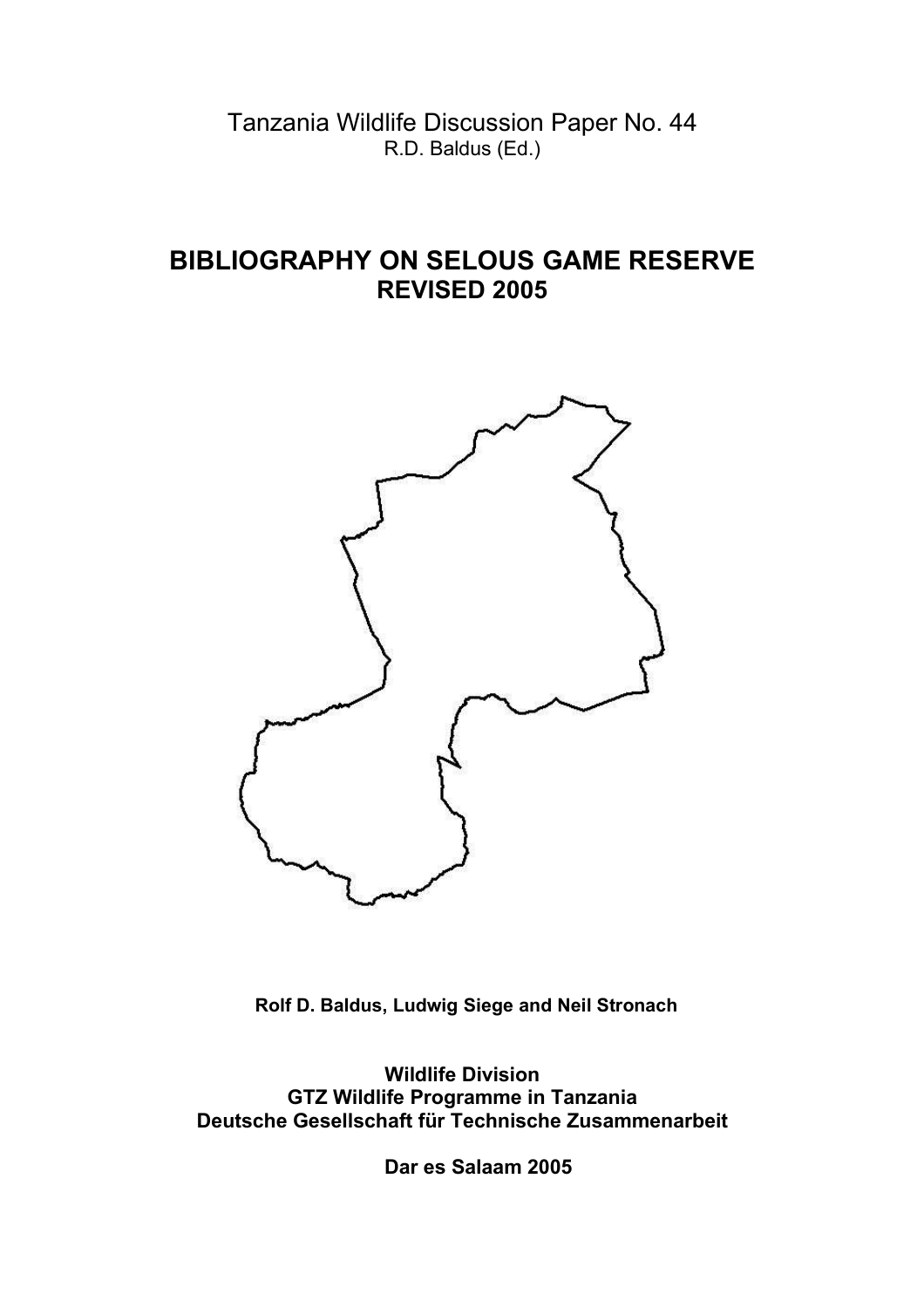## **Foreword**

The Selous Game Reserve and its neighbourhood are the focus of considerable conservation and development efforts. The reserve itself is one of the largest protected wilderness areas in the world and offers only limited access for wildlife viewing and controlled hunting tourism. Declared a World Heritage Site under the World Heritage Convention, the reserve is surrounded by large areas of sparsely settled bush with some subsistence cultivation. These peripheral lands are increasingly the subject of efforts to reconcile the conflicting interests of subsistence cultivators and the wildlife alongside which they live.

The level of interest in the Selous and its recent development made it useful to compile a list of all literature that relates to the Selous Game Reserve and its environs and to update it. Considering the nature of the area's recent history, it is not surprising that much of the literature is in the form of unpublished Government typescript reports and memos, or unpublished papers by other agencies.

There is also a variety of literature stretching back to the nineteenth century, which relates to the area now covered by Selous Game Reserve and its bufferzones. We have included books, articles in scientific and other journals and magazines, grey literature and important typescripts, but no newspaper articles.

The main objective of compiling this bibliography is to remove the necessity of laborious literature searches. The bibliography may also be of interest to the more serious tourist and nature lover. We have tried to check as many works as possible ourselves, in order to make sure that they are, in fact, of relevance to the Selous Game Reserve. We are aware of the fact that not all bibliographical data are totally complete. This was, however, unavoidable, as not every title was accessible in the original. As this list is certainly incomplete, the authors would be pleased to learn of any omissions or additions.

For this 2005 revision I have updated and extended the first and second bibliographies, which were published as SCP Discussion Paper No. 17 in 1994 and as Tanzania Wildlife Discussion Paper No. 28 in 2001. All new entries are marked after the author's name with \*. I thank Philbert M. Ngoti for typing the additions.

This bibliography can be accessed through www.wildlife-programme.gtz.de/wildlife

**Dr. Rolf D. Baldus**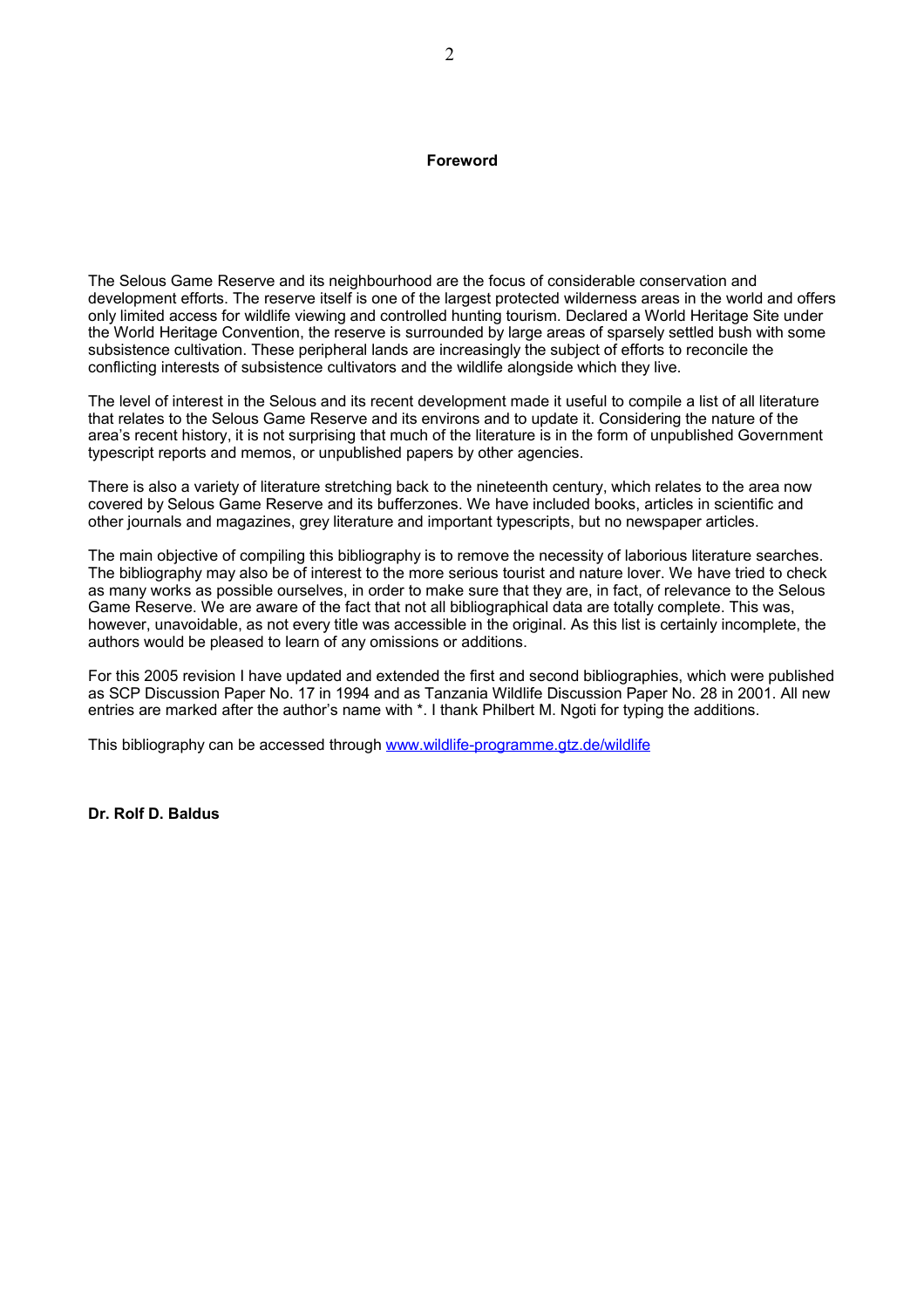| Alpers, E.A.                              | (1975) Ivory and Slaves in East Africa. Heinemann, London                                                                                                                                                                                    |
|-------------------------------------------|----------------------------------------------------------------------------------------------------------------------------------------------------------------------------------------------------------------------------------------------|
| Amin, M., Willets, D. and<br>Marshall, P. | (1984) Journey through Tanzania. Camerapix Publishers, Nairobi                                                                                                                                                                               |
| Anderson, L.                              | (2004) The Forgotten Front. Tempus Publishing                                                                                                                                                                                                |
| Andulege, B.N.                            | (1993) The Recreational Value of Wildlife Viewing: A Case Study of the<br>Northern Sector, Selous Game Reserve, Tanzania. M.Sc. Thesis. Norwegian<br>Centre for International Agricultural Development. Agricultural University of<br>Norway |
| Anonymous                                 | (1912 – 1914) Maps of Game Reserves Muhoro, Lindi, Mahenge. G/910,<br>National Archives of Tanzania. Dar es Salaam                                                                                                                           |
| Anonymous                                 | (1994) Proposed Dam Threatens Selous Wildlife. African Wildlife Update. 2, 1<br>and 8                                                                                                                                                        |
| Anonymous                                 | (1988) Verlorenes Paradies. Afrika-Post. 9,30                                                                                                                                                                                                |
| Arbeitsgruppe Oekotourismus<br>(Hrsg.)    | (1995) Oekotourismus als Instrument des Naturschutzes? Forschungsberichte<br>des Bundesministeriums fuer Wirtschaftliche Zusammenarbeit und<br>Entwicklung (BMZ) Nr. 116. Koeln                                                              |
| Arning, W.                                | (no Year) Vier Jahre Weltkrieg in Deutsch-Ostafrika. Jaenecke. Hannover                                                                                                                                                                      |
| Ashley, C., Mdoe, N. and<br>Reynolds, L.* | (2002) Rethinking wildlife for livelihoods and diversification in Rural Tanzania: A<br>case study from Northern Selous. The Overseas Development Group.<br>LADDER Working Paper No. 15. ODI and UEA Norwich                                  |
| Atlas of Tanzania                         | (1967) Government of Tanzania, Surveys and Mapping Divison, Dar es Salaam                                                                                                                                                                    |
| Baker, N.E.                               | (1995) Tanzania Waterbird Count. Wildlife Conservation Society of Tanzania.<br>Dar es Salaam                                                                                                                                                 |
| Baldus, R.D.                              | (1989) Village Participation in Wildlife Management - Introduction of<br>Communal Wildlife Management in the Mgeta River Buffer Zone North of the<br>Selous Game Reserve. SCP Discussion Paper No. 4, Dar es Salaam                          |
| Baldus, R.D.                              | (1990) Wildzaehlung auf afrikanisch. Wild und Hund, 24, 18                                                                                                                                                                                   |
| Baldus, R.D.                              | (1990) Selous Game Reserve. A Guide to the Northern Sector. Selous<br>Conservation Programme, Dar es Salaam                                                                                                                                  |
| Baldus, R.D.                              | (1991) Wild muss sich lohnen. Auslandskurier, No. 7-8, 48-49                                                                                                                                                                                 |
| Baldus, R.D.                              | (1992) Die Rettung des Selous Game Reserve. Wild und Hund, 19, 54-57                                                                                                                                                                         |
| Baldus, R.D.                              | (1993) Die Bewaffnung des tansanischen Game Departments. Deutsches<br>Waffen-Journal, 3, 434-441                                                                                                                                             |
| Baldus, R.D.                              | (1994) Antelopes and the Selous Conservation Programme. Gnusletter.<br>IUCN/Antelope Specialists Group. 13 (1&2), 16-17                                                                                                                      |
| Baldus, R. D.                             | (1994) Saving many by killing a few. African Hunting Gazette, 2, 43 - 46                                                                                                                                                                     |
| Baldus, R.D.                              | (1994) Some Notes on the Selous Conservation Programme, Tanzania (1988 -<br>1993). Gnusletter. IUCN/Antelope Specialists Group. 1 and 2, 16 - 17                                                                                             |
| Baldus, R.D.                              | (1999) Mystery Resolved: Eastern Tanzanian Sable Antelopes are Roosevelt!<br>Tanzania Wildlife/Kakakuona, 13, 5                                                                                                                              |
| Baldus, R.D.                              | (2000) Mehr Eigentum, mehr Verantwortung, mehr Tierschutz. Afrika Post, 6,<br>$7 - 12$                                                                                                                                                       |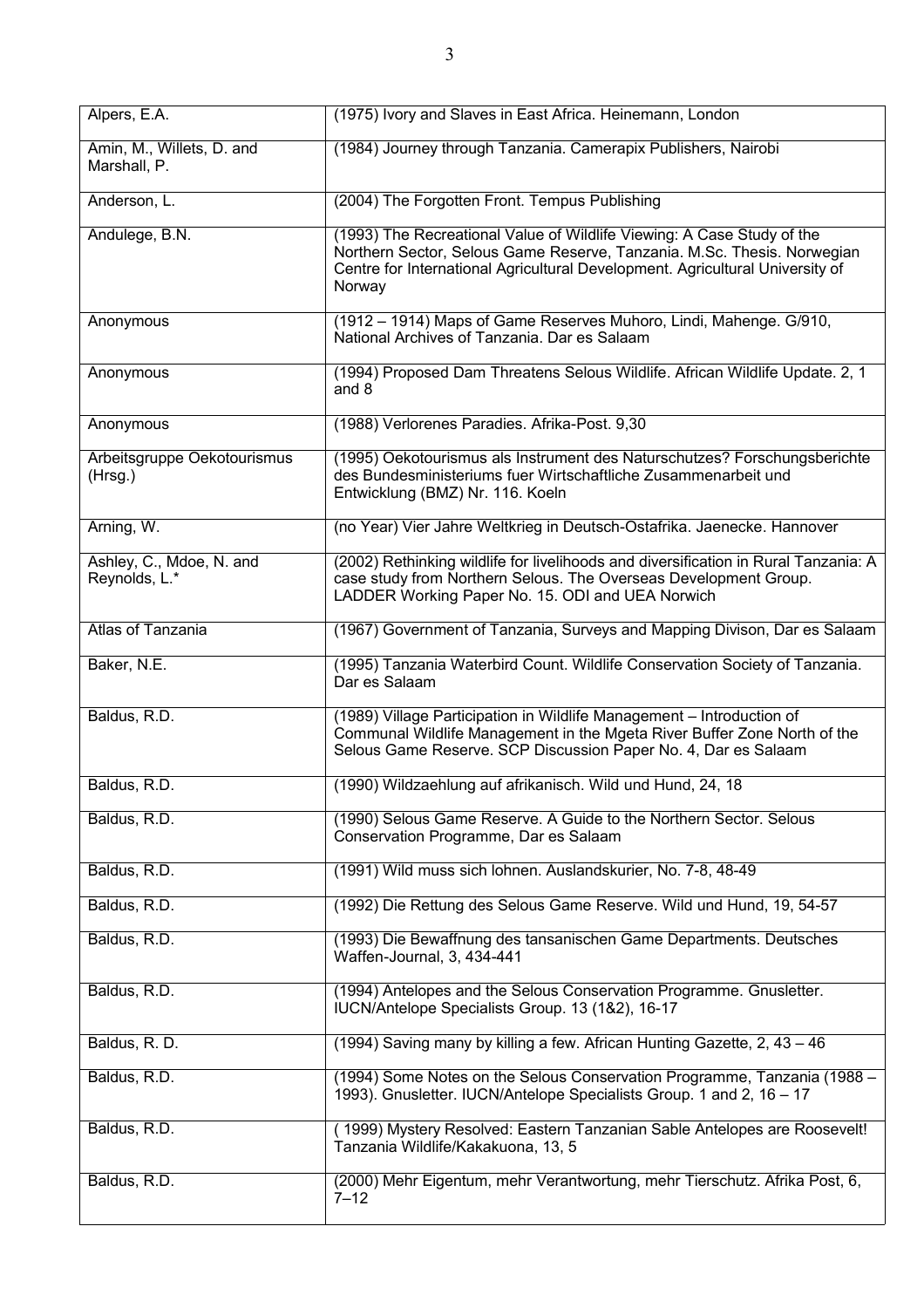| Baldus, R.D.                  | (2000) Wildlife Conservation between 1885 and 1914. Tanzania<br>Wildlife/Kakakuona. 17, 8-11                                                                                                                   |
|-------------------------------|----------------------------------------------------------------------------------------------------------------------------------------------------------------------------------------------------------------|
| Baldus, R.D.                  | (2000) Was haben Elefanten mit Oekonomie und Selbsthilfeorganisationen zu<br>tun? In: Kirk, M. et al (Hrsg.), Genossenschaften und Kooperation in einer sich<br>wandelnden Welt. Lit Verlag, Muenster, 497-511 |
| Baldus, R.D.*                 | (2001) Wildlife Conservation in Tanganyika under German Colonial Rule.<br>Internationales Afrika Forum. 37(1). 73 - 78                                                                                         |
| Baldus, R.D.*                 | (2003) African Wildlife: Must it Be Subsidized? A Contribution to the Discussion<br>on Sustainable Financing of Protected Areas. Internationales Afrika Forum.<br>4/2003, 387 - 392                            |
| Baldus, R.D.*                 | (2003) Was Tieren und Menschen Hilft. Wildschutz und Nationalparks in<br>Tansania – der deutsche Beitrag. Afrika-Post. 5, 5-10                                                                                 |
| Baldus, R.D.*                 | (2004) An Expedition to find the Grave of the Explorer and Cartographer Keith<br>Johnston (1884 - 1879) in the Selous Game Reserve. Kakakuona 32, 48 - 50                                                      |
| Baldus, R.D.*                 | (2004) Lion Conservation in Tanzania Leads to Serious Human-Lion Conflicts.<br>With a Case Study of a Man-Eating Lion Killing 35 People. Tanzania Wildlife<br>Discussion Paper No. 41. GTZ. Dar es Salaam      |
| Baldus, R.D.*                 | (2004) Lion Conservation in Tanzania Leads to Human - Lion Conflicts.<br>Kakakuona 34, Part 1, 8 - 15                                                                                                          |
| Baldus, R.D.*                 | (2004) Lion Conservation in Tanzania Leads to Human-Lion Conflicts.<br>Kakakuona 35, Part 2, 8 - 14                                                                                                            |
| Baldus, R.D.*                 | (2004) One Community in Tanzania Harvests Problem Crocodiles. Crocodile<br>Specialists Group Newsletter. 23(3), 1                                                                                              |
| Baldus, R.D.*                 | (2004) Tansania: Größtes Wildreservat Afrikas von Diamantensuchern<br>bedroht. Die Regierung von Tansania hat 13 Lizenzen für die Suche nach                                                                   |
|                               | Edelsteinen im Selous Wildreservat erteilt. Afrika-Post. 4+ 5, 21                                                                                                                                              |
| Baldus, R.D.*                 | (2004) Artenschutzkonferenz in Bangkok. Nachhaltige Nutzung kann bedrohten<br>Wildarten in Afrika helfen. Afrika-Post. 4+ 5, 22                                                                                |
| Baldus, R.D.*                 | (2004) The Lion in Tanzania. Hatari Time International, No. 19                                                                                                                                                 |
| Baldus, R.D.*                 | (2005) Tod am Rufijifluss. Visier. 1,134 - 143                                                                                                                                                                 |
| Baldus, R.D.*                 | (2005) Der Löwe in Tanzania. Hatari Times, 23, 50 - 53                                                                                                                                                         |
| Baldus, R.D.*                 | (2005) Der Geist aus der Finsternis. Wild und Hund, 3, 48 - 53                                                                                                                                                 |
| Baldus, R.D.*                 | (2005) A Man-eating Lion (Panthera leo) from Tanzania with a Toothache.<br>European Journal of Wildlife Research (in print)                                                                                    |
| Baldus, R.D.*                 | (2005) Mineral Prospecting in the Selous Game Reserve and the Dangers to<br>Rhino Conservation. Pachyderm 38, 101 - 105                                                                                        |
| Baldus, R.D. (Ed)*            | (2006) The Wild Heart of Africa. 110 Years of Selous Game Reserve. Dar es<br>Salaam (in print)                                                                                                                 |
| Baldus, R.D. and Bigurube, G. | (1992) Reinterpreting Selous Aerial Counts. Gnusletter, IUCN/Antelope<br>Specialists Group, 1 and 2, 22-23                                                                                                     |
| Baldus, R.D. and Bigurube, G. | (1992) Report to the Director of Wildlife about the Need to Annex the<br>Magombera Forest to the Selous Game Reserve. Selous Conservation<br>Programme, Dar es Salaam. Typescript, 28 pages                    |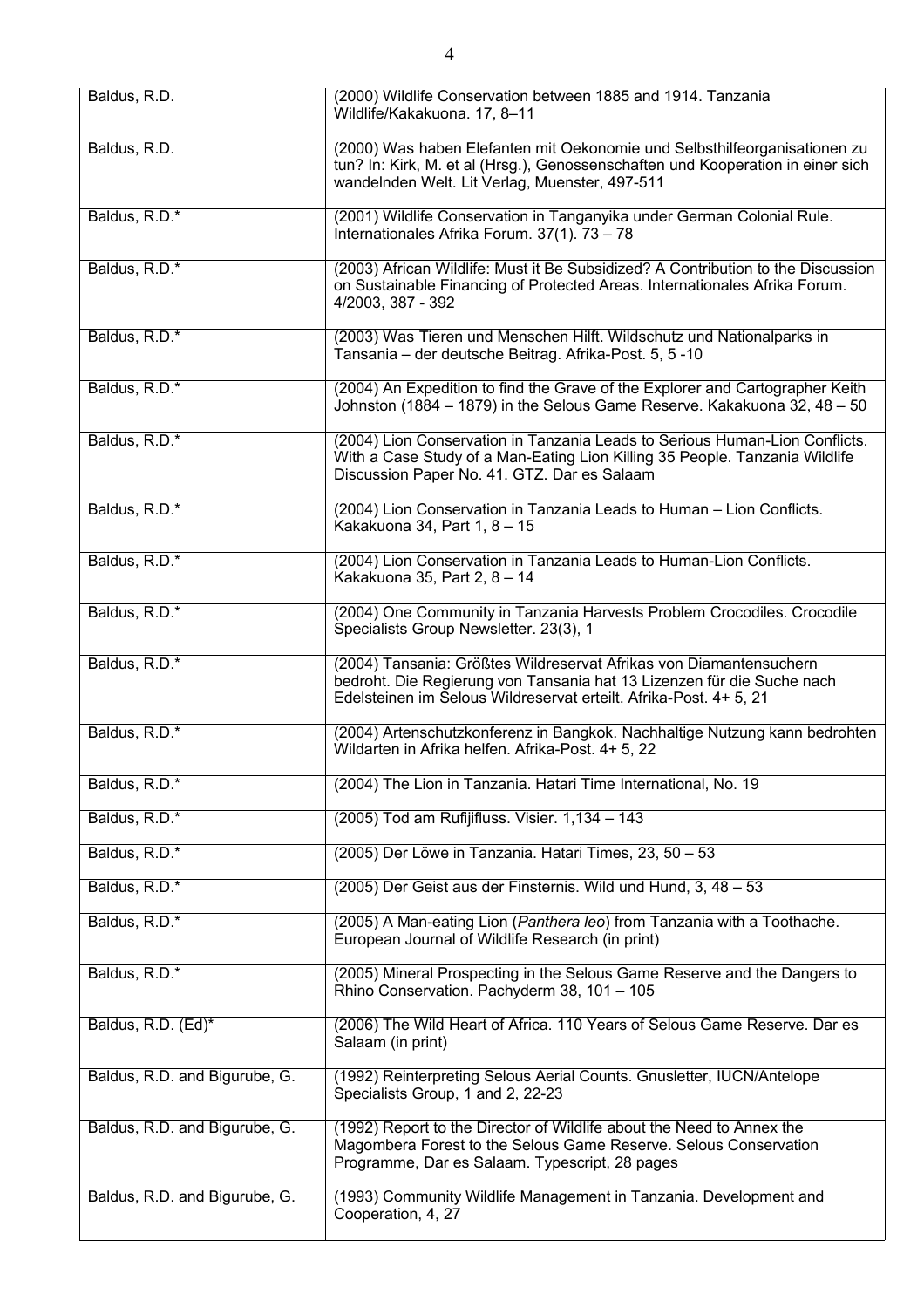| Baldus, R.D. and Cauldwell,<br>A.E.*                                         | (2004) Tourist Hunting and its Role in Development of Wildlife Management<br>Areas in Tanzania. GTZ. Dar es Salaam                                                                                                                               |
|------------------------------------------------------------------------------|--------------------------------------------------------------------------------------------------------------------------------------------------------------------------------------------------------------------------------------------------|
| Baldus, R.D. and Cauldwell,<br>$A.E.*$                                       | (2005) Tourist Hunting and its Role in Development of Wildlife Management<br>Areas in Tanzania. Game and Wildlife Science. 21, 2005                                                                                                              |
| Baldus, R.D. and Hahn, R.*                                                   | (2004) Selous - Niassa Wildlife Corridor Research Project. Kakakuona 33, 26 -<br>31                                                                                                                                                              |
| Baldus, R.D. and Hahn, R.*                                                   | (2005) Towards Transboundary Cooperation. The Selous-Niassa Corridor in<br>Tanzania. GTZ. Dar es Salaam                                                                                                                                          |
| Baldus, R. D. and Siege, L. and<br>Stronach, N. *                            | (2005) Bibliography on Selous Game Reserve. Revised 2005. Tanzania<br>Wildlife Discussion Paper No. 44. GTZ. Dar es Salaam                                                                                                                       |
| Baldus, R.D. and Hahn, R.*                                                   | (2006) Connecting World's Largest Elephant Ranges: The Selous - Niassa<br>Corridor. In: Ali, S.H. Ed. Peace Parks: Conservation and Conflict Resolution.<br>(forthcoming)                                                                        |
| Baldus, R.D. and Ngoti, P.M.*                                                | (2004) Mining in the Selous Game Reserve May Endanger a World Heritage<br>Site. The Arc Journal. Tanzania Forest Conservation Group. 17, 9                                                                                                       |
| Baldus, R.D. and Siege, L.                                                   | (1999) Selous. Africa's Largest & Wildest Game Reserve (Travel Guide). East<br>African Movies, Dar es Salaam                                                                                                                                     |
| Baldus, R.D. und Siege, L                                                    | (2000) Wildnutzung, in: Naturschutz in Entwicklungslaendern. Neue Ansaetze<br>fuer den Erhalt der biologischen Vielfalt. GTZ, Bundesamt fuer Naturschutz<br>und Internationale Naturschutzakademie Insel Vilm. Max Caspary Verlag,<br>Heidelberg |
| Baldus, R.D. and Siege, L. (Eds.)                                            | (2001) Community Based Wildlife Conservation in Tanzania. Tanzania Wildlife<br>Discussion Paper No. 29. Dar Es Salaam                                                                                                                            |
| Baldus, R.D. and Siege, L.(Eds)*                                             | (2002) Bibliography on Selous Game Reserve. Tanzania Wildlife Discussion<br>Paper No. 28. GTZ. Dar es Salaam                                                                                                                                     |
| Baldus, R.D. and Siege, L.*                                                  | (2002) Selous Game Reserve. The Travel Guide. East African Movies, Dar es<br>Salaam                                                                                                                                                              |
| Baldus, R.D. and Siege, L.*                                                  | (2005) Pori la Akiba la Selous, GTZ and Wildlife Division, Dar es Salaam                                                                                                                                                                         |
| Baldus, R.D. and Stronach N.                                                 | (1994) Bibliography on Selous Game Reserve. SCP Discussion Paper No. 17.<br>Dar es Salaam                                                                                                                                                        |
| Baldus, R.D., Hahn, R., Kibonde,<br>B. and Siege, L.*                        | (2003) 15 Jahre Naturschutz im Selous. AFZ - Der Wald, 21, 1089 - 1092                                                                                                                                                                           |
| Baldus, R.D., Hahn, D.,<br>Mpanduji, D.G. and Siege, L.*                     | (2003) The Selous - Niassa Wildlife Corridor. Tanzania Wildlife Discussion<br>Paper No. 34. GTZ. Dar es Salaam                                                                                                                                   |
| Baldus, R.D., Kaggi, D.Th. and<br>Ngoti, P.M.*                               | (2004) Community Based Conservation (CBC): Where are we now? Where are<br>we going? Miombo 27. 3,7,10                                                                                                                                            |
| Baldus, R.D., Kaggi, D.Th. and<br>Ngoti, P.M.*                               | (2004) Community Based Conservation (CBC): Where are now? Where are we<br>going? Kakakuona 35, 20 - 22                                                                                                                                           |
| Baldus, R.D., Bigurube, G.,<br>Kaggi, D., Krischke, H. and<br>Ndunguru, I.F. | (1991) Community Wildlife Management Around the Selous Game Reserve.<br>SCP Discussion Paper No. 12, Dar es Salaam                                                                                                                               |
| Baldus, R.D., Kibonde, B. and<br>Siege, L.*                                  | (2003) Seeking Conservation Partnerships in the Selous Game Reserve,<br>Tanzania. Parks 13 (1) 50 - 61                                                                                                                                           |
| Baldus, R.D., Krischke, H.,<br>Lyamuya, V. and Ndunguru, I.F.                | (1994) People and Wildlife. Experiences from Tanzania. SCP Discussion<br>Paper No. 16, Dar es Salaam                                                                                                                                             |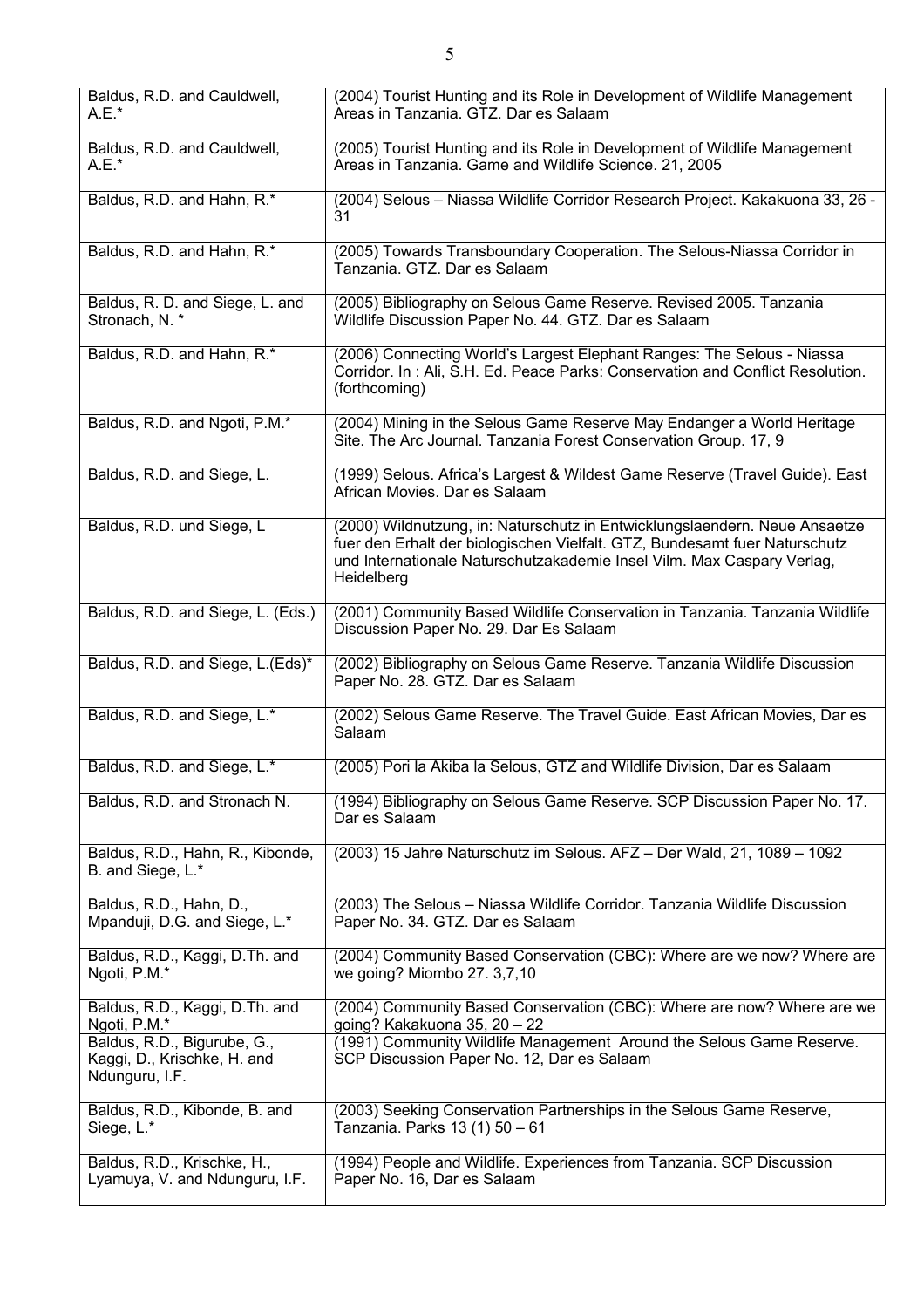| Baldus, R.D., Siege, L. and<br>Jafferji J.*                                                         | (2005) Selous Game Reserve. Gallery Travel Guide, Gallery Publications,<br>Zanzibar                                                                                                          |
|-----------------------------------------------------------------------------------------------------|----------------------------------------------------------------------------------------------------------------------------------------------------------------------------------------------|
| Baldus, R.D., Siege, L. and<br>Stronach, N.                                                         | (2001) Bibliography on Selous Game Reserve. Tanzania Wildlife Discussion<br>Paper No. 28. GTZ. Dar es Salaam                                                                                 |
| Bantje, H., Mrisho F. and<br>Ljungqvist, B.                                                         | (19**) A Nutrition Baseline Survey in Four Villages in the Lower Rufiji Valley.<br><b>BRALUP Research Paper</b>                                                                              |
| Barker de la Bere, R.                                                                               | (1937) The Rufiji River. Tanganyika Notes and Records, 4, 15-16                                                                                                                              |
| Barker de la Bere, R.                                                                               | (1947) Some Rivers of Southern Tanganyika. Tanganyika Notes and Records,<br>24,66                                                                                                            |
| Barker de la Bere, R.                                                                               | (1956) Rufiji. Robert Hale, London                                                                                                                                                           |
| Barker de la Bere, R.*                                                                              | (no year) Jungle Hermit. Tanganyika Standard. Dar Es Salaam                                                                                                                                  |
| Barker de la Bere, R*                                                                               | (1963) New Road through Selous Game Sanctuary, Tanganyika. African<br>Wildlife 17(4) 333 - 336                                                                                               |
| Bateman, H.                                                                                         | (1918) Report on Coal Areas South of the Uluguru Mountains. Unpublished<br>Report of the Geological Survey of Tanganyika, HB/1                                                               |
| Beardall, W.*                                                                                       | (1881) Exploration of the Rufiji River under the orders of the Sultan of Zanzibar.<br>Proceedings of the Royal Geographical Society and Monthly Record of<br>Geography. London. XI. 641- 656 |
| Becker, F. and Beez, J.*                                                                            | (2005) Der Maji - Maji Krieg in Deutsch-Ostafrika 1905 - 1907. Christoph Links<br>Verlag. Berlin                                                                                             |
| Behr, H.F.v.                                                                                        | (1893) Die Voelker zwischen Rufiji und Rovuma. Mitteilungen von<br>Forschungsreisenden und Gelehrten aus den deutschen Schutzgebieten.<br>Berlin. 69-87                                      |
| Bell, R., Gamassa, D. and<br>Waweru, F.                                                             | (1992) WWF Project 3173. Conservation and Management of the Selous<br>Game Reserve. Report of the Mid-Term Evaluation. Gland                                                                 |
| Bell, R.M.                                                                                          | (1950) The Maji-Maji Rebellion in the Liwale District. Tanganyika Notes and<br>Records, 28, 338-357                                                                                          |
| Bengtsson, G.                                                                                       | (1989) Afrikas Sista Vildmark. Svensk Jakt, 10, 1068-1071                                                                                                                                    |
| Bigurube, G.                                                                                        | (1992) Selous Game Reserve and Village Communities around it. Paper for the<br>Ivth IUCN World Congress on National Parks and Protected Areas. Caracas,<br>Typescript                        |
| Bigurube, G. and Baldus, R.D.                                                                       | (1990) The Selous Conservation Programme: Joint Efforts to Protect the<br>Selous Game Reserve. Kakakuona, 1, 16-18                                                                           |
| Blanc, J.J., Barnes, R.F.W.,<br>Craig, G.C., Douglas-Hamilton,<br>J., Dublin, H.T., Hart., J.A. and | (2005) Changes in Elephant Numbers in major Savanna Populations in Eastern<br>and Southern Africa. Pachyderm 38, 19 - 28                                                                     |
| Thouless, C.R.*<br>Blunt, D.E.                                                                      | (1932) Memorandum to the Game Department. Typescript                                                                                                                                         |
| Blunt, D.E.                                                                                         | (1985) Elephant. The Holland Press Reprint                                                                                                                                                   |
| Booth, V. and Games, I.                                                                             | (1996) Financial Potential of Selous Game Reserve and its Bufferzones. SCP<br>Discussion Paper No. 21. Dar es Salaam                                                                         |
| Borner, M. and Severre, E.                                                                          | (1986) Rhino and Elephant Poaching Trends in the Selous Game Reserve.<br>Pachyderm 6, 3-4                                                                                                    |
| Bornhardt, W. et al.*                                                                               | (1900) Zur Oberflaechengestaltung und Geologie Deutsch-Ostafrikas.<br>Deutsch-Ost-Afrika VII, 595 S. Dietrich Reimer, Berlin                                                                 |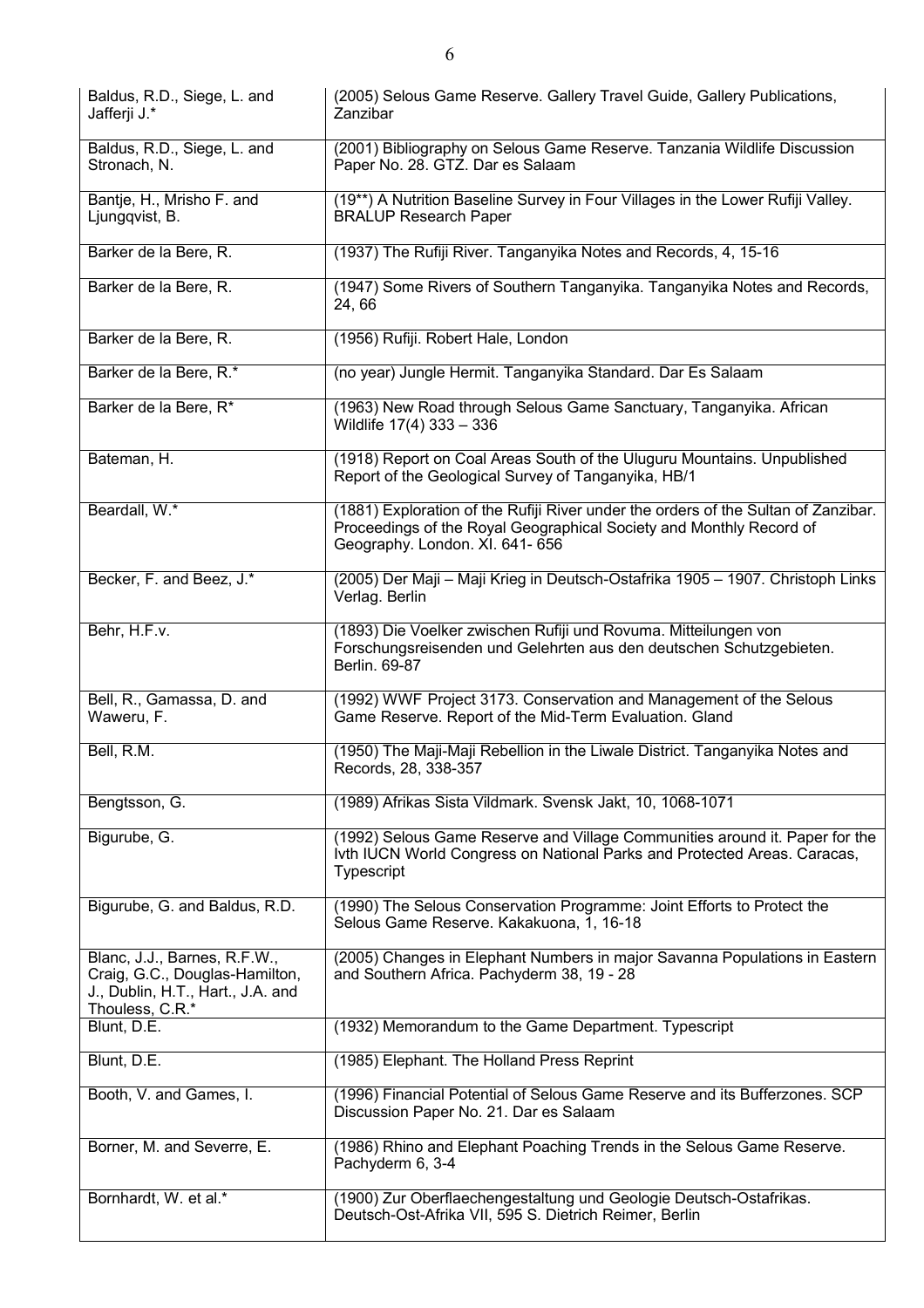| Boshe, J.I.                                              | (1984) Demographic Characteristics of the Warthog Population of the Eastern<br>Selous Game Reserve, Tanzania. African Journal of Ecology 22, 43-47            |
|----------------------------------------------------------|---------------------------------------------------------------------------------------------------------------------------------------------------------------|
| Boyd, W.                                                 | (1982) An Ice Cream War. Hamish Hamilton, London                                                                                                              |
| Bridges, R.C.                                            | (1963) The British Exploration of East Africa, 1788-1885. Ph.D. Thesis,<br>University of London                                                               |
| Bridges, R.C.                                            | (1963) The Royal Geographic Society and the African Exploration Fund 1876-<br>80. Geographical Journal CXXXIX, 25-35                                          |
| Bristow, D.                                              | (1997) Secret Selous. Getaway. April. 34-43, 136-137                                                                                                          |
| Brown, J.A.                                              | (1991) They Fought For King and Kaiser. South Africans in German East Africa<br>1916. Ashanti Publishing, Johannesburg                                        |
| Bryceson, I.*                                            | (1988) Nar Norge Legger Verden i Ror. FIVAS (Norwegian report on Stiegler's<br>Gorge Hydropower Project). Oslo                                                |
| Bryceson, I.*                                            | (1996) Norwegian Hydropower Developers in Tanzania. In: FIVAS Power<br>Conflicts - Norwegian Hydropower Developers in the Third World. Oslo<br>www.fivas.org  |
| Buchanan, A.*                                            | (1919) Three Years of War in East Africa. John Murray. London                                                                                                 |
| <b>Bundesamt fuer Naturschutz</b>                        | (2001) BfN-Positionspapier zur Trophaenjagd auf gefaehrdete Arten im<br>Ausland. Bonn                                                                         |
| Bundesministerium fuer<br>wirtschaftliche Zusammenarbeit | (1988) Selous - ein verlorenes Paradies? Groesstes Wildreservat Afrikas from<br>Sterben bedroht. Pressemitteilung vom 25.7.1988. Bonn, 4pp                    |
| Bureau of Reclamation, U.S.<br>Dept. of Interior         | (1967) Rufiji Basin: Land and Water Resource of Development Plans and<br><b>Potentials</b>                                                                    |
| Bureau of Reclamation, U.S.<br>Dept. of Interior and FAO | (1961) The Rufiji Basin, Tanganyika. FAO, Rome                                                                                                                |
| Cadek, R. et Schiller, D.Th.                             | (1999) Les gibiers les plus dangereux. Armes & Tir, 7, 88-91                                                                                                  |
| Cadek, R. und Schiller, D.Th.                            | (1999) Eine andere Art von Krieg. Visier, 4, 112-115                                                                                                          |
| Cambridge Tanzania Expediton                             | (1988) Selous 88, Final Report of the Cambridge Tanzania Expedition.<br>Cambridge University. Typescript, 103 pages                                           |
| Campbell, K.L.I.                                         | (1988) Preliminary Estimates of Tanzanian Elephant Population Numbers.<br>Serengeti Ecological Monitoring Programme - Report March 1988, Typescript,<br>25-26 |
| Campbell, K.L.I.                                         | (1991) Elephant numbers in Tanzania. Tanzania Wildlife Conservation<br>Monitoring, Frankfurt Zoological Society, 5 pp                                         |
| Campbell, K.L.I., Huish, S.A. and<br>ole Kuwai, J.L.     | (1993) Tanzania Wildlife Conservation Monitoring. Serengeti Wildlife Research<br>Centre Scientific Report 1990-1992, 60-68                                    |
| Campbell, K.L.I and Huish, S.A.                          | (1992) Recent Trends in Tanzanian Elephant Populations: 1987-1992.<br>Tanzania Wildlife Conservation Monitoring, Arusha                                       |
| Cauldwell, A.                                            | (2000) Inside the Selous. Tanzania Wildlife/Kakakuona, 17, 42 - 43                                                                                            |
| Cauldwell, A.*                                           | (2004) Visitor's Map of the Selous Game Reserve, North of the Rufiji River.<br>Kakakuona 35, 23                                                               |
| Cauldwell, A.*                                           | (2004) Analysis of Hunting Data of the Selous Game Reserve. GTZ and<br>Wildlife Division. Dar es Salaam                                                       |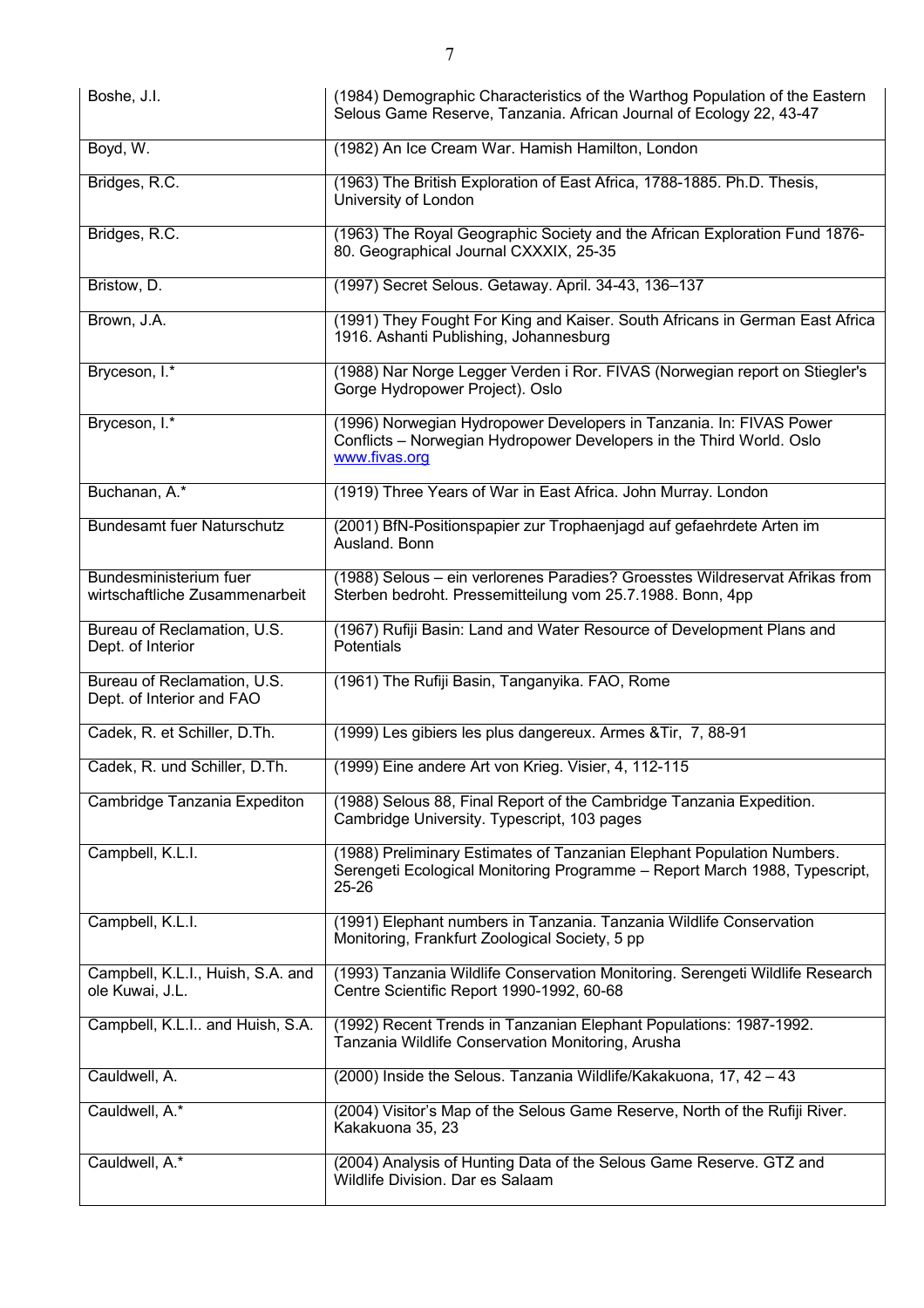| Chardonnet, Ph. (Ed)*                 | (2002) Conservation of the African Lion: Contribution to a Status Survey.<br>International Foundation for the Conservation of Wildlife. France &<br>Conservation Force, USA.                                                                     |
|---------------------------------------|--------------------------------------------------------------------------------------------------------------------------------------------------------------------------------------------------------------------------------------------------|
| Chardonnet, Ph.*                      | (1991) Comments and Suggestions on the Proposed Stock Route through the<br>Selous Game Reserve, Tanzania. IUCN, Gland, Suisse. 11 p                                                                                                              |
| Chettleborough, J. and Jenkins,<br>R. | (2000) Conservation Research and Community Development in the Kilombero<br>Valley. Miombo 21, 1, 3, 10 and 12                                                                                                                                    |
| Chitukuro, J.K.                       | (1976) The Impact of the Uhuru Railway on Agricultural Development in<br>Kilombero District. M.A. thesis, University of Dar es Salaam                                                                                                            |
| Cook, A.                              | (1974) A Photo-interpretation Study of the Soils and Land Use Potential of the<br>Lower Rufiji Basin. BRALUP, Dar es Salaam                                                                                                                      |
| Cotterill, H.B.                       | (1878) On the Nyassa and a Journey from the north End to Zanzibar.<br>Proceedings of the Royal Geographical Society, XXII, 233-251                                                                                                               |
| Cotterill, H.B.                       | (1879) The Opening out of the District to the North of Lake Nyassa, with Notes<br>of a recent Expedition through that Country in Company with the late Captain<br>Elton, Consul at the Mozambique. Journal of the Society of Arts XXVII, 242-247 |
| Creel. S.                             | (1994) Wild Dogs thriving in Tanzania's Selous Game Reserve. African Wildlife<br>Update, 3(4), 5                                                                                                                                                 |
| Creel, S.                             | (1994) Ray of Hope for African wild Dogs, Miombo, 11, 1-2                                                                                                                                                                                        |
| Creel, S.                             | (1995) African wild Dogs in the Selous Game Reserve, IUCN Canid News                                                                                                                                                                             |
| Creel, S.                             | (1995) The Effects of Anthrax on endangered African wild Dogs. Journal of<br>Zoology, 11                                                                                                                                                         |
| Creel, S.                             | (1997) Radiocollaring and Stress Hormones in African wild Dogs. Conservation<br>Biology, 11, 544-548                                                                                                                                             |
| Creel, S.                             | (1997) Cooperative Hunting and Group Size: Assumptions and Currencies.<br>Animal Behaviour, 54, 1319-1324                                                                                                                                        |
| Creel, S.                             | (1998) Handling and chronic Stress in African wild Dogs: Reply to East et al.<br>Conservation Biology, 11, 1545-1456                                                                                                                             |
| Creel, S.                             | (1998) Six Ecological Factors that may limit wild Dogs. Animal Conservation, 1,<br>$1-9$                                                                                                                                                         |
| Creel, S.                             | (2001) Four Factors Modifying the impact of Competition on Carnivore<br>Population Dynamics, as illustrated by African wild Dogs, Lycaon pictus.<br>Conservation Biology, 15, 271-274                                                            |
| Creel, S.                             | (in press) Cooperative Hunting and Sociality in African Wild Dogs, Lycaon<br>pictus. In: Dugatkin, L. (Ed.) Model Systems in Behavioural Ecology. Princeton<br><b>University Press</b>                                                           |
| Creel, S. and Creel, N.M.             | (1992). African Wild Dog in Danger of Extinction. Kakakuona, 1, 4-6                                                                                                                                                                              |
| Creel, S. and Creel, N.M.             | (1993) Conservation of African Wild Dogs: a Photographic Census in Mikumi<br>National Park. Frankfurt Zoological Society, Project 1112/90                                                                                                        |
| Creel, S. and Creel, N.M.             | (1993) The Population Size and Distribution of African Wild Dog (Lycaon<br>pictus) in the Selous Game Reserve. Typescript, Frankfurt Zoological Society,<br>Project 1112/90                                                                      |
| Creel, S. und Creel, N.M.             | (1994) Das Geheimnis der letzten Wildhunde. Das Tier, 11, 61-65                                                                                                                                                                                  |
| Creel, S. and Creel, N.M.             | (1995) African Wild Dogs in the Selous Game Reserve. Canid News, 3, 34-35                                                                                                                                                                        |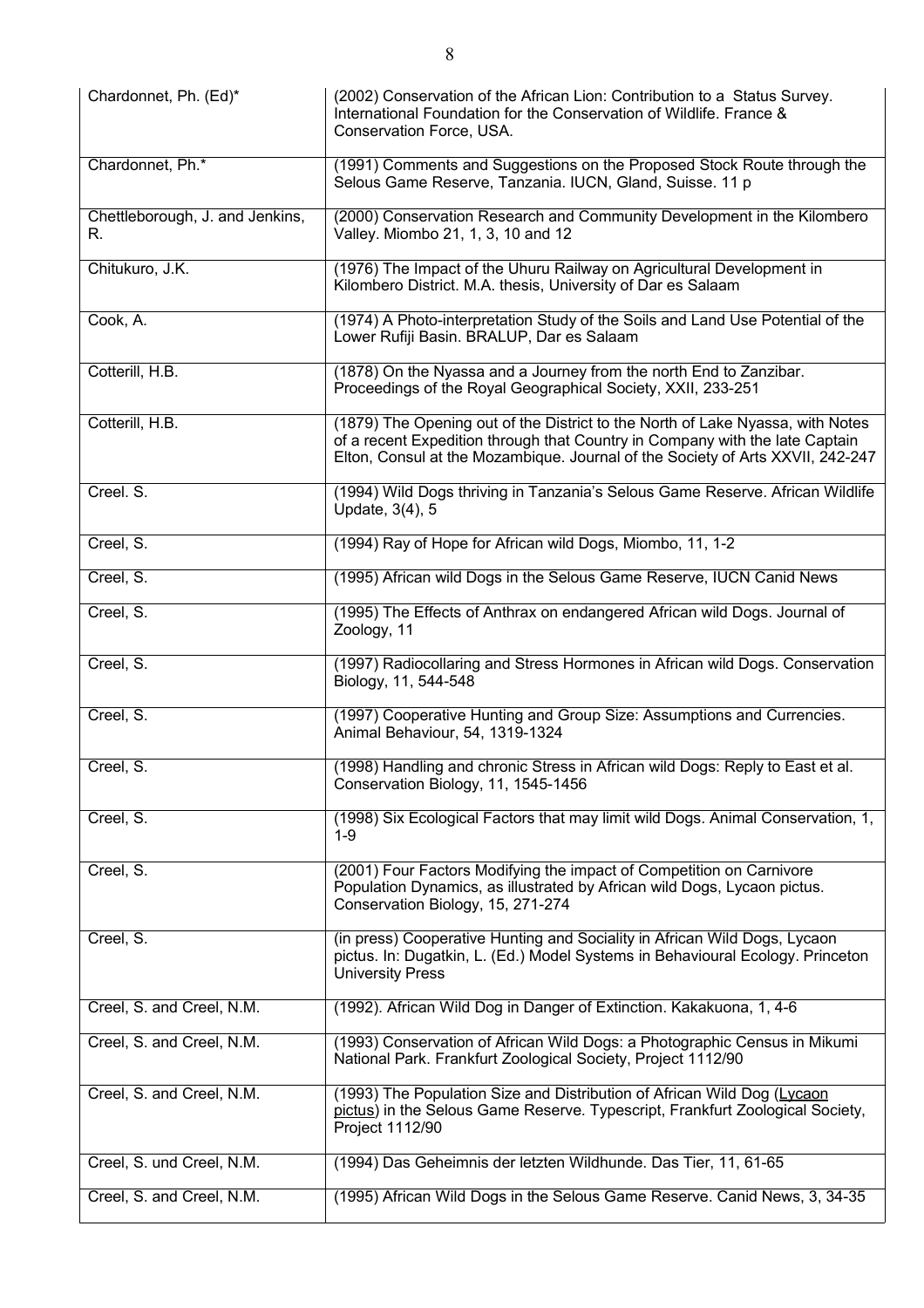| Creel, S. and Creel, N.M.                                                                        | (1995) Communal Hunting and Pack Size in African Wild Dogs(Lyacon pictus).<br>Animal Behaviour, 50, 1325-1339                                                                                                                  |
|--------------------------------------------------------------------------------------------------|--------------------------------------------------------------------------------------------------------------------------------------------------------------------------------------------------------------------------------|
| Creel, S. and Creel, N.M.                                                                        | (1996) Limitation of African Wild Dogs by Competition with Larger Carnivores.<br>Conservation Biology, 10, 526-538                                                                                                             |
| Creel, S. and Creel, N.M.                                                                        | (1997) Lion Density and Population Structure in the Selous Game Reserve:<br>Evaluation of Tourist Hunting Quotas and Offtake. African Journal of Ecology,<br>35, 83-93                                                         |
| Creel, S. and Creel, N.M.                                                                        | (1998) Six Ecological Factors that may Limit African Wild Dogs. Lycaon pictus.<br>Animal Conservation 1, 1-9                                                                                                                   |
| Creel, S. and Creel, N.M.*                                                                       | (2002) The African Wild Dog, Princeton University Press, Princeton and Oxford                                                                                                                                                  |
| Creel, S., Creel, N.M. and<br>Monfort, S.L.                                                      | (1996) Social Stress and Dominance. Nature, 379, 212                                                                                                                                                                           |
| Creel, S., Creel, N.M and<br>Monfort, S.L.                                                       | (1997) Radiocollaring and Stress Hormones in African Wild Dogs.<br>Conservation Biology, 11, 544 - 548                                                                                                                         |
| Creel, S. and Creel, N.M.,<br>Matovelo, J.A., Mtambo, M.M.A.,<br>Batamuzi, E.K. and Cooper, J.E. | (1995) The Effects of Anthrax on Endangered African Wild Dogs (Lycaon<br>pictus) Journal of Zoology, London 236, 199-209                                                                                                       |
| Creel, S. and Creel, N.M, Mills,<br>M.G.L. and Monfort, S.L.                                     | (1997) Rank and Reproduction in Cooperatively Breeding African Wild Dogs:<br>behavioural and endocrine correlates. Behavioural Ecology, 8, 298-306                                                                             |
| Creel, S. and Creel, N.M,<br>Munson, L., Sanderlin, D. and<br>Appel, M.J.G.                      | (1997) Serosurvey for Selected Viral Diseases and Demography of African<br>Wild Dogs in the Selous Game Reserve. Tanzania. Journal of Wildlife<br>Diseases, 33, 823-832                                                        |
| Creel, S., Spong, G. and Creel,<br>N.M.                                                          | (in press) Interspecific Competition and the Population Biology of Extinction-<br>prone Carnivores. In: Gittleman, J., Macdonald D. and Wayne, R. (Eds.).<br>Conservation of Carnivores. Cambridge University Press. Cambridge |
| Cross-Upcott, A.                                                                                 | (1958) Ngindo Famine Subsistence. Tanganyika Notes and Records, June, 1-<br>20                                                                                                                                                 |
| Cross-Upcott, A.R.W.                                                                             | (1960) The Origin of the Maji Maji Revolt. Man, 98, 71-73                                                                                                                                                                      |
| Crowe, J.H.V.*                                                                                   | (1918) General Smuts' Campaign in East Africa. John Murray. London                                                                                                                                                             |
| Culwick, A.T. and G.M.                                                                           | (1935) Ubena of the Rivers. George Allen and Unwin, London                                                                                                                                                                     |
| Cumming, D. and Mangubuli, M.                                                                    | (1990) Project Progress Review. Selous Conservation Programme, Dar es<br>Salaam                                                                                                                                                |
| Dawkins, J.                                                                                      | (1967) Rogues and Marauders. Robert Hale, London. (Reprint Safari Press,<br>Long Beach, 1989)                                                                                                                                  |
| Decker, B.                                                                                       | (1994) Endangered Primates in the Selous Game Reserve and an Imminent<br>Threat to their Habitat. Oryx 28 (3), 181-190                                                                                                         |
| Department of Sociology                                                                          | (2001) Socio-Economic Survey of the Buffer Zones of the Selous Game<br>Reserve. Selous Game Reserve Management Project (ADF/TAN/GAM-<br>RES/98/27). University of Dar Es Salaam. Dar es Salaam                                 |
| Department of Sociology                                                                          | (2001) Village Profiles Kilombero and Ulanga Districts. Selous Game Reserve<br>Management Project (ADF/TAN/GAM-RES/98/27). University of Dar es<br>Salaam. Dar es Salaam                                                       |
| Deppe, L.                                                                                        | (1921) Mit Lettow-Vorbeck durch Afrika. August Scherl. Berlin                                                                                                                                                                  |
| Deutscher Bundestag                                                                              | (1996) Antwort der Bundesregierung auf die Kleine Anfrage der Abgeordneten<br>Dr. Uschi Eid und der Fraktion Buendnis 90/Die Gruenen - Drucksache<br>13/5782 - Wildtierschutz und Grosswildjagd in Afrika, Drucksache 13/6083  |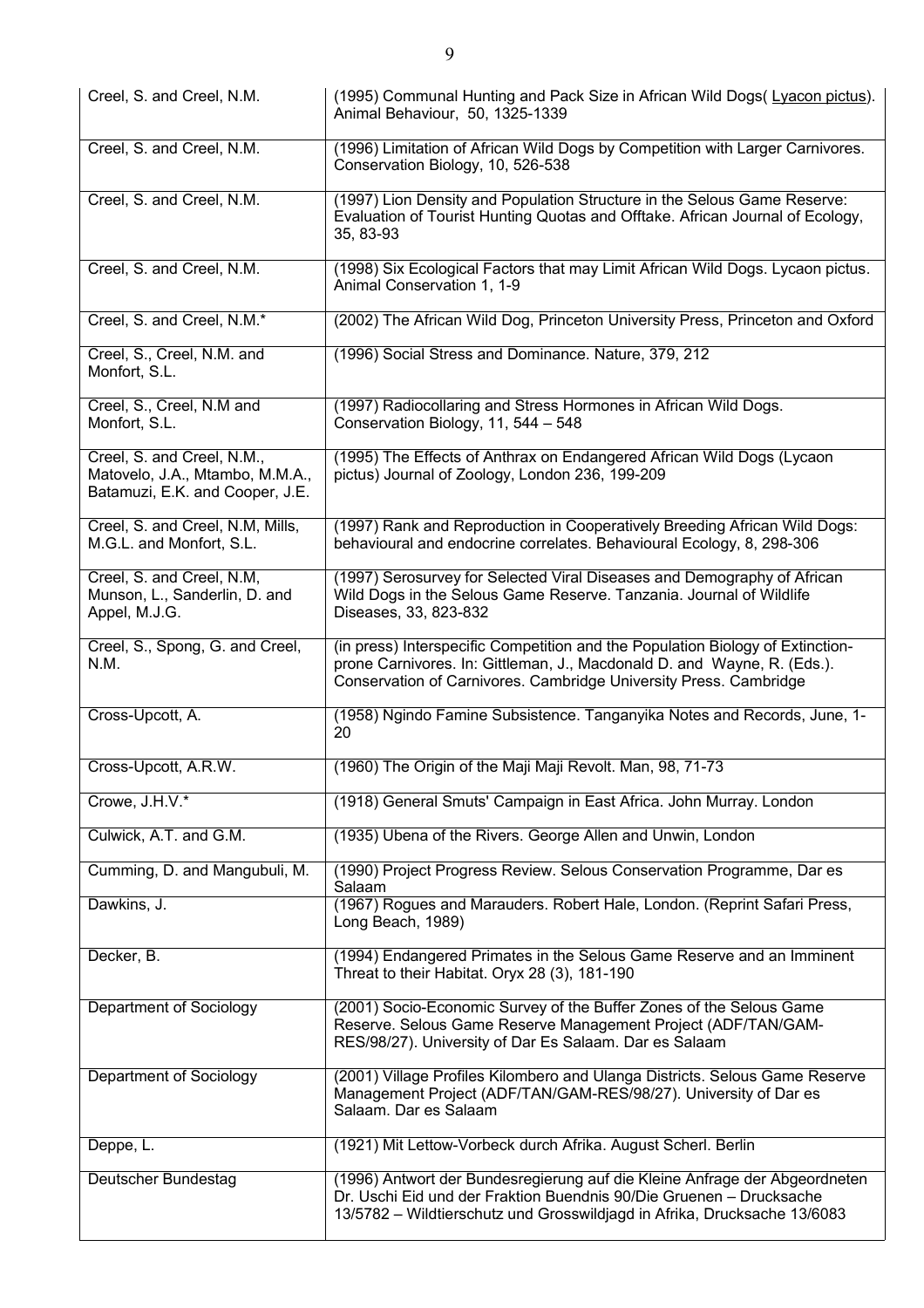| Deutscher Bundestag                                                                        | (2000) Antwort der Bundesregierung auf die Kleine Anfrage der Abgeordneten<br>Eva-Maria Bulling-Schröter, Carsten Hübner und der Fraktion der PDS -<br>Drucksache 14/3994 - Umweltvertraeglichkeit deutscher<br>Entwicklungshilfeprojekte                                                                                             |
|--------------------------------------------------------------------------------------------|---------------------------------------------------------------------------------------------------------------------------------------------------------------------------------------------------------------------------------------------------------------------------------------------------------------------------------------|
| Deutscher Tierschutzbund                                                                   | (1998) Reisen, um zu toeten - Deutsche Jaeger im Ausland. Bonn                                                                                                                                                                                                                                                                        |
| Donor Partners Group -<br>Environment*                                                     | (2005) The Wildlife Sector with emphasis on Tourist Hunting. Dar es Salaam<br>(www.tzdac.or.tz)                                                                                                                                                                                                                                       |
| Douglas-Hamilton, I.                                                                       | (1976) Selous Elephant and Wildlife Survey. Report to DANIDA/IUCN                                                                                                                                                                                                                                                                     |
| Douglas-Hamilton, I.                                                                       | (1976) 80,000 Elephants alive and well in Selous. Africana, 3, 18-19                                                                                                                                                                                                                                                                  |
| Douglas-Hamilton, I.                                                                       | (1984) Trends in Key African Elephant Populations. Pachyderm, 4, 7-9                                                                                                                                                                                                                                                                  |
| Douglas-Hamilton, I.                                                                       | (1987) African Elephants Population Trends and their Causes. Oryx, 21, 11-24                                                                                                                                                                                                                                                          |
| Douglas-Hamilton, I. and<br>Douglas-Hamilton, O.                                           | (1992) Battle for the Elephants. Doubleday, New York                                                                                                                                                                                                                                                                                  |
| Douglas-Hamilton, I., Hirji, K.,<br>Mbano, B., Olivier, R., Tarimo, E.<br>and Butts, H. de | (1986) Aerial Census of Wildlife in the Selous Game Reserve Tanzania. WWF<br>Project 3173 Report, Ministry of Natural Resources and Tourism, Dar es<br>Salaam                                                                                                                                                                         |
| Dublin, H.T. and Jachmann, H.                                                              | (1992) The Impact of the Ivory Ban and Illegal Hunting of Elephants in Six<br>Range States in Africa. Gland                                                                                                                                                                                                                           |
| East, R.                                                                                   | (1999) African Antelope Database 1998. IUCN/SSC Antelope Specialist Group.<br><b>IUCN.</b> Gland and Cambridge                                                                                                                                                                                                                        |
| Eberstein, Freiherr von                                                                    | (1893) Matumbi, das Hinterland von Lindi, Samanga und die Landschaft<br>Mohori. Deutsches Kolonialblatt, Berlin, 493-496                                                                                                                                                                                                              |
| Ecosystems Ltd.                                                                            | (1980) Results of Three Aerial Surveys of Wildlife within the Immediate Impact<br>Area of the Stiegler's Gorge Hydroelectric Dam. Report to the Rufiji Basin<br>Development Authority. Nairobi                                                                                                                                        |
| Ecotourism Working Group (Ed.)                                                             | (1995) Ecotourism as a Conservation Instrument? Research Reports of the<br>Federal Ministry for Economic Cooperation and Development (BMZ) Vol.117.<br>Weltforum Verlag, Koeln                                                                                                                                                        |
| Ellenberg, L.                                                                              | (1992) Der Weg zum Wildschutz fuehrt uebers Dorf, in: GTZ info Nr. 1/92.<br>Eschborn. 25-27                                                                                                                                                                                                                                           |
| Ellenberg, L.                                                                              | (1992) Comparaison de la Zone Tampon du Selous National Game Reserve<br>(Tanzania) avec celle du Parc National Kahuzi - Biega (Zaire). In: A.P. Vooren,<br>et al. (Eds.), Compte Rendu, Seminaire sur l'Amenagement Integre des<br>Forests Denses Humides et des Zones Agricoles Peripheriques. La Fondation<br>Tropenbos, Wageningen |
| Ellenberg, L.                                                                              | (1993) Naturschutz und Technische Zusammenarbeit. Geographische<br>Rundschau, 5, 290-300                                                                                                                                                                                                                                              |
| Ellenberg, L.                                                                              | (2000) Jagdtourismus in Tansania. Geographische Rundschau, 2, 11-15                                                                                                                                                                                                                                                                   |
| Ellenberg, L. and Scholz, M.                                                               | (1993) Schulungsprogramm Naturschutz GTZ, Deutsche Gesellschaft fuer<br>Technische Zusammenarbeit, Abt. 424, Eschborn                                                                                                                                                                                                                 |
| Elton, J.F.                                                                                | (1874) On the coast country of East Africa, south of Zanzibar. Journal of the<br>Royal Geographical Society XLIV, 227-252                                                                                                                                                                                                             |
| Eltringham, S.K.                                                                           | (1980) Recommendations for a Comprehensive Wildlife Research Programme<br>Tanzania.Typescript. IUCN, Gland                                                                                                                                                                                                                            |
| Engelhardt, T.                                                                             | (1897) Reise in dem Hinterlande von Lindi, Deutsches Kolonialblatt. Berlin,<br>374-378                                                                                                                                                                                                                                                |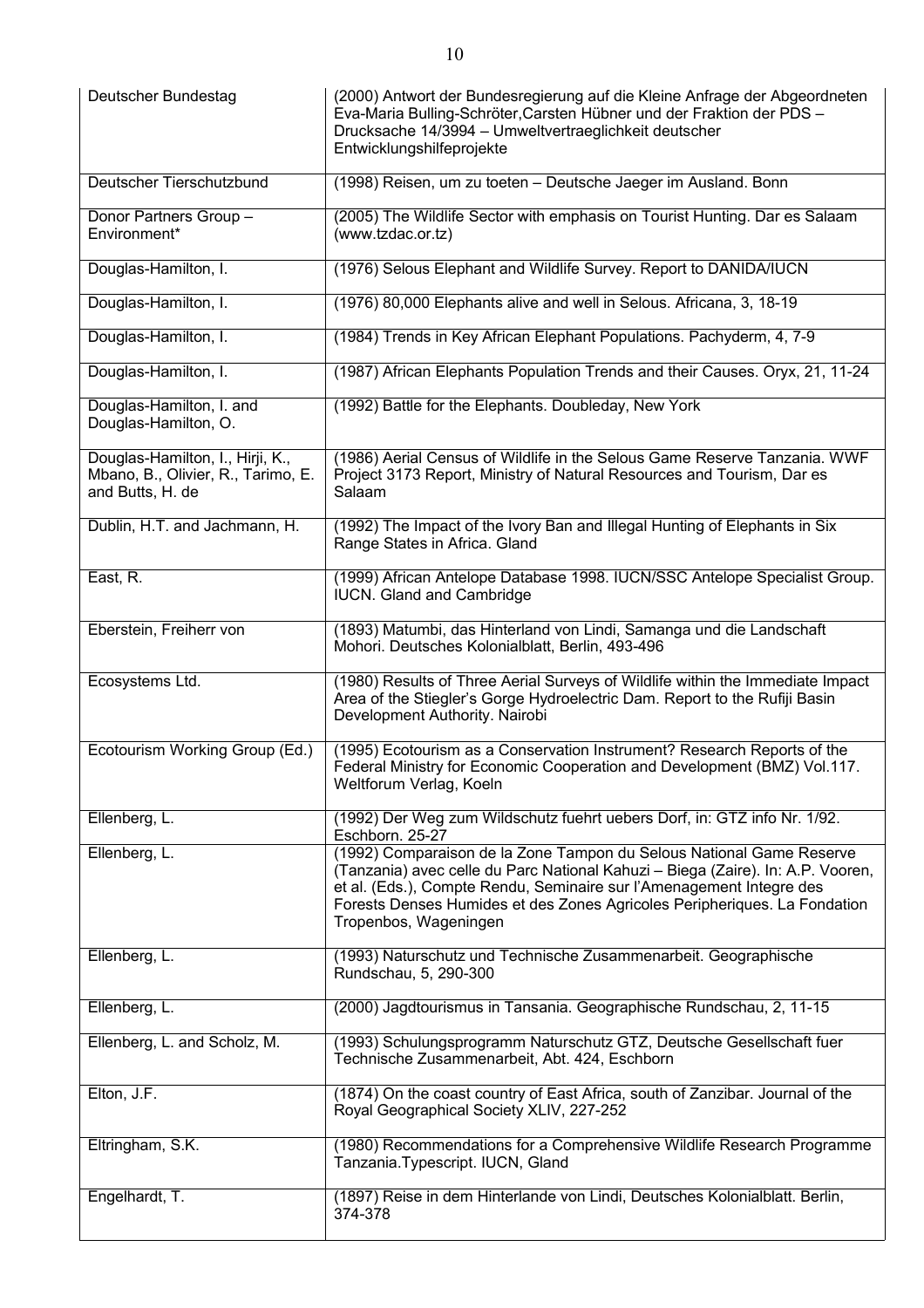| Engelhardt, T.                                                                  | (1901-02) Meine Reise durch Uhehe. Beitraege zur Kolonialpolitik und<br>Kolonialwirtschaft, Berlin, 69-89                                                                                                                                                        |
|---------------------------------------------------------------------------------|------------------------------------------------------------------------------------------------------------------------------------------------------------------------------------------------------------------------------------------------------------------|
| Estes, R.                                                                       | (1991) Selous Reserve threatened by Cattle Invasion. Gnusletter. Antelope<br>Specialists Group (IUCN) No. 1, 14                                                                                                                                                  |
| Estes, R.D.                                                                     | (1987). The Roosevelt Sable: Safe in the Selous? Gnusletter, Antelope<br>Specialists Group, IUCN, 3, 4                                                                                                                                                           |
| Euroconsult                                                                     | (1980) Identification Study on the Ecological Impacts of the Stiegler's Gorge<br>Power and Flood Control Project. Arnhem                                                                                                                                         |
| <b>EXPO 2000</b>                                                                | (2000) Projects around the World of EXPO 2000. Hannover. 137                                                                                                                                                                                                     |
| <b>EXPO 2000</b>                                                                | (2000) Projects around the World - Weltweite Projekte (International).<br>Hannover                                                                                                                                                                               |
| Feuerriegel, K. und Nuding, M.*                                                 | (2003) Kommunale Wildtierbewirtschaftung im östlichen und südlichen Afrika.<br>Tropenőkologisches Begleitprogramm. GTZ.Eschborn                                                                                                                                  |
| Fergusson, R.A.                                                                 | (1991) Report on Crocodile Egg and Hatchling Collection submitted to Hambo<br>Enterprises, Teule Arts and Tumainia Crafts, Ifakara and Dar es Salaam                                                                                                             |
| Fonck, H.                                                                       | (1910) Deutsch-Ostafrika. Eine Schilderung deutscher Tropen nach 10<br>Wanderjahren. Vossische Buchhandlung. Berlin                                                                                                                                              |
| Food and Agriculture<br>Organization of the United<br><b>Nations</b>            | (1961) The Rufiji Basin, Tanganyika. Report No. 1269. Rome                                                                                                                                                                                                       |
| Food and Agriculture<br>Organization of the United<br><b>Nations</b>            | (1981) Rufiji River Basin Survey Report, Vols. 1-8. Rome                                                                                                                                                                                                         |
| Ford, J.                                                                        | (1971) The Role of Trypanosomiasis in African Ecology. Oxford University<br>Press                                                                                                                                                                                |
| Freyvogel, T.A.                                                                 | (1961) A collection of plaited mats from the Ulanga District of Tanganyika.<br>Tanganyika Notes & Records, 139-148                                                                                                                                               |
| Fuchs, P. and Booth, J.                                                         | (1905) Die wirtschaftliche Erkundung einer ostafrikanischen Suedbahn. Berlin,<br>6-33 and 183-192                                                                                                                                                                |
| Fuchs, P. and Hauter, A.                                                        | (1907) Wirtschaftliche Eisenbahnerkundungen im mittleren und noerdlichen<br>Deutsch-Ostafrika. Berlin                                                                                                                                                            |
| Fuelleborn, F.                                                                  | (1906) Das Deutsche Njassa- und Ruwuma-Gebiet, Land und Leute, nebst<br>Bemerkungen ueber die Schire-Laender. Berlin                                                                                                                                             |
| Gainer, B.                                                                      | (1973) A Joint Injury in an Elephant. East African Wildlife Journal, 11, 209                                                                                                                                                                                     |
| Gainer, B., Sachs, R., Rodgers,<br>W.A., Jakob, H., Hummer, P.H.<br>and Mes, F. | (1973) Epizootiological Observations in the Selous Game Reserve. Miombo<br>Research Centre. Typescript, 41 pages                                                                                                                                                 |
| Games, I.                                                                       | (1990) A Survey of Hippopotamus in the Selous Game Reserve, Report to the<br>Director of Wildlife, Typescript, 4 pages                                                                                                                                           |
| Games, I.                                                                       | (1992) A Survey of Crocodile Densities in the Selous Game Reserve and<br>Adjacent Game Controlled Areas, Tanzania, September 1989. In: J.M. Hutton<br>and I. Games (Eds). The CITES Nile Crocodile Project. Publication of the<br>Secretariat of CITES, Lausanne |
| Games, I. And Severre, E.L.M.                                                   | (1989) A Survey of Crocodile Densities in the Selous Game Reserve and<br>Adjacent Game Controlled Areas. Report to the Director of Wildlife, Tanzania<br>and the CITES Nile Crocodile Project. Typescript                                                        |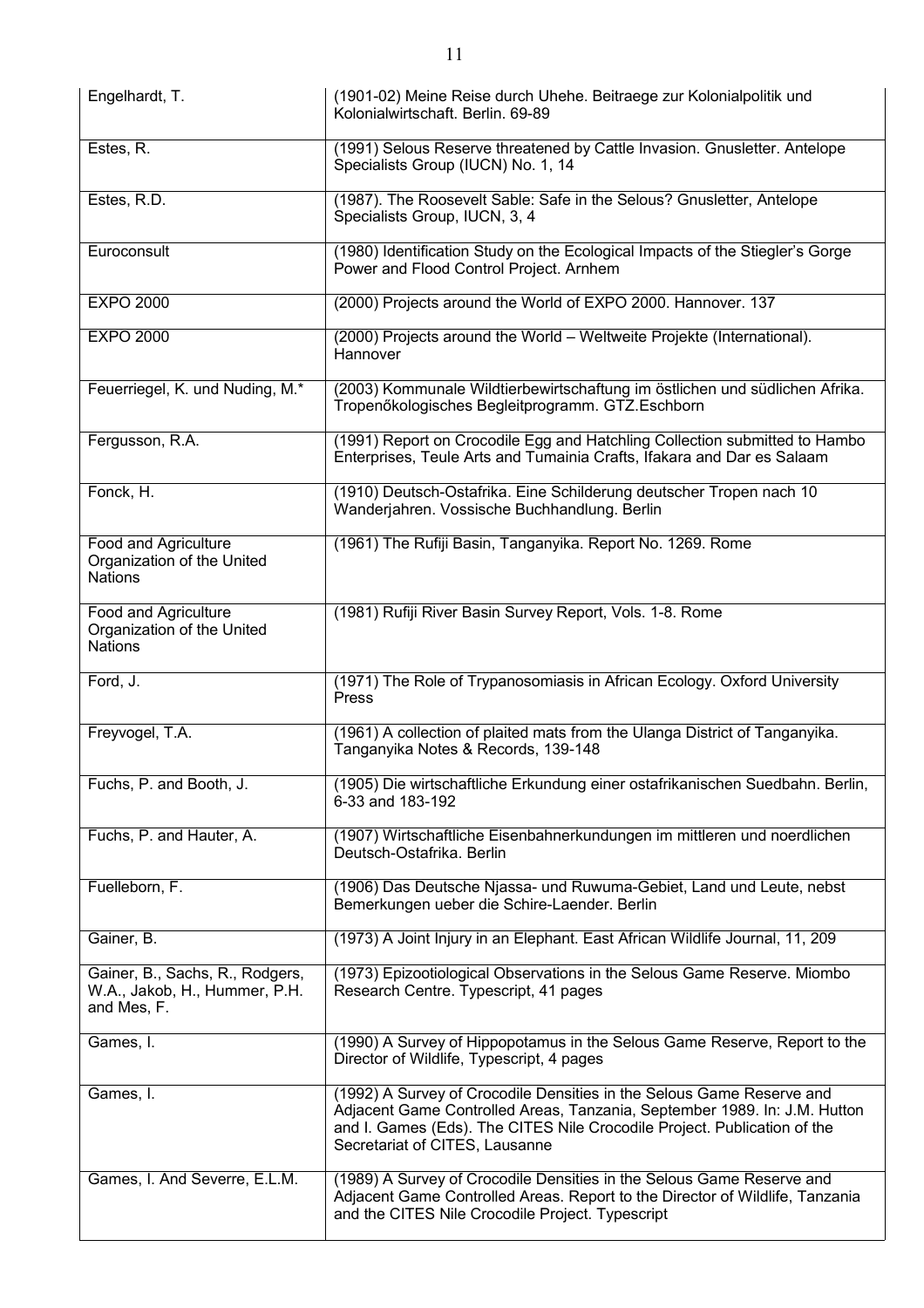| Games, I. And Severre, E.L.M.                                                                                              | (1990) A Survey of Crocodile Densities in Tanzania. Report to the Director of<br>Wildlife. Typescript. 10 pages and annexes                                                                                           |
|----------------------------------------------------------------------------------------------------------------------------|-----------------------------------------------------------------------------------------------------------------------------------------------------------------------------------------------------------------------|
| Games, I. And Severre, E.L.M.                                                                                              | (1992) The Status and Distribution of crocodiles in Tanzania. In: Crocodiles.<br>Proceedings of the 11 <sup>th</sup> Working meeting of the IUCN SSC Crocodile Specialist<br>Group. Victoria Falls, Zimbabwe, 119-137 |
| Gardner, B.                                                                                                                | (1963) German East Africa. Cassell, London                                                                                                                                                                            |
| <b>Gauff KG Consulting Engineers</b>                                                                                       | (1971) Seismic Investigation at the proposed Stieglers Gorge Dam Sites,<br>Lower Rufiji River Basin. Nairobi                                                                                                          |
| George, J.I.*                                                                                                              | (1996) Women Participation in Community Wildlife Conservation and<br>Management in the Buffer Zones South of Selous Game Reserve, Southern<br>Tanzania. Consultancy Report for GTZ/SCP                                |
| Gillingham, S.                                                                                                             | (1997) Do all Peasant Farmers Look alike? The Socio-Economic Context for<br>Community Wildlife Management around the Selous Game Reserve, Tanzania.<br>Tanzania Wildlife Discussion Paper No. 22. Dar es Salaam       |
| Gillingham, S.                                                                                                             | (1998) Conservation Attitudes of Villagers living next to the Selous Game<br>Reserve. Tanzania Wildlife Discussion Paper No. 23. Dar es Salaam                                                                        |
| Gillingham, S.                                                                                                             | (1998) Giving Wildlife Value: A Case Study of Community Wildlife Management<br>around the Selous Game Reserve, Tanzania. Diss. University of Cambridge.<br>Cambridge                                                  |
| Gillingham, S. and Lee, P.C.                                                                                               | (1999) The Impact of Wildlife-Related Benefits on the Conservation Attitudes of<br>Local People around the Selous Game Reserve, Tanzania. Environmental<br>Conservation, 26(3), 218-228                               |
| Gillingham, S. and Lee, P.C.*                                                                                              | (2003) People and Protected Areas: a Case Study of Local Perceptions of<br>Wildlife Crop-damage Conflict in an Area Bordering the Selous Game Reserve,<br>Tanzania. Oryx. 37(3). 316 - 325                            |
| Ginsberg, J.R., Alexander, K.A.,<br>Creel, S., Kat, P.W., McNutt,<br>J.W. and Mills, M.G.L.                                | (1995) Handling and survivorship in the African wild dog (Lycaon pictus): A<br>survey in five ecosystems. Conservation Biology, 9, 665-674                                                                            |
| Girman, D.J., Vila, C., Geffen, E.,<br>Creel, S., Mills, M.G.L., McNutt,<br>J.W., Ginsberg, J., Kat, P. and<br>Wayne, R.K. | (in press) Patterns of Population Subdivision, Gene Flow and Genetic<br>Variability in the African Wild Dog, Lycaon pictus. Molecular Ecology                                                                         |
| Goetzen, G.A. Graf v.                                                                                                      | (1909) Deutsch-Ostafrika im Aufstand. 1905/1906. Berlin                                                                                                                                                               |
| Gordon, N.                                                                                                                 | (1991) Ivory Knights. Man, Magic and Elephants. Chapmans, London                                                                                                                                                      |
| Government Printer                                                                                                         | (1987) The Wildlife Conservation Act, Act 1974 No. 12 Principal and Subsidiary<br>Legislation. Dar es Salaam                                                                                                          |
| Gower, R.H.                                                                                                                | (1958) Ukutu in the Nineteenth Century. Tanganyika Notes and Records.<br>December, 206-215                                                                                                                            |
| <b>Great Britain</b>                                                                                                       | (1947) A Plan for the Mechanised Production of Groundnuts. (Cmd 7030 of<br>1947)                                                                                                                                      |
| Grey, S.                                                                                                                   | (1948) A Journey by Land from Tete to Kilwa in 1616. Tanganyika Notes and<br>Records, June, 37-47                                                                                                                     |
| Grimm, U.                                                                                                                  | (1998) Schutz und Nutzung von Wildtierarten in Sued-Tansania. In: Jelden, D.,<br>Sprotte, I. und Gruschwitz, M. (Bearb.). Nachhaltige Nutzung. Bundesamt fuer<br>Naturschutz. Bonn, 75-83.                            |
| Grimm, U.                                                                                                                  | (1998) Conservation and Use of Wildlife in Southern Tanzania. Animal<br>Research and Development, 48, 7-19                                                                                                            |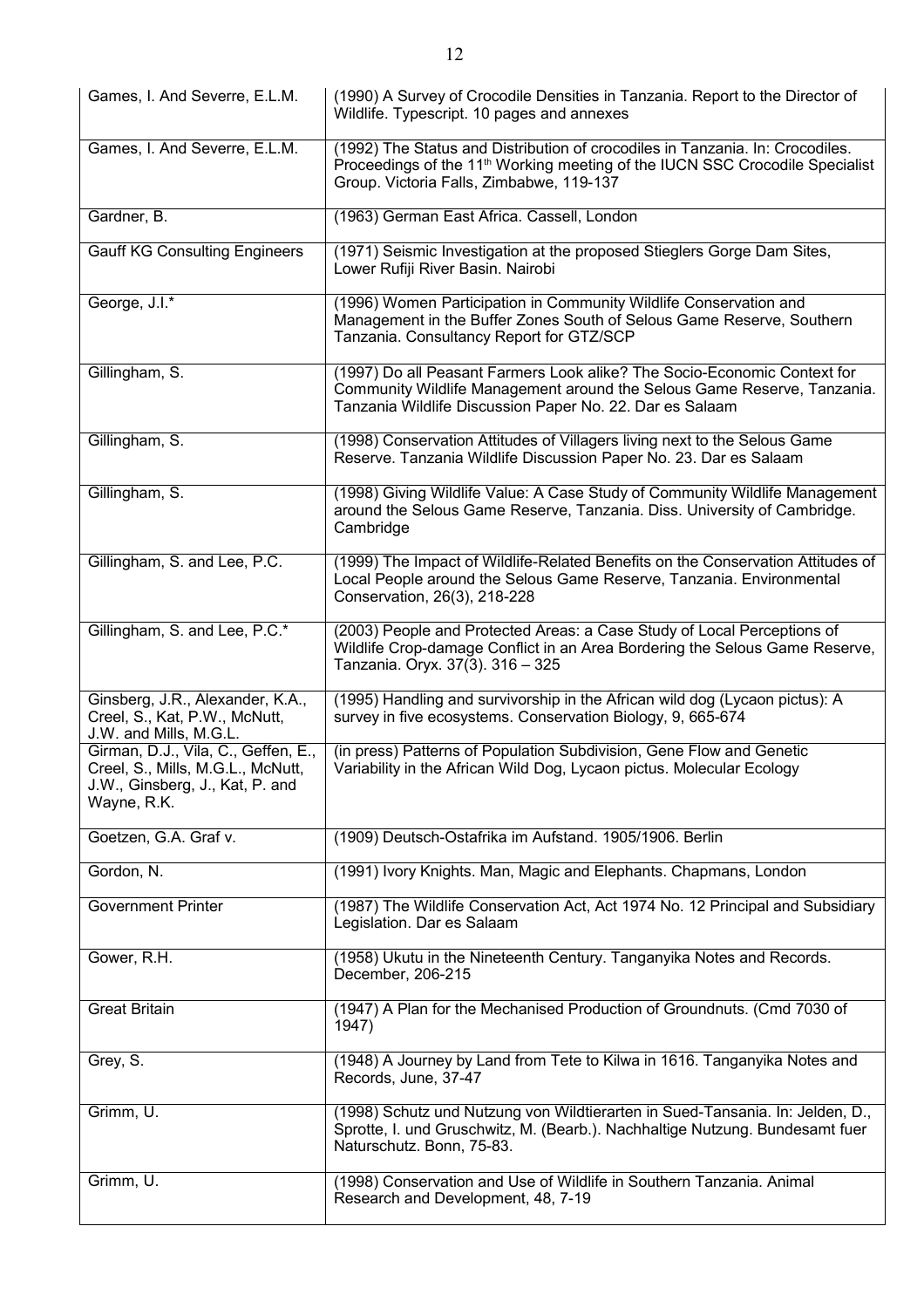| <b>GTZ</b>                               | (1992) Consolidating Development Opportunities, Eschborn                                                                                                                                                                      |
|------------------------------------------|-------------------------------------------------------------------------------------------------------------------------------------------------------------------------------------------------------------------------------|
| Gulliver, P.H.                           | (1995) A History of the Songea Ngoni. Tanganyika Notes & Records, 16-29                                                                                                                                                       |
| Gulliver, P.H.                           | (1955) A Tribal Map of Tanganyika. Tanganyika Notes & Records, 61-74                                                                                                                                                          |
| Gwassa, G.C.K.                           | (1969) The German Intervention and African Resistance in Tanzania. In: I.N.<br>Kimambo and A.J. Temu (Eds), A History of Tanzania. East African Publishing<br>House, Nairobi. 85-122                                          |
| Gwassa, G.C.K.                           | (1972) African Methods of Warfare During the Maji Maji War 1905-1907. In:<br>B.A. Ogot (Ed.), War and Society in Africa. Frank Cass, London, 123-148                                                                          |
| Gwassa, G.C.K.*                          | (1973) The Outbreak and Development of the Maji Maji War: 1905 - 1907.<br>Unpublished PhD thesis. University of Dar es Salaam                                                                                                 |
| Gwassa, G.C.K. and Iliffe, J.,<br>(Eds.) | (1967) Records of the Maji-Maji Rising, Part I. East African Publishing House,<br>Nairobi                                                                                                                                     |
| Hagen, W. und Hagen H.                   | (1999) Die gruene Macho-Connection. Tecklenborg Verlag. Steinfurt                                                                                                                                                             |
| Hahn, R.                                 | (1997) Training the Frontliners. Kakakuona, 7, 20-21                                                                                                                                                                          |
| Hahn, R. and Ndunguru, I.                | (1998) Reconciling Human Interests with Conservation in the Selous Game<br>Reserve, Tanzania. Case Study. International Workshop on Community Based<br>Natural Resources Management. World Bank. Washington D.C.              |
| Hahn, R.                                 | (2000) New Approach to Conservation. Tanzania Wildlife/Kakakuona 17, 60 -<br>61                                                                                                                                               |
| Hahn, R.*                                | (2001) Selous - Niassa Wildlife Corridor Research Project. Kakakuona 22, 42 -<br>44                                                                                                                                           |
| Haldane, L.A.                            | (1946) Notes on Some Birds of the Rufiji District with Native Names.<br>Tanganyika Notes & Records 22, 27-54                                                                                                                  |
| Hall, R. de $\overline{Z}$ .             | (1949) Angoni Raids in Rufiji. Tanganyika Notes & Records, 74-75                                                                                                                                                              |
| Halsfund/NORPLAN                         | (1980) Stiegler's Gorge Power and Flood Control Development. Executive<br>Summary for the Rufiji Basin Development Authority                                                                                                  |
| Haltemann, E.G.                          | (1962) The Geology of the Rufiji Basin with Reference to Proposal Dam Sites.<br>Geological Survey of Tanganyika, Dar es Salaam                                                                                                |
| Hanks, J.                                | (1979) A Struggle for Survival. The Elephant Problem. Country Life, London                                                                                                                                                    |
| Harcourt, C. and Lee, P.                 | (19**) Uhehe, Gordon's or Iringa red colobus. The IUCN Red Data Book:<br>Africa's Threatened Primates, 95-96, Cambridge                                                                                                       |
| Hassert, K.                              | (1910) Deutschlands Kolonien. Leipzig                                                                                                                                                                                         |
| Hatt, J.                                 | (1992) White Man's Burden. Harpers Queen, March, 168-175                                                                                                                                                                      |
| Haughton, S.H.                           | (1936). On some Karroo Fishes from East Africa. Quarterly Journal of the<br>Geological Society of London XCII, 58-61                                                                                                          |
| Haule, K.S.                              | (1997) Wildlife Prospects in the Kilombero Game Controlled Area, Tanzania.<br>Traditional vs. State Management. Centre for International Environment and<br>Development Studies. Noragric - Agricultural University of Norway |
| Hayata, R. and Kachera, I.*              | (1992) Natural Resource Management by Self-Help Promotion. Tanzania<br>Wildlife Discussion Paper No. 14. Dar es Salaam                                                                                                        |
| Hazelwood, A.                            | (1978) The Usangu Plains. Commonwealth Foundation, Marlborough House,<br>Pall Mall, London                                                                                                                                    |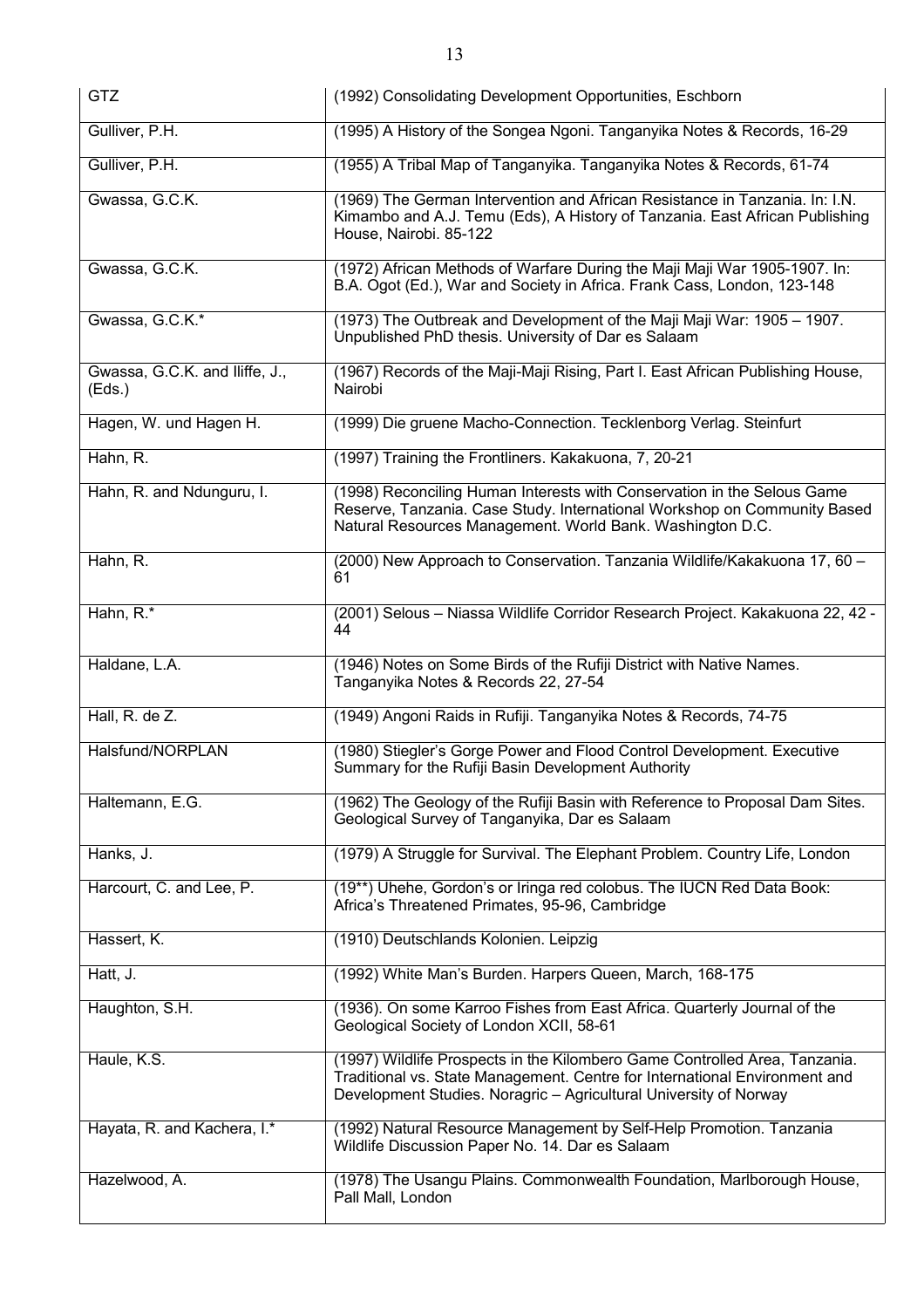| Hecker, A.                                     | (1986) Wer war Selous? Wild und Hund, 9, 46-47                                                                                                                                                                                                |
|------------------------------------------------|-----------------------------------------------------------------------------------------------------------------------------------------------------------------------------------------------------------------------------------------------|
| Hemingway, P.                                  | (1971) Field Trials of the Line Transect Method of Sampling Populations of<br>Large Herbivores. British Ecological Society Symposium, 11, 405-411                                                                                             |
| Henley, A.M.H.                                 | (1989) Around the Campfire. Amwell Press, Clinton - New Jersey                                                                                                                                                                                |
| Herne, B.                                      | (1981) Tanzania Safaris. Amwell Presss, Clinton - New Jersey                                                                                                                                                                                  |
| Hibben, F.C.D                                  | (1967) Early Man in Southern Tanzania. Archaeology, 20(4), 247-253                                                                                                                                                                            |
| Hodges, G.                                     | (1999) Kariakor. The Carrier Corps. Nairobi University Press. Nairobi                                                                                                                                                                         |
| Hoffmann, H.                                   | (1995) Land Use Conflicts and Habitat Conservation, Magombera Forest<br>Tanzania. Tanzania Wildlife Discussion Paper No. 20                                                                                                                   |
| Hofmann, R.R., Pitra, C. und<br>Lieckfeldt, D. | (1999) Phylogenetische Differenzierung von Subpopulationen der<br>Rappenantilope (Hippotragus niger sp.) in Ostafrika. With an English<br>foreword/summary by Baldus, R.D. Tanzania Wildlife Discussion Paper No. 25.<br>GTZ. Dar es Salaam   |
| Holman, D.                                     | (1969) Inside Safari Hunting with Eric Rundgren. W.H. Allen and Co., London                                                                                                                                                                   |
| Hoyle, B.S.*                                   | (no year) Gillman of Tanganyika 1882 - 1946. The Life and Work of a Pioneer<br>Geographer. Avebury. Aldershot                                                                                                                                 |
| Hutton, J.M. and Katalihwa                     | (1992) The Status and Distribution of Crocodiles in the Region of the Selous<br>Game Reserve, Tanzania, in 1988. In: J.M. Hutton and I.Games (Eds), The<br>CITES Nile Crocodile Project. Publication of the Secretariat of CITES,<br>Lausanne |
| Hyera, J.M.K.                                  | (1990) Veterinary and Virological Aspects Associated with Driving Cattle on<br>Foot via a Stock Route through the Selous Game Reserve. SCP Discussion<br>Paper No. 11, Dar es Salaam                                                          |
| Hyera, J.M.K.                                  | (1990) Stock Route through the Selous. Miombo, 5, 12 and 14                                                                                                                                                                                   |
| Iliffe, J.                                     | (1967) The Effects of the Maji Maji Rebellion of 1905-1906 on German<br>Occupation Policy in East Africa. In: P. Gifford and W.R. Louis (Eds), Britain<br>and Germany in Africa. Yale University Press, New Haven. 557-575                    |
| Iliffe, J.                                     | (1968) Tanzania under German and British Rule. In: B.A. Ogot and J.A. Kieran<br>(Eds), Zamani. A Survey of East African History. East African Publishing<br>House/Longmans, Nairobi. 290-3311                                                 |
| Iliffe, J.                                     | (1969) Tanganyika under German Rule 1905-1912. Cambridge University<br>Press, Cambridge. 9-29                                                                                                                                                 |
| Iliffe, J.                                     | (1979) A Modern History of Tanganyika. Cambridge University Press,<br>Cambridge                                                                                                                                                               |
| International Trade Centre                     | (1989) Development and Promotion of Wildlife Utilisation. UNCTAD/GATT.<br>Project No. URT/87/004                                                                                                                                              |
| Ionides, C.J.P.                                | (1951) Stories of the Wangindo. Tanganyika Notes & Records, 81-82                                                                                                                                                                             |
| lonides, C.J.P.                                | (1965) A Hunter's Story. W.H. Allen, London                                                                                                                                                                                                   |
| lonides, C.J.P.                                | (1966) Mambas and Man-Eaters. A Hunter's Story. Holt, Rinehart and Winston,<br>New York. (With a postscript by Dennis Holman)                                                                                                                 |
| lonides, C.J.P.                                | (19**) Collecting Live Snakes for Scientific Purposes. Tanganyika Notes &<br>Records, 64-66                                                                                                                                                   |
| lonides, C.J.P.                                | (19**) Pages From a Tanganyika Game Ranger's Notebook. Tanganyika Notes<br>and Records, Volume unknown, 62-67                                                                                                                                 |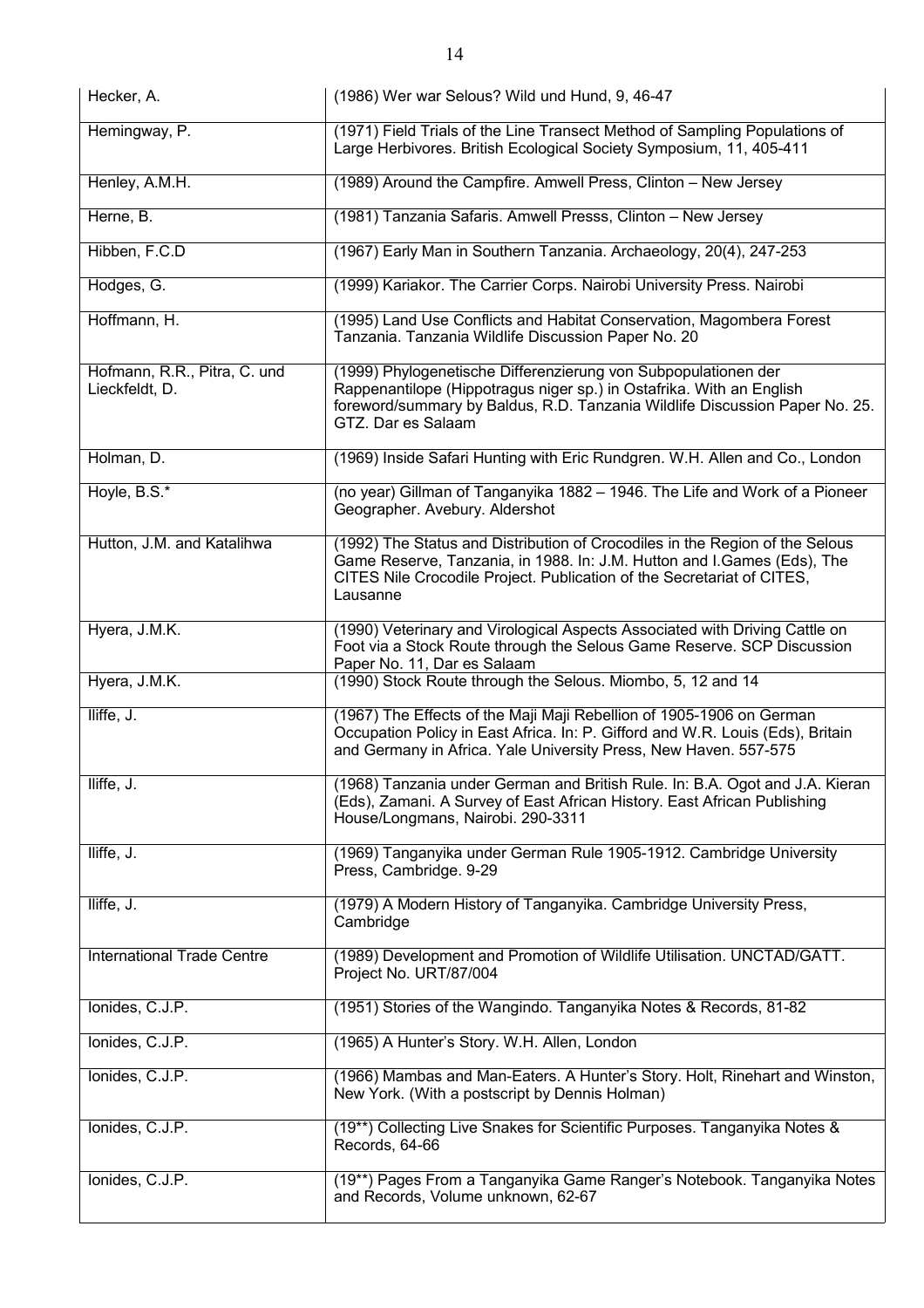| lonides, C.J.P. and Pitman, C.R.                                                                                   | (1965) Notes on Two East African Venomous Snake Populations - Echis<br>carinatus pyramidum (Geoffroy), Egyptian Saw-Scaled Viper and Vipera hindii<br>Boulengar, Montane Viper. Journal of the East African Natural History Society<br>XXV (2) (III), 116-121 |
|--------------------------------------------------------------------------------------------------------------------|---------------------------------------------------------------------------------------------------------------------------------------------------------------------------------------------------------------------------------------------------------------|
| Irwin, T.                                                                                                          | (1999) The Selous Game Reserve. Man/Magnum. 67, 84-86                                                                                                                                                                                                         |
| <b>IUCN</b>                                                                                                        | (1987) Directory of Afrotropical Protected Areas. Gland                                                                                                                                                                                                       |
| <b>IUCN/WWF Project 1930</b>                                                                                       | Tanzania, Anti-poaching Equipment for Game Reserves, Typescript, Gland                                                                                                                                                                                        |
| <b>IUCN/WWF Project 3018</b>                                                                                       | Tanzania, Rhino Anti-poaching, NE Selous Game Reserve, Typescript, Gland                                                                                                                                                                                      |
| <b>IUCN/WWF Project 3173</b>                                                                                       | Tanzania, General Support for the Selous Game Reserve, Typescript, Gland                                                                                                                                                                                      |
| Jaetzold, R. and Baum, E.                                                                                          | (1968) The Kilombero Valley. IFO Africa Studies Vol. 28. Weltforum Veerlag,<br><b>Munich</b>                                                                                                                                                                  |
| Jagdhandbuch fuer Deutsch-<br>Ostafrika                                                                            | (1912) Deutsch-Ostafrikanische Zeitung, Dar es Salaam                                                                                                                                                                                                         |
| Japan International Cooperation<br>Agency/Ministry of Water, Energy<br>and Minerals-United Republic of<br>Tanzania | (1994) Study on Water Resources Development in the Ruvu River Basin, 3<br>Volumes. Nippon Koei Co.-Pacific Consultants International. Dar Es Salaam                                                                                                           |
| Jenkins, J.H.                                                                                                      | (19**) Potential Values of the Miombo Research Centre to Tanzania. Report to<br>Tanzania Game Division. Typescript, 20 pages                                                                                                                                  |
| Jenkins, R.K.B., Corti, G. R.,<br>Fanning, E. and Roettcher, K.*                                                   | (2002) Management Implications of Antelope Habitat use in the Kilombero<br>Valley, Tanzania. Oryx. 36(2). 161 - 169                                                                                                                                           |
| Johnston, K.                                                                                                       | (1879) Native routes in East Africa, from Dar-es-Salaam towards Lake Nyassa.<br>Proceedings of the Royal Geographical Society I, 417-422                                                                                                                      |
| Johnston, K.*                                                                                                      | (2000) The 1878-80 Royal Geographic Society Expedition to East Africa.<br>Handwritten Diary. Transcribed with explanatory Notes by J. McCarthy.<br>Unpublished, Accession to the Special Collections, 11937, National Library of<br>Scotland                  |
| Kabigumila, J.                                                                                                     | (1991) A Survey of Local Attitudes to Wildlife Culling in Ifakara. A Report<br>Commissioned by Planning and Assessment for Wildlife Management (PAWM)<br>for Submission to Director of Wildlife, Dar es Salaam. Typescript, 22 pp                             |
| Kachare, I. And Hayata, R.                                                                                         | (1992) Natural Resource Management by Self-help Promotion - A Case Study<br>for the Selous Conservation Programme. SCP Discussion Paper No. 14. Dar<br>es Salaam                                                                                              |
| Kaiserliches Gouvernement von<br>Deutsch-Ostafrika                                                                 | (1912) Jagdverordnung mit Ausfuehrungsbestimmungen. Amtlicher Anzeiger<br>fuer Deutsch-Ostafrika, Dar es Salaam                                                                                                                                               |
| Kamara, B.A.                                                                                                       | (1979) Report of a Survey of Red Colobus Monkeys in Magombera Forest<br>Reserve. Report to Game Division. Miombo Reserch Centre. Typescript, 9<br>pages                                                                                                       |
| Kamphuis, B.*                                                                                                      | (2005) Abenteuer Selous. Jagen Weltweit. 1,12 - 13                                                                                                                                                                                                            |
| Kamphuis, B.*                                                                                                      | (2005) Jagd ist Oekotourismus. Interview Kibonde. Jagen Weltweit. 1, 20 - 21                                                                                                                                                                                  |
| Kamphuis, B.*                                                                                                      | (2005) Ein Löwenzahn macht Schlagzeilen. Jagen Weltweit. 1, 26 - 27                                                                                                                                                                                           |
| Katayama, T.                                                                                                       | (1993) Influences of Water Resources Development in the Ruvu River Basin<br>on the Selous Conservations Programmes. Discussion Paper for Steering<br>Committee Meeting, mimeo                                                                                 |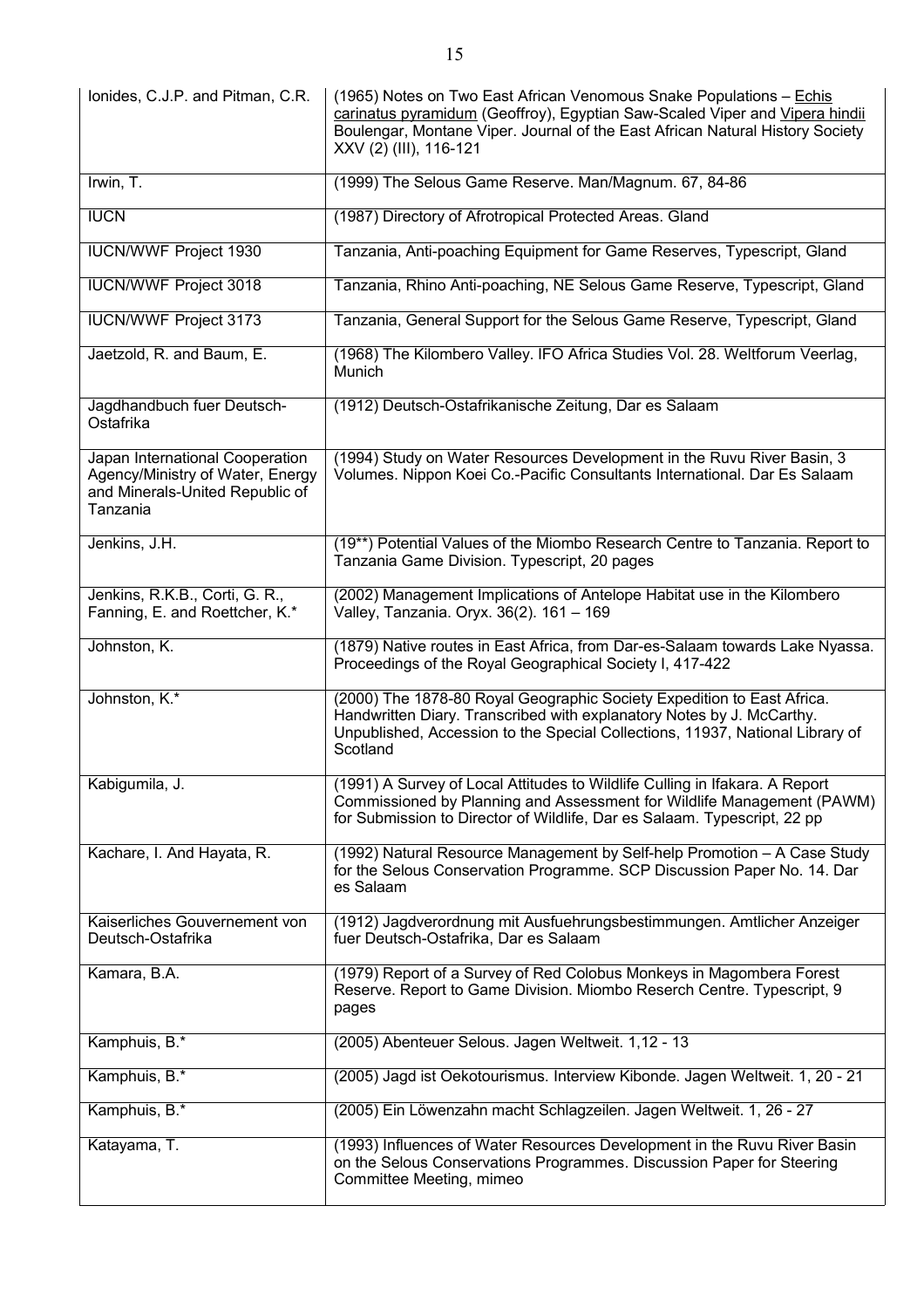| Kayera, J.A.                                                                 | (1969) Report on Maji Maji in Mtimbira Area: Ulanga. Student Research paper,<br>University of Dar es Salaam. Typescript                                                                                                                                                            |
|------------------------------------------------------------------------------|------------------------------------------------------------------------------------------------------------------------------------------------------------------------------------------------------------------------------------------------------------------------------------|
| Kingdon, J.                                                                  | (1971) East African Mammals. An Atlas of Evolution in Africa Vol I: Primates.<br>Vol. IIAA: Insectivores and Bats. Vol. IIB: Hares and Rodents. (1977). Vol. IIIA:<br>Carnivores. Vol. IIIB: Large Mammals. (1982) Vol. IIIC: Bovids. Vol. IIID:<br>Bovids. Academic Press, London |
| Kingdon, J.                                                                  | (1981) Where have the Colonists come from? A Zoogeographical Examination<br>of some Mammalian Isolates in Eastern Africa. African Journal of Ecology 19,<br>115-124                                                                                                                |
| Kingdon, J.                                                                  | (1989) Frontier Tanzania Expedition 1989-1994: Matumbi. Interim Report. The<br>Society for Environmental Exploration, London. Typescript                                                                                                                                           |
| Kingupira Wildlife Research<br>Centre                                        | (1981-1992) Annual Reports. Typescript                                                                                                                                                                                                                                             |
| Kinloch, B.                                                                  | (1988) The Shamba Raiders. Ashford Press Publishing, Southampton                                                                                                                                                                                                                   |
| Kirenga, E.J. and Team                                                       | (1992) The Existing Land Use Situation in and around the Kilombero Game<br>Controlled Area and the Selous Game Reserve. Unpublished Report for Selous<br>Conservation Programme. Regional Land Survey Office, Morogoro                                                             |
| Kirk, J.                                                                     | (1874) Examination of the Rufiji River Delta. Proceedings of the Royal<br>Geographical Society XVIII, 74-76                                                                                                                                                                        |
| Kjekshus, H.                                                                 | (1977) Ecology, Control and Development in East African History - the Case of<br>Tanganyika 1850 - 1950. Heinemann, London                                                                                                                                                         |
| Koeppel, G.<br>Kreditanstalt fuer Wiederaufbau                               | (1999) Roosevelt-Rappenantilopen. Jagen Weltweit Nr. 3, 18-19<br>(1996) FZ - Jahresbericht. Eschborn. 60-62                                                                                                                                                                        |
| Kreditanstalt fuer Wiederaufbau                                              | (1996) Annual Report Financial Cooperation. Eschborn. 60-62                                                                                                                                                                                                                        |
| Krischke, H.                                                                 | (1991) Selous Conservation Programme: Community Wildlife Management and<br>Conservation in a Zone Bordering the Selous Game Reserve. Kakakuona 1,<br>$17 - 18$                                                                                                                     |
| Krischke, H., Lyamuya, V. and<br>Ndunguru, I.F.                              | (1996) The Development of Community Based Conservation around the<br>Selous Game Reserve. In: Leader-Williams, N., Kayera, J.A. and Overton, G.L.<br>(Eds.). Community-Based Conservation in Tanzania. IUCN Gland and<br>Cambridge                                                 |
| Kurji, F.                                                                    | (19**) Human Population Density and their Changes around the Major<br>Conservation Areas of Tanzania. Research Paper No. 51 Bureau of Resource<br>Assessment and Land Use Planning. University of Dar es Salaam, 78 pages                                                          |
| Lallinger, G., Komba, E., Durack,<br>M.D.T., Mahikwano, L. and<br>Minjas, J. | (1992) Health Survey of a Rural Cohort in Tanzania. Presented at the 5th<br>International Congress For Infectious Diseases. Nairobi, Kenya, June 1992.<br>Typescript, 12 pages                                                                                                     |
| Lamprey, H.F.                                                                | (1957) Elephant Control In Tanganyika. Tanganyika Notes and Records 47,<br>145                                                                                                                                                                                                     |
| Lamprey, R.                                                                  | (1995) The Management of Sport Hunting in Tanzania. Swara 18(2), 10-15                                                                                                                                                                                                             |
| Lane, L.P.                                                                   | (1945) To Utete by Ship. Tanganyika Notes & Records, 55-59                                                                                                                                                                                                                         |
| Lane, M.                                                                     | (1963) Life With Ionides. Hamish Hamilton, London                                                                                                                                                                                                                                  |
| Larson, L.*                                                                  | (in print) The Ngindo: Exploring the core of the Maji Maji Rebellion<br>(lorne.larson@btinternet.com)                                                                                                                                                                              |
| Lee, P.C., Thornback, J. and<br>Bennet, E.L.                                 | (1988) Threatened Primates of Africa. The IUCN Red Data Book. Gland and<br>Cambridge, 95-96                                                                                                                                                                                        |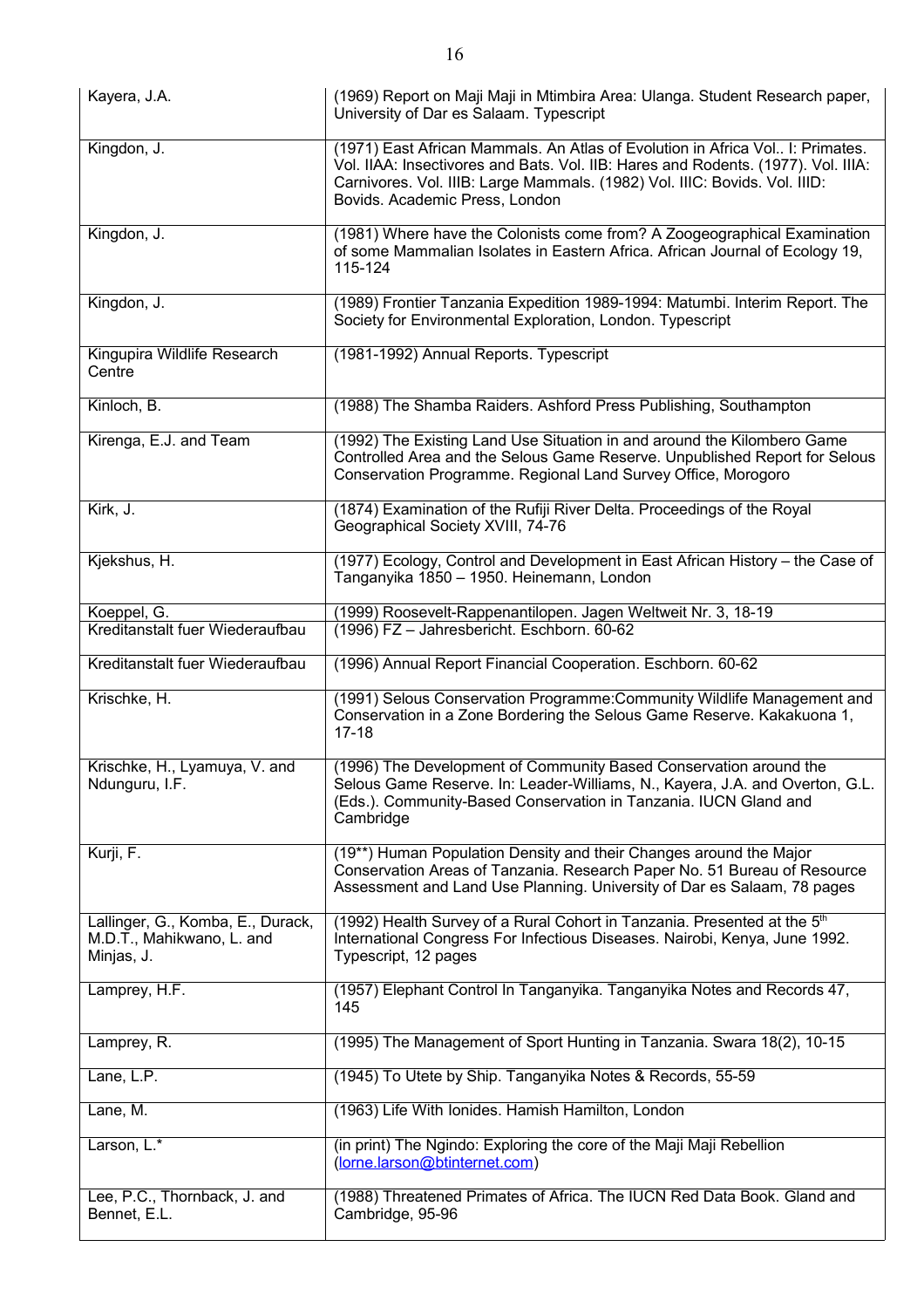| Lerise, F. and Schueler, U.                                                                     | (1988) Conflicts Between Wildlife and People - Village Development Planning<br>for Three Settlements. SCP Discussion Paper No. 3, Dar es Salaam                                                                                               |
|-------------------------------------------------------------------------------------------------|-----------------------------------------------------------------------------------------------------------------------------------------------------------------------------------------------------------------------------------------------|
| Lettow-Vorbeck, P. von                                                                          | (1920) My Reminiscences from East Africa. London                                                                                                                                                                                              |
| Lettow-Vorbeck, P. von                                                                          | (1920) Meine Erinnerungen aus Ostafrika. K.F. Koehler Verlag. Leipzig                                                                                                                                                                         |
| Lettow-Vorbeck, P. von                                                                          | (1920) Heia Safari, Deutschlands Kampf in Ostafrika. K.F. Koehler, Leipzig                                                                                                                                                                    |
| Lettow-Vorbeck, P. von*                                                                         | (1957) Mein Leben. Koehlers Verlagsgesellschaft. Biberach/Riß                                                                                                                                                                                 |
| Listowell, J.                                                                                   | (1965) The Making of Tanganyika. Chaucer Press, Suffolk. 7, 34-44, 54-65,<br>142-155                                                                                                                                                          |
| Lochner, R.K.                                                                                   | (1990) Kampf im Rufiji-Delta. Heine 1/6809. Muenchen                                                                                                                                                                                          |
| Loveridge, A.                                                                                   | (1951) Bulletin of the Museum of Comparative Zoology 106, 177-204                                                                                                                                                                             |
| Loveridge, A.                                                                                   | (1955) Journal of the East Africa Natural History Society 22, 168-198                                                                                                                                                                         |
| Loveridge, A.                                                                                   | (1956) On a Third Collection of Reptiles taken in Tanganyika by C.J.P. lonides,<br>Esq. The Journal of the Tanganyika Society 43, 1-19                                                                                                        |
| Lovett, J.C. and Norton, G.W.                                                                   | (1989) Afromontane Rain Forest on Malundwe Hill, Mikumi National Park.<br>Biological Conservation, 48, 13-19                                                                                                                                  |
| Lovett, J.C. and Pocs, T.                                                                       | (1993) Assessment of the Condition of the Catchment Forest Reserves, a<br>Botanical Appraisal. Catchment Forestry Report 93.3 300 pages                                                                                                       |
| Lovett, J.C. and Thomas D.W.                                                                    | (1986) The Ecology of Pteridophytes in the Mwanihana Forest Reserve,<br>Tanzania. Fern Gazette, 13, 103-107                                                                                                                                   |
| Lovett, J.C., Bridson, ED.M. and<br>Thoms D.W.                                                  | (1988) A Preliminary List of the Moist Forest Angiosperm Flora of the<br>Mwanihana Forest Reserve, Tanzania. Annals of the Missouri Botanical<br>Garden, 75, 874-888                                                                          |
| Malima, C., Hoare, R. and Blanc,<br>$J.J.*$                                                     | (2005) Systematic Recording of Human - Elephant Conflict: A Case Study in<br>South-Eastern Tanzania. Pachyderm 38, 29 - 38                                                                                                                    |
| Makumbule, G.K.                                                                                 | (1981) The Woody Vegetation of the Proposed Stiegler's Gorge Reservoir,<br>South-East Tanzania. M.Sc. Thesis. University of Dar es Salaam                                                                                                     |
| Mance, J.C.                                                                                     | (1920) Report on the Tulo Area. Confidential Report to Bird & Co., Tanganyika.<br>Unpublished Report of the Geological Survey of Tanganyikaa, JCM/1                                                                                           |
| Mansfield, P.                                                                                   | (1993) Selous, the Last Wilderness. Reflections, Air Malawi, 23 - 27                                                                                                                                                                          |
| Mapunda, O.B. and Mpangara,<br>G.M                                                              | (1969) The Maji Maji War in Ungoni. East African Publishing House, Nairobi                                                                                                                                                                    |
| Mapunda, W.J., Bigurube, G.,<br>Severre, E.L.M., Mng'ong'o, G.,<br>Ngomello, K.S. and Msemo, M. | (1984) Vegetation Mapping of the Northern Sector of Selous Game Reserve,<br>South East Tanzania. Game Division, Dar es Salaam. Typescript                                                                                                     |
| Marenga, P.K.                                                                                   | (1992) An Economic Evaluation of the Mgeta Community Based Wildlife<br>Management Project: Selous Game Reserve - Tanzania. M.Sc. Thesis.<br>Norwegian Centre for International Agricultural Development. Agricultural<br>University of Norway |
| Martin, A.C.*                                                                                   | (1969) The Durban Light Infantery. Vol: I. 1854 - 1934. Durban                                                                                                                                                                                |
| Masunzu, C.                                                                                     | (1998) Assessment of Crop Damage and Application of Non-Lethal Deterrents<br>for Crop Protection East of the Selous Game Reserve. Tanzania Wildlife<br>Discussion Paper No. 24. Selous Conservation Programme. Dar es Salaam                  |
| Matthiessen, P.                                                                                 | (1981) Sand Rivers. Viking Press, New York                                                                                                                                                                                                    |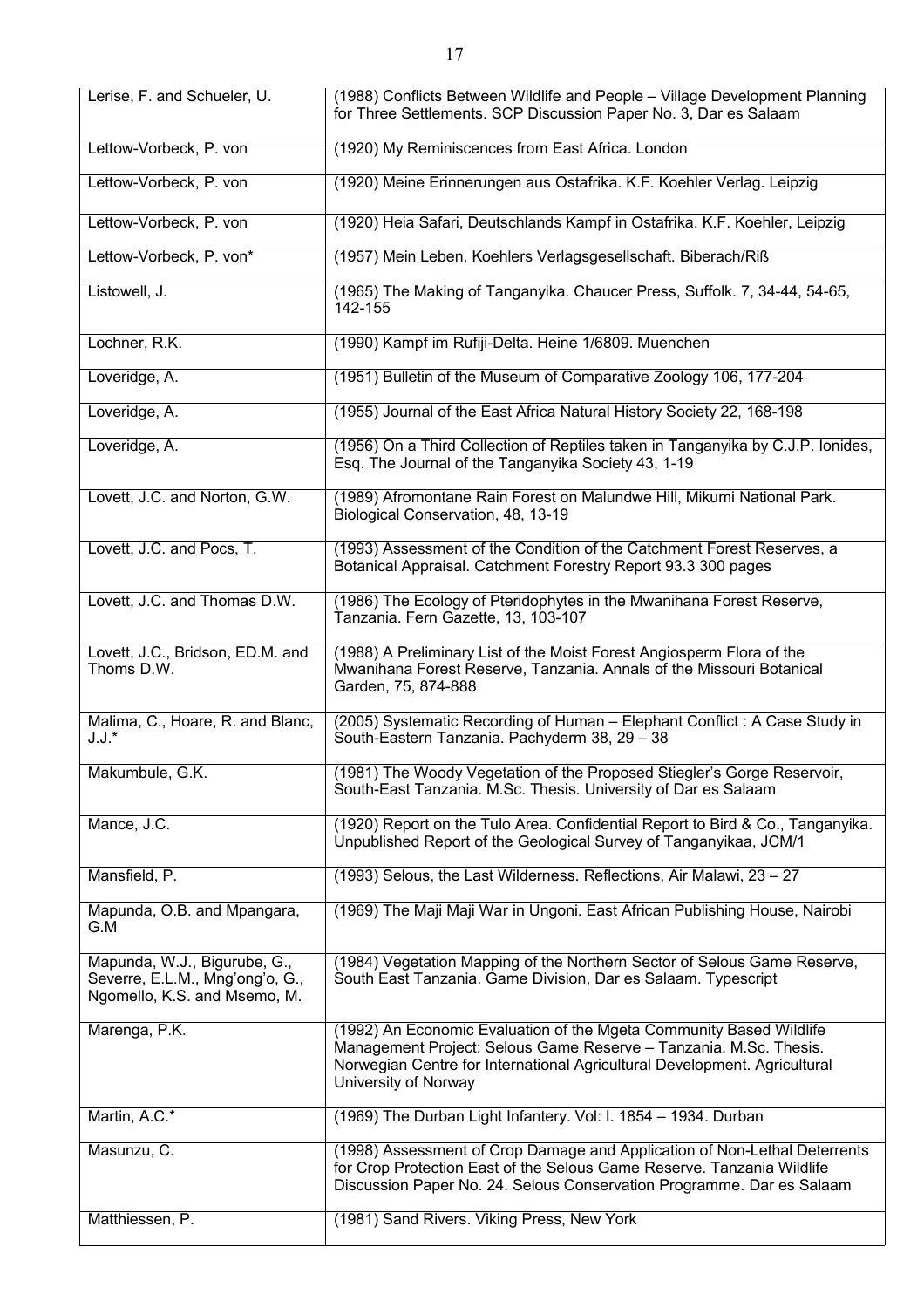| Matzke, G.                  | (1971) Settlement Reorganisation for the Production of African Wildlife in<br>Miombo Forest Lands: A Spatial Analysis. M.Sc. Thesis. Oklahoma State<br><b>University</b>           |
|-----------------------------|------------------------------------------------------------------------------------------------------------------------------------------------------------------------------------|
| Matzke, G.                  | (1971) African Wildlife vs. People, Politics and Plans. Oklahoma Academy of<br>Science                                                                                             |
| Matzke, G.                  | (1972) Settlement Reorganisation for the Production of African Wildlife in<br>Miombo Forest Lands: a Spatial Analysis. The Rocky Mountain Social Science<br>Journal, 9 (30), 21-33 |
| Matzke, G.                  | (1975) Large Mammals, Small Settlements and Big Problems. A Study of<br>Space Preference in Southern Tanzania. Ph.D. thesis, Syracuse University                                   |
| Matzke, G.                  | (1976) The Development of Selous Game Reserve. Tanzania Notes and<br>Records, 79 and 80, 37-48                                                                                     |
| Matzke, G.                  | (1976) Line Census Techniques: An Application in Biography. Department of<br>Geography, Syracuse University, Discussion Paper Series                                               |
| Matzke, G.                  | (1977) Wildlife in Tanzania Settlement Policy: The Case of the Selous. Maxwell<br>School of Citizenship and Public Affairs, Syracuse University, New York                          |
| Matzke, G.                  | (1979) Settlement and Sleeping Sickness Control - a Dual Threshold Model of<br>Colonial and Traditional methods in East Africa. Social Science & Medicine,<br>13D, 209-214         |
| Matzke, M.A. and Matzke, G. | (1975) A Preliminary Bird Species Checklist for the Selous Game Reserve.<br>Miombo Research Centre. Typescript, 41 pages                                                           |
| Maydon, H.C.                | (1957) Big Game Shooting in Africa. The Lonsdale Library, London                                                                                                                   |
| McCarthy, J.*               | (2003) Journey into Africa-searching for Keith Johnston. Folio, National Library<br>for Scotland                                                                                   |
| McCarthy, J.*               | (2004) Journey into Africa. The Life and Death of Keith Johnston, Scottish<br>Cartographer and Explorer (1844 - 1879). Whitles Publishing, Glasgow                                 |
| McKinley, A.C.M.            | (1965) The Coalfields and the Coal Resources of Tanzania. Geological Survey<br>of Tanzania Bulletin, 38                                                                            |
| Meier, B.                   | (2000) Begegnungen im Busch. Im Selous-Reservat Tansanias. Wild und<br>Hund, 2, 46-49                                                                                              |
| Meier, B.                   | (2000) A Day in the Bush. Tanzania Wildlife/Kakakuona, 19, 63-67                                                                                                                   |
| Mellon, J.                  | (1975) African Hunter. New York. (Reprint, Safari Press, Long Beach)                                                                                                               |
| Mensching, G.               | (1996) Im Selous: Wildschutz in Tansania. Jagen Weltweit, 2, 60-65                                                                                                                 |
| Mercer, G.                  | (1990) The Northern Selous. Swara, Nov./Dec., 28-30                                                                                                                                |
| Mercer, G.                  | (1991) The Northern Selous Part 2, Swara, Jan./Feb., 29-31                                                                                                                         |
| Mercer, G.                  | (1991) Review of Selous Game Reserve: A Guide to the Northern Sector.<br>Swara, May/June, 34-35                                                                                    |
| Mercer, G.*                 | (2005) Review of Selous Swahili Guidebook. Swara (forthcoming)                                                                                                                     |
| Meyer, H. (Ed)              | (1909) Das Deutsche Kolonialbuch, Erster Band: Ostafrika und Kamerun.<br>Leipzig und Wien                                                                                          |
| Meyer, H. et.al.            | (1909) Das deutsche Kolonialreich. Leipzig und Berlin                                                                                                                              |
| Meynhardt, H.               | (1988) Als Forscher, Kameramann und Jaeger im groessten Wildreservat<br>Afrikas. Wild und Hund. 12, 60-62                                                                          |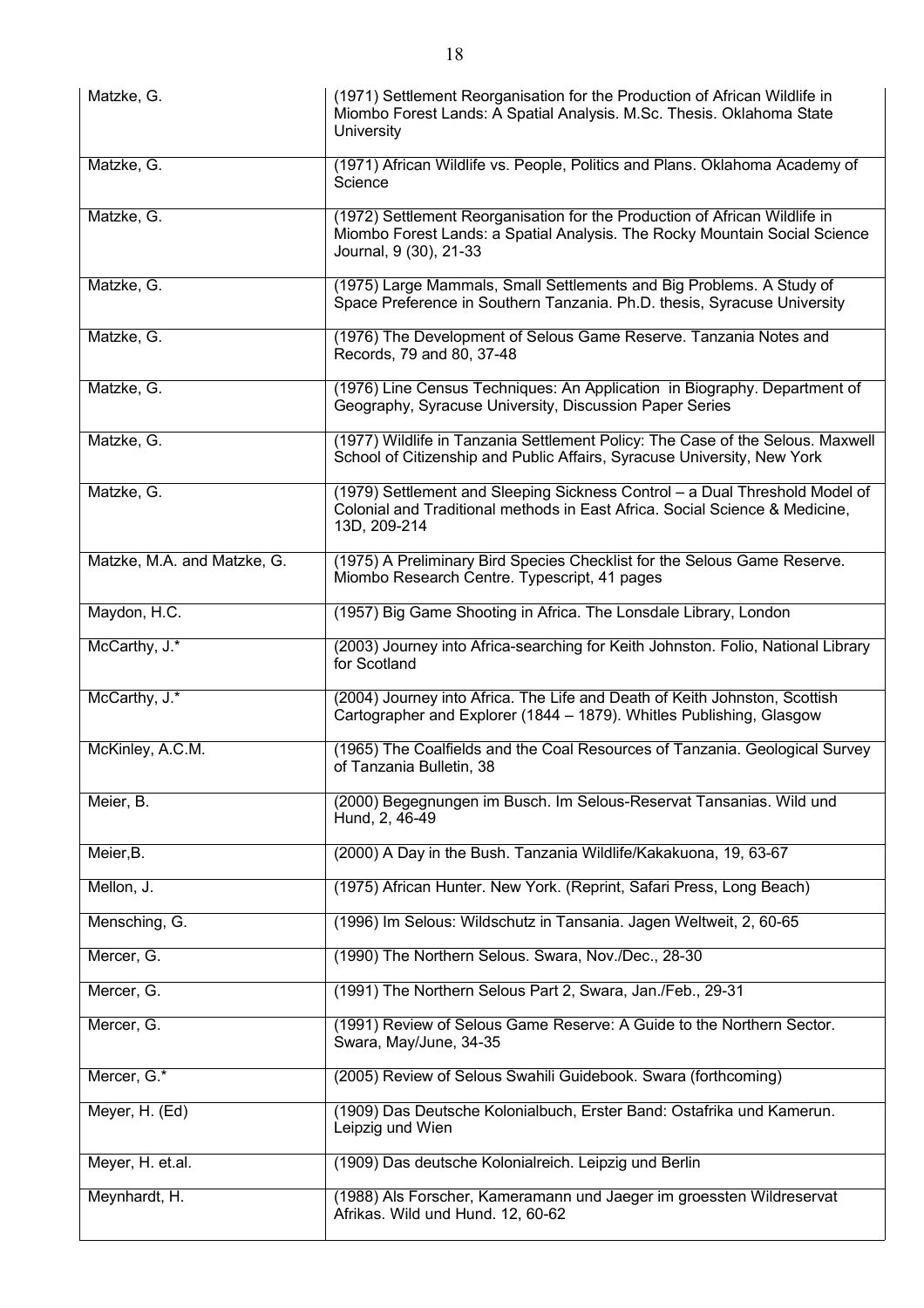| Miersch, M.                                                                                                                                                         | (1996) Lizenz zur Dorfjagd. Akzente/Aus der Arbeit der GTZ. 4, 22 - 27                                                                                                                                             |
|---------------------------------------------------------------------------------------------------------------------------------------------------------------------|--------------------------------------------------------------------------------------------------------------------------------------------------------------------------------------------------------------------|
| Miersch, M.                                                                                                                                                         | (1996) Naturschutz mit der Flinte. Facts. 2, 96-103                                                                                                                                                                |
| Miersch, M. und Farenholtz, J.                                                                                                                                      | (1996) Wo Wilderer zu Wildhuetern werden. Das Tier. 4, 52 - 57                                                                                                                                                     |
| Miersch, M. und Maxeiner, D.                                                                                                                                        | (1996) Oekooptimismus. Metropolitanverlag. Duesseldorf                                                                                                                                                             |
| Millais, J.G.                                                                                                                                                       | (1918) The Life of Frederick Courteney Selous. Longmans, Green and Co.,<br>London                                                                                                                                  |
| Miller, C.                                                                                                                                                          | (1974) Battle for the Bundu. The First World War in East Africa. Macdonald<br>and Jane's, New York                                                                                                                 |
| Mills, S.                                                                                                                                                           | (2001) Explorer's Guide: Tanzania. BBC Wildlife January, 82-83                                                                                                                                                     |
| Ministry of Natural Resources<br>and Tourism, Wildlife Division                                                                                                     | (1981) Selous Census 1981. Dar es Salaam                                                                                                                                                                           |
| Miombo Research Centre                                                                                                                                              | (1967-1980) Annual Reports, Kingupira, Selous Game Reserve, Tanzania.<br>Game Division. Typescript                                                                                                                 |
| Mitzlaff, U. von                                                                                                                                                    | (1989) The Situation of Women in Settlements Bordering the Selous Game<br>Reserve. SCP Discussion Paper No. 5, Dar es Salaam                                                                                       |
| Monfort, S.L., Wasser, S.K.,<br>Mashburn, K.L., Burke, M.,<br>Brewer, B.A. and Creel, S.                                                                            | (1997) Steroid metabolism and validation on non-invasive endocrine monitoring<br>in the African wild dog (Lycaon pictus). Zoo Biology, 16, 533-548                                                                 |
| Moore, W.R.                                                                                                                                                         | (1961) Geological Notes on Quarter Degree Sheets 256/256 E, Kilwa and 255,<br>Njinjo, Southern Region. Records of the Geological Survey of Tanganyika. 11,<br>$21 - 31$                                            |
| Moreau, R.E.                                                                                                                                                        | (19**) The dwarf parrots (Agapornis) of Tanganyika. Tanganyika Notes &<br>Records. 23-33                                                                                                                           |
| Morgan, P.R.                                                                                                                                                        | (1959) A Rufiji Experiment. Tanganyika Notes & Records. 33-34                                                                                                                                                      |
| Morgan-Davies, M.*                                                                                                                                                  | (2001) Survey and Conservation Status of Five Black Rhino (Diceros bicornis<br>minor) Populations in the Selous Game Reserve, Tanzania, 1997 – 1999.<br>Pachyderm 31, 21 - 35                                      |
| Mpanduji, D.G.*                                                                                                                                                     | (2004) Population Structure, Movement and Health Status of Elephants and<br>other Wildlife in the Selous - Niassa Wildlife Corridor, Southern Tanzania. PhD<br>Inaugural Dissertation. Berlin<br>www.izw-berlin.de |
| Mpanduji, D.G., Hofer, H.,<br>Hildebrandt, T.B., Goeritz, F. and<br>East, M.L.*                                                                                     | (2002) Movement of elephants in the Selous - Niassa Wildlife Corridor,<br>Southern Tanzania. Pachyderm 33, 18-31                                                                                                   |
| Mpanduji, D.G., Baldus, R.D.,<br>Hildebrandt, T.B., Fyumagwa, R.,<br>Wiik, H., Siege. L., Bittegeko,<br>S.B.P., Hermes, R., Hahn, R.,<br>Hofer, H. and Goeritz, F.* | (2003) Immobilization and Evaluation of Some Clinical Parameters from free<br>Ranging elephants (Loxodonta africana) in Southern Tanzania. Pachyderm 35,<br>$140 - 145$                                            |
| Mpanduji, D.G., Baldus, R,D.,<br>Hofer, H., Hildebrandt, T.B.,<br>Goeritz, F., East, M.L., Hahn, R.<br>and Siege, L.*                                               | (2004) Distribution and Movements of Elephants and other Wildlife in the<br>Selous - Niassa Wildlife Corridor, Tanzania. Tropical Ecology Support<br>Programme. GTZ. Eschborn                                      |
| Mpanduji, D.G., Hahn, R., Siege,<br>L., Baldus, R.D., Hildebrandt,<br>T.B., Goeritz, F. and Hofer, H.*                                                              | (2003) Conflicts between Human, Elephant and other Wildlife in Songea Rural<br>District, Southern Tanzania. Pachyderm (forthcoming)                                                                                |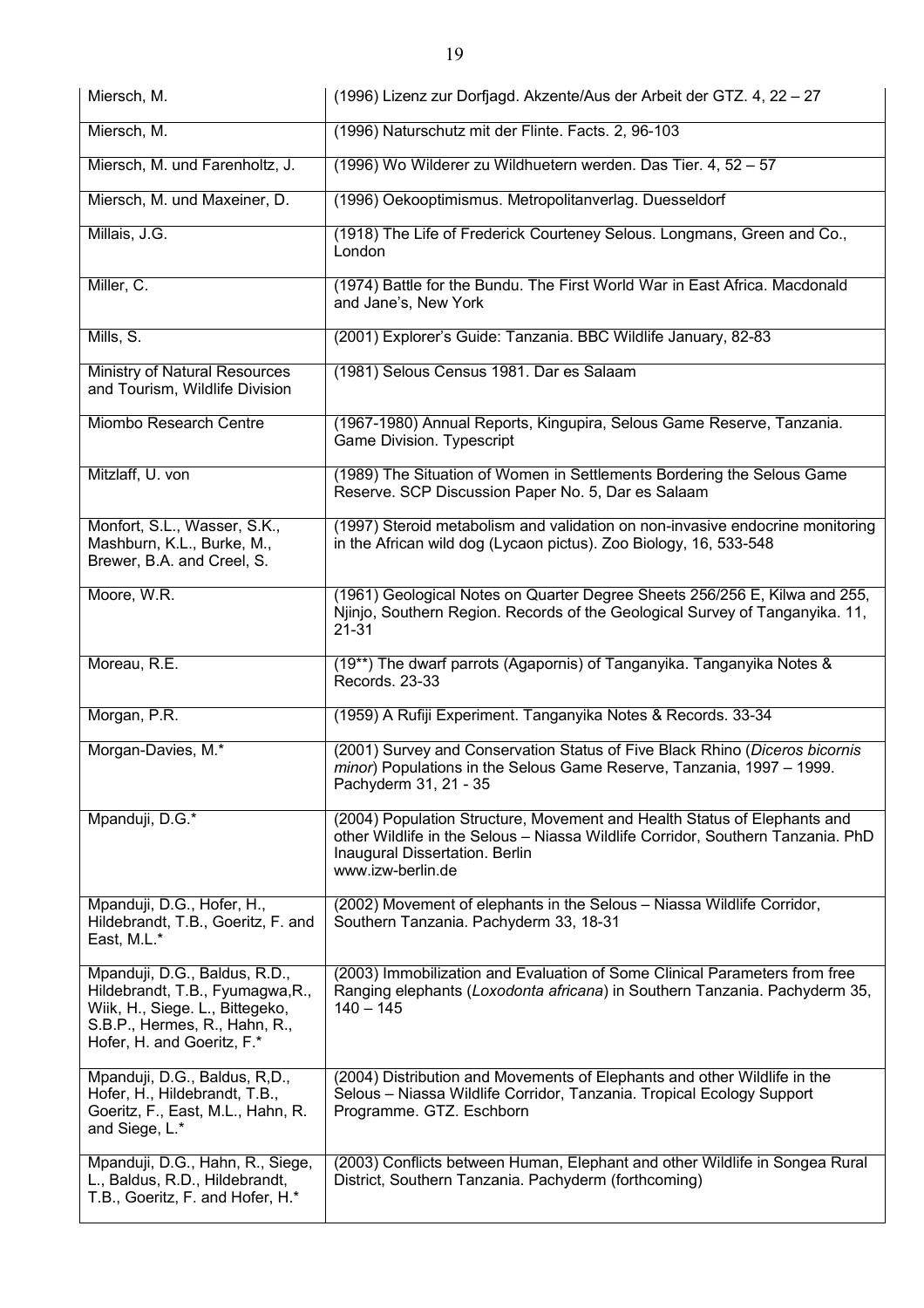| Mtwara Development Corridor<br>and GTZ Wildlife Programme in<br>Tanzania (Ed)* | (2005) Prefeasibility and Environmental Baseline Study for the Ruvuma<br>Interface. Dar es Salaam                                                                                                                                   |
|--------------------------------------------------------------------------------|-------------------------------------------------------------------------------------------------------------------------------------------------------------------------------------------------------------------------------------|
| Mwamfupe, S., Schueler, U. and<br>Lerise, F.                                   | (1990) Sustainable Management of Natural Resources in the Liwale<br>Bufferzone. SCP Discussion Paper No. 10, Dar es Salaam                                                                                                          |
| Mwindaji                                                                       | (2000) Classic Big Game Hunting Safaris in the Selous Game Reserve. Safari<br>Times Africa. Safari Club International, 1, 3                                                                                                         |
| Mwindaji, K.                                                                   | (1998) Mit Sylvester-Raketen gegen Elefanten. In Tansania liegen Ernteschutz<br>und Wilderei in einer Grauzone. Afrika Post, 5, 5-8                                                                                                 |
| Mwindaji, K.                                                                   | (1999) Tote, die zurueckkehren. Den Menschenfresser-Loewen knapp<br>entkommen. Afrika-Post 1. 32 - 34                                                                                                                               |
| National Archives of Tanzania                                                  | (1973) Guide to the German Records. Vol. I. Prepared by National Archives of<br>Tanzania and Archivschule Marburg-Institut fuer Archivwissenschaft, Dar es<br>Salaam/Marburg                                                        |
| Ndunguru, I.                                                                   | (1992) Profiting from Wildlife Conservation. In: IUCN, Master Works of Man<br>and Nature. Preserving Our World Heritage. Harper-Mac Rae                                                                                             |
| Ndunguru, I.F.                                                                 | (1991) Practical Experiences with Village Community Wildlife Management in<br>Tanzania. Presented during the International Symposium on Human Influences<br>on Endangered Wildlife Species in Africa. Typescript, 19 pages, Kampala |
| Ndunguru, I.F. and Kaggi, D.T.                                                 | (1989) Big Animals and Big Problems - The Background to the Ruvuma<br>Village Wildlife Project. SCP Discussion Paper No. 6, Dar es Salaam                                                                                           |
| Newmark, W.D., Leonard, N.L.,<br>Sariko. H.I. and Gamassa, D.M.                | (1993) Conservation Attitudes of Local People Living Adjacent to Five<br>Protected Areas in Tanzania. Biological Conservation, 63, 177-183                                                                                          |
| Nicholson, B.D.*                                                               | (1952) Notes on the African Elephant(Loxodonta africana). African Wildlife 6<br>$(4)$ . 361 - 365                                                                                                                                   |
| Nicholson, B.D.*                                                               | (1954) The African Elephant (Loxodonta africana) African Wildlife 8(4). 313 -<br>322                                                                                                                                                |
| Nicholson, B.D.*                                                               | (1954) The African Elephant (Loxodonta africana). African Wildlife 8(3). 190 -<br>197                                                                                                                                               |
| Nicholson, B.D.*                                                               | (1955) The African Elephant (Loxodonta africana) African Wildlife 9(1) 31 - 41                                                                                                                                                      |
| Nicholson, B.D.*                                                               | (1956) The African Elephant: How to shoot it humanly, when necessary.<br>African Wildlife $10(1)$ 25 - 36                                                                                                                           |
| Nicholson, B.D.                                                                | (1968) Observations on the Elephant Problem in S.E. Tanzania. East African<br>Agricultural and Forestry Journal, 33 (special issue), 217-220                                                                                        |
| Nicholson, B.D.                                                                | (196*) The Selous Game Reserve, Tanzania, East Africa: A summary of the<br>topography, history, fauna, flora and policies. Typescript                                                                                               |
| Nicholson, B.D.                                                                | (1970) The Selous Game Reserve. Recommendations for a Ten-year<br>Development Programme. Report to the Director of Natural Resources. Dar es<br>Salaam. Typescript, 24 pages                                                        |
| Nicholson, B.D.                                                                | (1971) The Selous Game Reserve. Speech to the Biennial Conference of<br>Game Conservation International. San Antonio, Texas. Typescript                                                                                             |
| Nicholson, B.D.                                                                | (2001) The Last of Old Africa. Safari Press. Long Beach                                                                                                                                                                             |
| Njau, F.S.                                                                     | (1966) The Influence of Elephant Control on Large Tusk Size Potential. Game<br>Department. Typescript                                                                                                                               |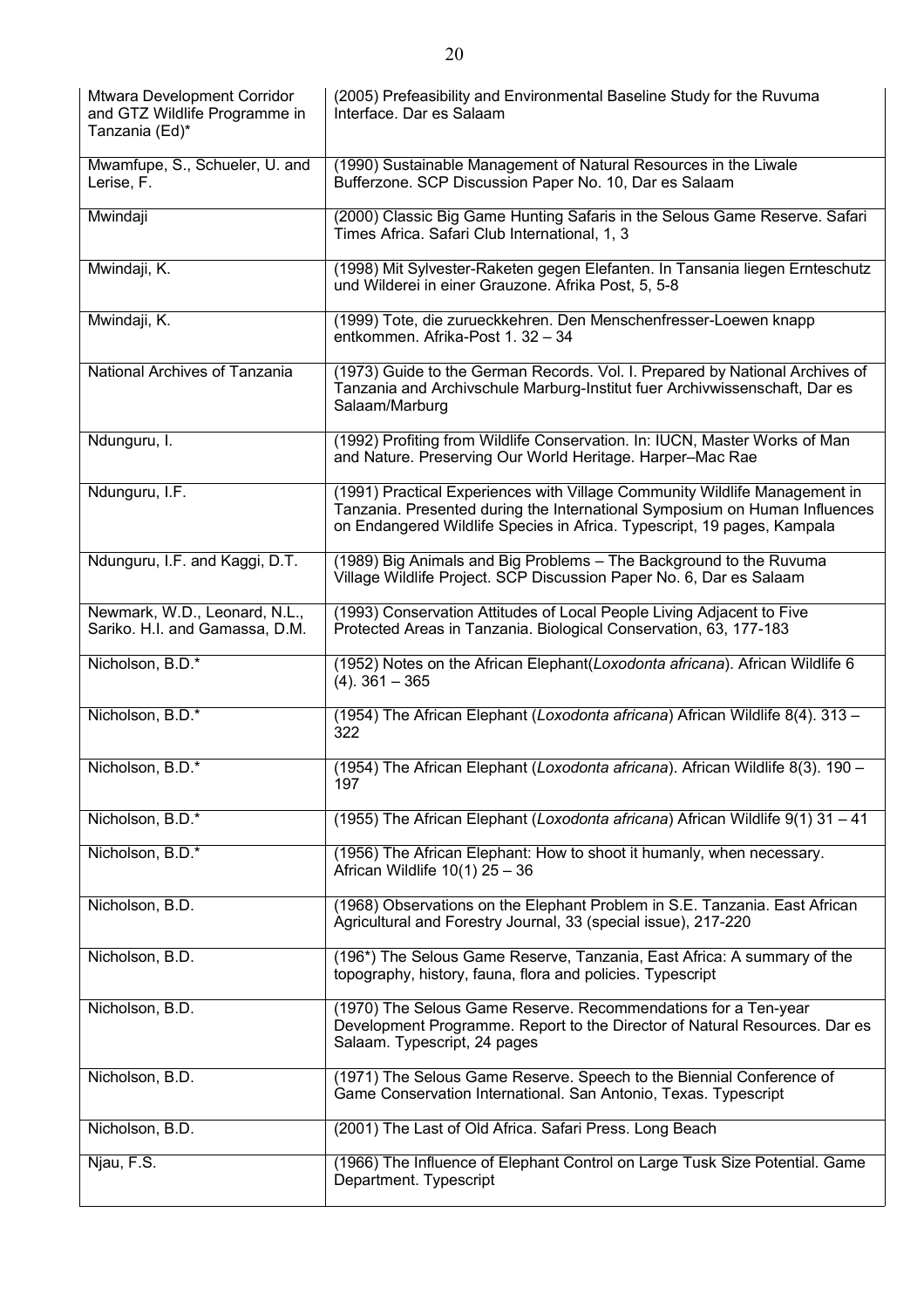| Njau, F.S.                                                | (1971) The Effects of Selective Shooting on Large Elephant Tusk Potential.<br>Ministry of Natural Resources and Tourism. Typescript, 6 pages                                                                                                                 |
|-----------------------------------------------------------|--------------------------------------------------------------------------------------------------------------------------------------------------------------------------------------------------------------------------------------------------------------|
| Norconsult A/S                                            | (1972) Stiegler's Gorge Hydropower Utilization. Power Development<br>Preliminary Project. Typescript                                                                                                                                                         |
| Nuding, M.                                                | (1996) Potential der Wildbewirtschaftung fuer die<br>Entwicklungszusammenarbeit, GTZ/TOEB P-1/ TZ Verlagsgesellschaft,<br>Eschborn                                                                                                                           |
| Nuding, M.                                                | (2001) Best Practices in Natural Resource Management. Wildlife in the<br>Development Cooperation Context. GTZ-TOEB. Eschborn                                                                                                                                 |
| Nuhn, W.*                                                 | (1997) Flammen über Deutschost. Der Maji-Maji Aufstand in Deutsch-Ostafrika<br>1905 - 1906. Bernhard und Graefe Verlag. Bonn                                                                                                                                 |
| Oberlaender, H.                                           | (1903) Eine Jagdfahrt nach Ostafrika. Berlin                                                                                                                                                                                                                 |
| Paasche, H.                                               | (1907) Im Morgenlicht: Kriegs-, Jagd- und Reiseerlebnisse in Ostafrika.<br>Schwetsche                                                                                                                                                                        |
| Pakenham, T.                                              | (1991) The Scramble for Africa. Abacus, London                                                                                                                                                                                                               |
| Pakenham, V.                                              | (1985) Under the Noonday Sun. Methuen, London. 164-166, 208-216                                                                                                                                                                                              |
| Papendiek, H.A.                                           | (1989) Elfenbeinjaeger im Tierparadies. Afrika-Post 3                                                                                                                                                                                                        |
| Parker, I.                                                | (1983) Ivory Crisis. Hogarth Press, London                                                                                                                                                                                                                   |
| Parker, I. and Graham, A.D.                               | (1964) An Assessment of Crocodile (Crocodylus niloticus) Numbers in the<br>Rufiji River Between Shuguli Falls and the Confluence of the Rufiji and the<br>Ruaha Rivers. With a Hippo count as appendix. Tanzania Game division, Dar<br>es Salaam. Typescript |
| Patel, H.                                                 | (1973) Vanishing Herds. McMillan, London                                                                                                                                                                                                                     |
| Pateman, B.                                               | (1987) The Secrets of the Selous. Swara, 3, 20-21                                                                                                                                                                                                            |
| Peterson, K.                                              | (2000) Splendor in the Grasses. Wildlife Conservation. December. (with letters<br>to the editor in the May/June 2001 edition)                                                                                                                                |
| Pfeil, J. Graf v.                                         | (1886) Die Erforschung des Ulangagebietes, St. Petermanns Mitteilungen aus<br>Perthes Geographischer Anstalt in Gotha                                                                                                                                        |
| Pfund, K.*                                                | (1912) Kreuz und quer durch Deutsch-Ostafrika (available in Cambridge<br>University Library)                                                                                                                                                                 |
| Planning and Assessment for<br><b>Wildlife Management</b> | (1993) Tanzania Tourist Hunting Workshop, IUCN Gland and Cambridge 27-<br>29 /7/1993. Dar es Salaam                                                                                                                                                          |
| Poynton, J.C.                                             | (1991) Amphibians of Southeastern Tanzania, with Special Reference to<br>Stephopaedes and Mertensophryne (Bufonidae). Bulletin of the Museum of<br>Comparative Zoology, 152, 451-473                                                                         |
| Pretorius, P.J.                                           | (1948) Jungle Man. Australasian Publishing Co., London                                                                                                                                                                                                       |
| Procter, J.                                               | (1968) Forestry and Wildlife in Land Use Planning in Tanganyika. East African<br>Agricultural and Forestry Journal, 33 (Special Issue), 63-68                                                                                                                |
| Rees, A.F.                                                | (1960) Snakes in Ulanga District. Tanganyika Notes and Records, 54                                                                                                                                                                                           |
| Rees, A.F.                                                | (1963) Some Notes on Elephants and their Feeding Habits. Tanganyika Notes<br>and Records. September, 205-208                                                                                                                                                 |
| Rees, A.F.                                                | (1964) A Checklist of the Mammals and Amphibians of Ulanga District.<br>Tanganyika Notes and Records, 61, 145-148                                                                                                                                            |

 $\overline{\phantom{a}}$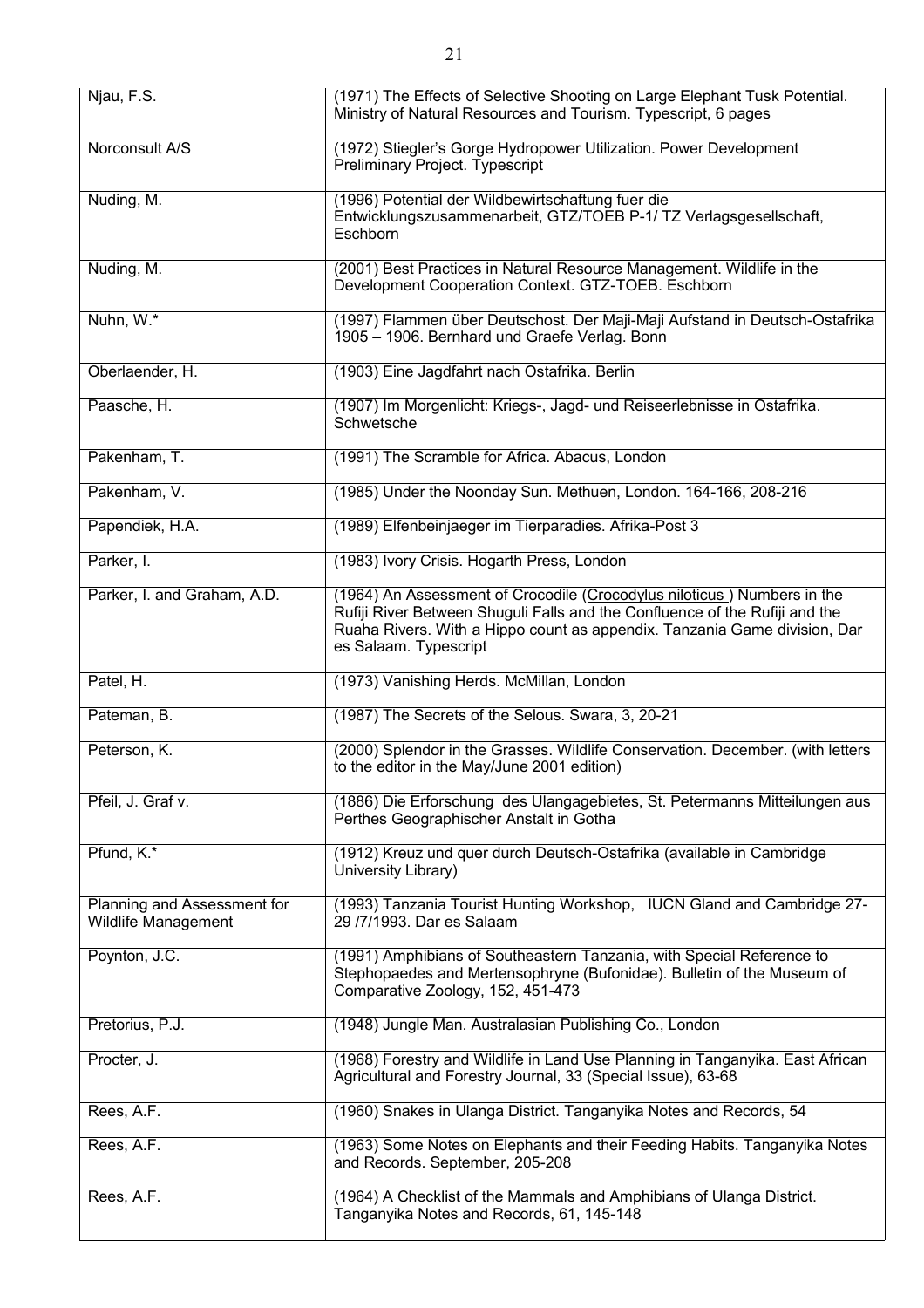| Reichs-Kolonialamt (Ed.)        | (1913) Jagd und Wildschutz in den Deutschen Kolonien, Veroeffentlichungen<br>des Reichs-Kolonialamts Nr. 5, Gustav Fischer. Jena                                                                 |
|---------------------------------|--------------------------------------------------------------------------------------------------------------------------------------------------------------------------------------------------|
| Ricciardi, L. and Ricciardi, M. | (1989) African Rainbow. Ebony Press, London                                                                                                                                                      |
| Richards, C. (Ed.)              | (1960) Burton and Lake Tanganyika. East African Literature Bureau, Nairobi                                                                                                                       |
| Robins, E.                      | (1980) Secret Eden. Elm Tree Books, London                                                                                                                                                       |
| Rodgers, W.A.                   | (1969) The Formation of Water Holes in Eastern Selous Game Reserve.<br>Miombo Research Centre. Typescript                                                                                        |
| Rodgers, W.A.                   | (1969) Notes on the Possible Effects of Water Availability in the Eastern Selous<br>Game Reserve. Miombo Research Centre. Typescript                                                             |
| Rodgers, W.A.                   | (1970) The Effect of Fire on Miombo Woodland. Miombo Research Centre.<br>Typescript, 15 pages                                                                                                    |
| Rodgers, W.A.                   | (1970) Miombo Research Centre Annual Report for 1969. Game Division,<br>Tanzania. Typescript, 65 pages                                                                                           |
| Rodgers, W.A.                   | (1973) The Effect of Fire and Elephant on the Ecology of Terminalia spinosa<br>Engl. (Combretaceae). Miombo Research Centre. Typescript, 20 pages                                                |
| Rodgers, W.A.                   | (1974) Weights and Parasitic Infestions of Lions from Southern Tanzania. East<br>African Wildlife Journal, 12, 157-158                                                                           |
| Rodgers, W.A.                   | (1974) The Lion (Panthera leo. L.) Population of the Eastern Selous Game<br>Reserve. East African Wildlife Journal, 12, 313-317                                                                  |
| Rodgers, W.A.                   | (1976) CAWM Diploma Safari, Selous 1975: Game Census. Report to the<br>Principal, College of African Wildlife Management. Typescript, 10 pages                                                   |
| Rodgers, W.A.                   | (1976) Wangindo Settlement in the Eastern Selous Game Reserve.<br>Tanganyika Notes and Records, 77/78, 21-26                                                                                     |
| Rodgers, W.A.                   | (1976) Mineral Composition of Some Tanzania Soils, Forage and Animal<br>Tissue. East African Agricultural and Forestry Journal, 41, 147-150                                                      |
| Rodgers, W.A.                   | (1976) The Distribution and Conservation Status of Colobus Monkeys in<br>Tanzania. Report to Game Division. Typescript                                                                           |
| Rodgers, W.A.                   | (1976) Seasonal Diet Preferences of Impala from South-east Tanzania. East<br>African Wildlife Journal, 14, 331-333                                                                               |
| Rodgers, W.A.                   | (1977) Seasonal Changes in Group Size Amongst Five Wild Herbivore<br>Species. East African Wildlife Journal, 15, 175-190                                                                         |
| Rodgers, W.A.                   | (1977) The Stieglers Gorge Dam and Environmental Values in the Rufiji Basin.<br>BRALUP, University of Dar es Salaam, Research Report 27                                                          |
| Rodgers, W.A.                   | (1978) The Sleeping Wilderness. Africana XIV                                                                                                                                                     |
| Rodgers, W.A.                   | (1979) Seasonal Change in Group Size amongst Five Wild Herbivore Species.<br>E. Afr. Wildl. J. 15, 175-190                                                                                       |
| Rodgers, W.A.                   | (1979) The Implications of Woodland Burning for Wildlife Management. In: S.S.<br>Ajayi and L.B. Halstead (Eds), Wildlife Management in Savannah Woodland.<br>Taylor and Francis, London. 151-159 |
| Rodgers, W.A.                   | (1980) Change in Large Mammal Populations in the Rufiji River Area 1976-79.<br>Typescript Memo Submitted to African Elephant and Rhino Specialist Group<br>Meeting 1981, Wankie, 4 pages         |
| Rodgers, W.A.                   | (1980) The Values of the Selous Game Reserve and the Proposed Stiegler's<br>Gorge Dam. Rubada Research Paper 26, University of Dar es Salaam                                                     |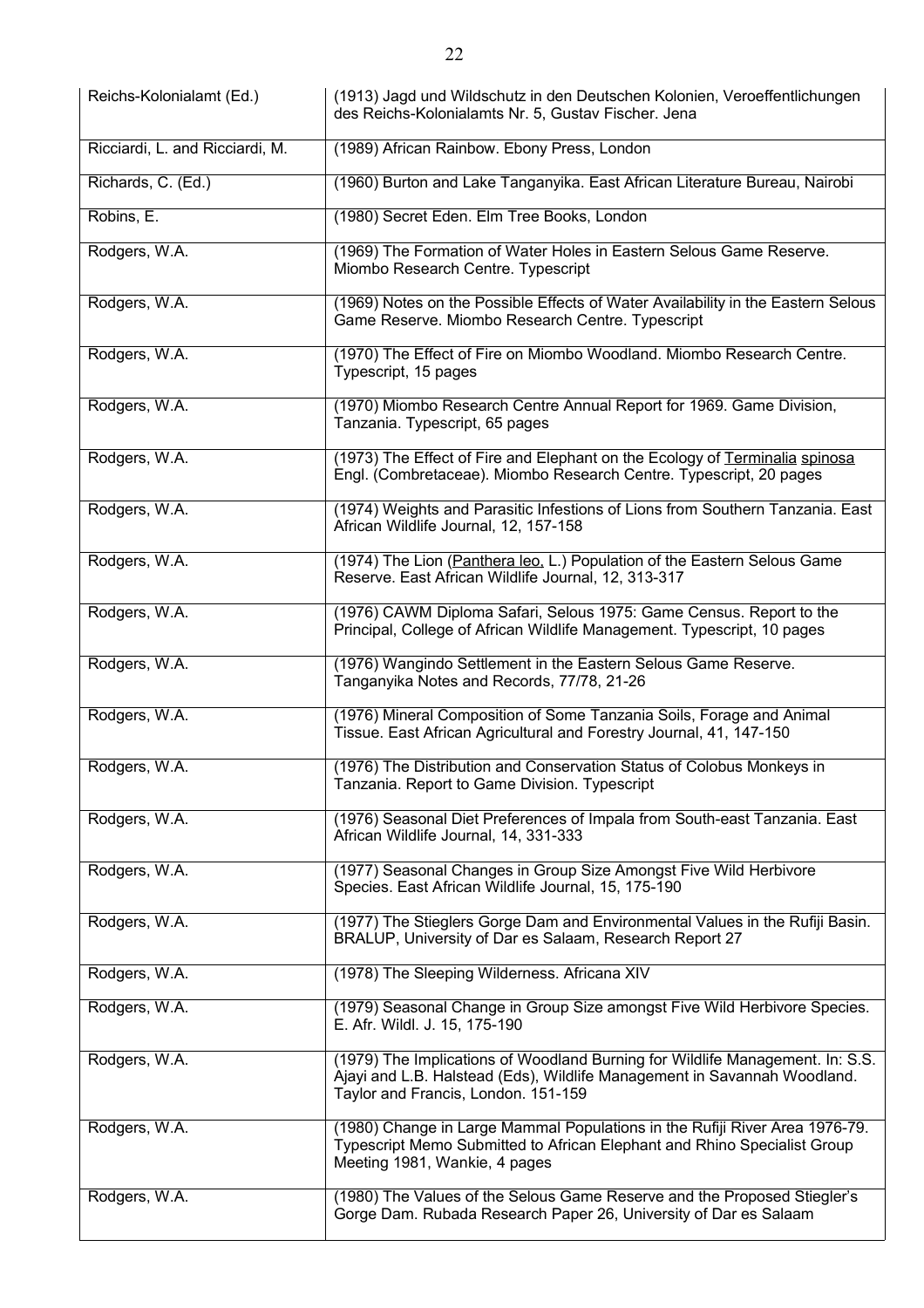| Rodgers, W.A.                                   | (1980) The Ecology of Large Herbivores in the Miombo Woodlands of South<br>East Tanzania. Ph.D. Thesis. University of Nairobi                                                                                           |
|-------------------------------------------------|-------------------------------------------------------------------------------------------------------------------------------------------------------------------------------------------------------------------------|
| Rodgers, W.A.                                   | (1981) The Distribution and Conservation Status of Colobus Monkeys in<br>Tanzania. Primates, 22, 33-45                                                                                                                  |
| Rodgers, W.A.                                   | (1982) The Status of Puku in Tanzania. African Journal of Ecology, 22, 117-<br>125                                                                                                                                      |
| Rodgers, W.A.                                   | (1984) Warthog Ecology in Southeastern Tanzania. Mammalia, 48 (3), 327-350                                                                                                                                              |
| Rodgers, W.A.                                   | (1998) The Miombo Woodlands. In: Mclanahan, T. and Young T. (Eds.) The<br>Habitats of East Africa. Oxford University Press. Nairobi and Harare                                                                          |
| Rodgers, W.A. and Homewood,<br>K.M.             | (1979) The Distribution and Conservation Status of the Iringa Red Colobus.<br>Preliminary Report to the University of Dar es Salaam. Typescript                                                                         |
| Rodgers, W.A. and Homewood,<br>K.M.             | (1982) Biological Values and Conservation Prospects for the Forests and<br>Primate Populations of the Udzungwa Mountains. Biological Conservation, 24,<br>285-304                                                       |
| Rodgers, W.A. and Homewood,<br>$K.M.$ (Eds)     | (1979) Resolutions. Proceedings of Fourth East African Wildlife Symposium.<br>African Journal Ecology                                                                                                                   |
| Rodgers, W.A. and Ludanga, R.I.                 | (1973) The Vegetation of the Eastern Selous Game Reserve. Miombo<br>Research Centre. Typescript, 67 pages                                                                                                               |
| Rodgers, W.A. and Nicholson,<br>B.D.            | (1973) Guidelines for Long-term Development of Selected Game Areas with<br>Suggested Management and Development Plans. Ministry of Natural<br>Resources and Tourism, Game Division, Dar es Salaam. Typescript, 66 pages |
| Rodgers, W.A. and Swai, I.                      | (1988) Country Report Tanzania. In: R. East, (Ed.), Antelopes. Global Survey<br>and Regional Action Plans. Part 1. East and Northeast Africa. IUCN, Gland, 53-<br>66                                                    |
| Rodgers, W.A., Bitanyi, H.F. and<br>Temu, P.J.  | (1971) Observations on the Common Waterbuck (Kobus ellipsiprymnus Heller)<br>in the Eastern Selous Game Reserve, Tansania. Miombo Research Centre.<br>Typescript, 6 pages                                               |
| Rodgers, W.A., Hartley, D. and<br>Bashir, S.*   | (2003) Community Approaches to Conservation: Some Comparisons from<br>Africa and India. In: Saberwal, V. and Rangarajan, M. (Eds). Battle over<br>Nature, Pernanen Black, Delhi                                         |
| Rodgers, W.A., Homewood, K.M.<br>and Hall, J.B. | (1979) An Ecological Survey of Magombera Forest, Kilombero District,<br>Tanzania. University of Dar es Salaam. Typescript, 68 pages                                                                                     |
| Rodgers, W.A., Homewood, K.M.<br>and Hall, J.B. | (1980) The Railway and a Rare Colobus Monkey. Oryx, 25, 491-495                                                                                                                                                         |
| Rodgers, W.A., Lobo, J.D. and<br>Mapunda, W.J.  | (1978) Elephant Control and Legal Ivory Exploitation in Tanganyika from 1920<br>to 1976. Game Division. Typescript                                                                                                      |
| Rodgers, W.A., Lobo, J.D. and<br>Mapunda, W.J.  | (1982) A History of Elephant Control in Tanzania 1919-1976. Tanganyika Notes<br>and Records, 84/85, 25-54                                                                                                               |
| Rodgers, W.A., Mziray, W. and<br>Shishira, E.K. | (1986) The Extent of Forest Cover in Tanzania using Satellite Imagery. Institute<br>of Resource Assessment. Research Paper No. 12. University of Dar es Salaam                                                          |
| Rohs, W.                                        | (1989) Konzept einer oekologisch vertraeglichen Tourismusentwicklung im<br>Norden des Selous Game Reserve. SCP Discussion Paper No. 7, Dar es<br>Salaam                                                                 |
| Rohs, W.                                        | (1991) The Environmental Impact of Tourism in the Northern Selous Game<br>Reserve. SCP Discussion Paper No. 9, Dar es Salaam                                                                                            |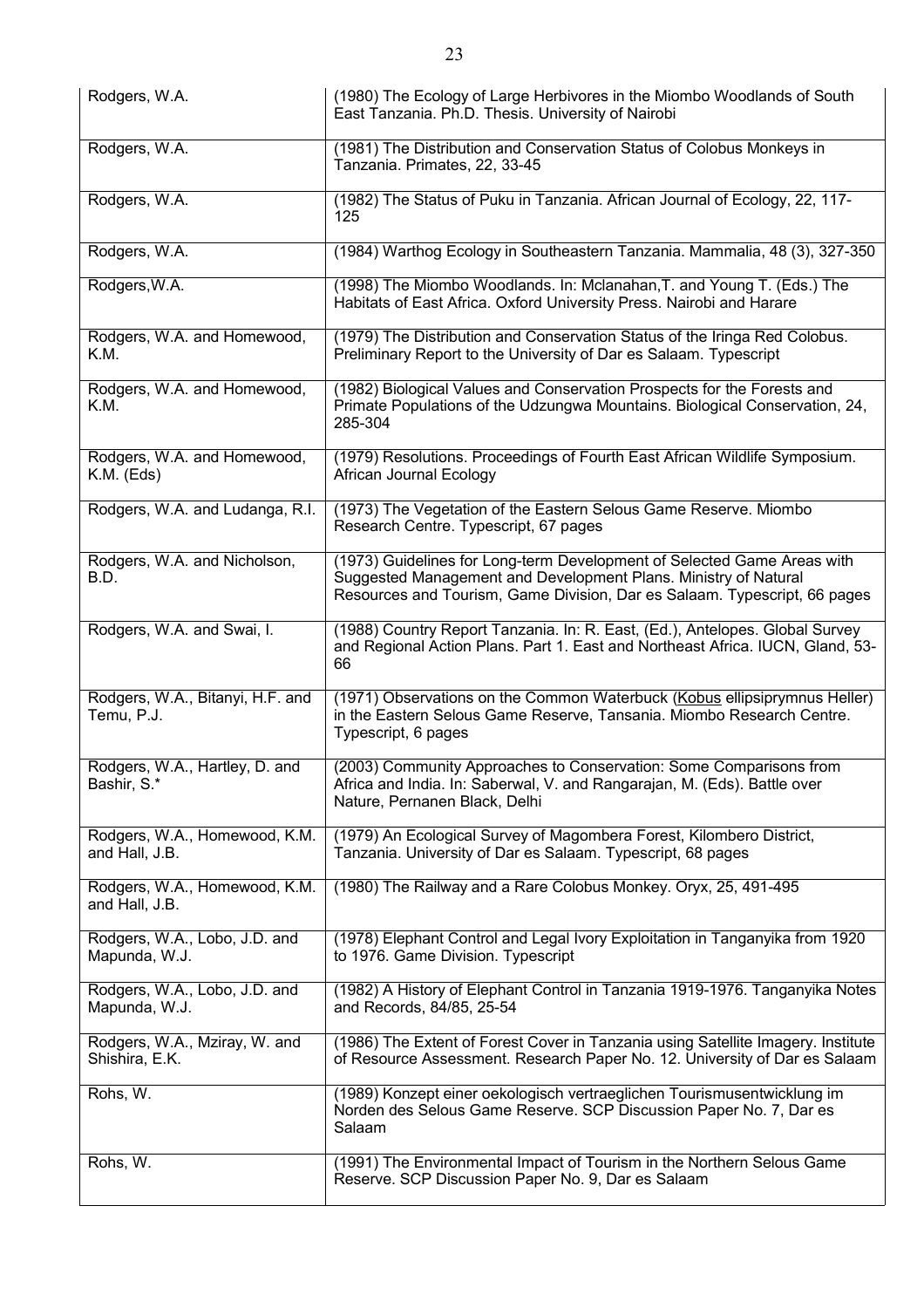| Rotberg, R.I.                                                                             | (1971) Joseph Thomson and the Exploration of East Africa. Chatto and<br>Windus. London                                                                                                    |
|-------------------------------------------------------------------------------------------|-------------------------------------------------------------------------------------------------------------------------------------------------------------------------------------------|
| Rufiji Basin Management<br>Authority                                                      | (1978) Draft Final Design Report. Access Road to Stiegler's Gorge. Dar es<br>Salaam                                                                                                       |
| Rufiji Basin Management<br>Authority                                                      | (1979) Rufiji Basin Study Programme. Dar es Salaam                                                                                                                                        |
| Rufiji Basin Management<br>Authority                                                      | (1979) Stiegler's Gorge Power and Flood Control Development, Preliminary<br>Project Report Volume 1. Dar es Salaam                                                                        |
| Rushby, G.C.                                                                              | (1965) No More the Tusker. W.H. Allen, London                                                                                                                                             |
| Rushby, G.G. and Swinnerton,<br>G.H.                                                      | (19**) Notes on some game animals in Tanganyika Territory. Tanganyika<br>Notes & Records, 14-26                                                                                           |
| Rustagi, D.                                                                               | (2005) What the Kidunda Dam will Destroy: Ecological and socio-economic<br>Value of Gonabis, Selous Game Reserve, Tanzania                                                                |
| Said, M.Y., Chunge, R.N., Craig,<br>G.C., Thouless, C.R., Barnes,<br>R.F.W., Dublin, H.T. | (1995) African elephant database, IUCN, Gland, Switzerland, 225 pp                                                                                                                        |
| Sandberg, A.                                                                              | (1974) The Impact of the Stiegler's Gorge Dam on Rufiji Flood Plain<br>Agriculture. BRALUP, Dar es Salaam                                                                                 |
| Schele, Fhr. V.                                                                           | (1894) Bericht ueber die Expedition in das Gebiet des Rufydji und Ulanga,<br>Deutsche Kolonialblatt. Berlin, 224-230                                                                      |
| Schmidt, A.                                                                               | (1993) Die Wildnis am Ende. Baseler Magazin (Baseler Zeitung) Nr. 4                                                                                                                       |
| Schmidt, A.                                                                               | (1994) Wildnis mit Notausgang. Eine Expedition. Solothurn/Duesseldorf.<br>Benziger                                                                                                        |
| Schmidt, R.*                                                                              | (1914) Wissmann als Gouverneur von Deutsch - Ostafrika, in: Becker, A.,<br>Perbandt, C.R., Richelmann, G., Schmidt, R., Steuber, W. Hermann von<br>Wissmann. A. Schall. Berlin. 427 - 466 |
| Scholz, E.                                                                                | (1914) Beitraege zur Geologie des Suedlichen Teiles Deutsch-Ostafrikas.<br>Mitteilungen aus den Deutschen Schutzgebieten, XXVII, 49-67                                                    |
| Schomburgk, K.                                                                            | (1926) Wild und Wilde im Herzen Afrikas. Deutsche Buch-Gemeinschaft, Berlin                                                                                                               |
| Schultz & Co. Ltd.                                                                        | (1973) Indigenous Forest Inventory of Five Areas of the United Republic of<br>Tanzania. 5 volumes. Project Report to Government of Tanzania.<br><b>CIDA/SHULCO</b>                        |
| Seabrook, A.T.P.                                                                          | (1957) The Groundnut Scheme in Retrospect. Tanganyika Notes and Records,<br>XLVII, 88                                                                                                     |
| Segal, M.                                                                                 | (1979) Economic Choices for Electrical Energy Supply in Tanzania. A Report to<br>the Ministry of Water, Energy and Minerals and the Ministry of Industries.<br>Typescript                 |
| Selous Conservation Programme                                                             | (1990) Draft Management Plan Selous Game Reserve. Tanzania Wildlife<br>Discussion Paper No. 8. Dar es Salaam                                                                              |
| Selous Conservation Programme                                                             | (1990) A Conservation Policy and Management Plan for the Selous Game<br>Reserve. SCP Discussion Paper No. 8, Dar es Salaam                                                                |
| Selous Conservation Programme                                                             | (1990) Planning for Phase II: October 1990 - September 1992. Dar es Salaam                                                                                                                |
| Selous Conservation Programme                                                             | (1991) Village Development Planning for Sixteen Villages Bordering the Selous<br>Game Reserve in Morogoro District. Dar es Salaam                                                         |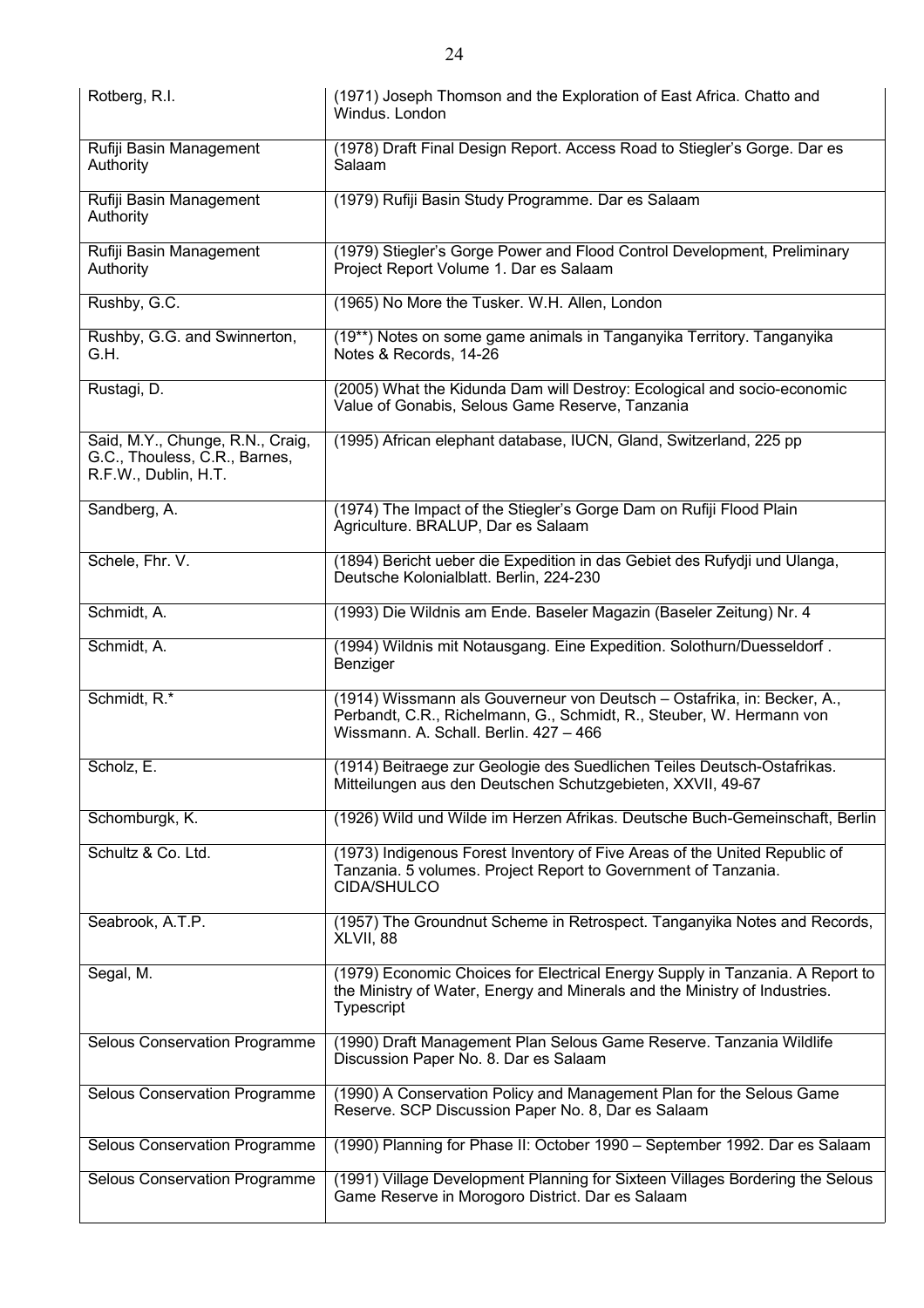| Selous Conservation Programme                                   | (1991) Landuse Plans for Four Villages Bordering with Selous Game Reserve,<br>Serembala-Kidunda Wildlife Area, Dar es Salaam                                                                                                                                                                              |
|-----------------------------------------------------------------|-----------------------------------------------------------------------------------------------------------------------------------------------------------------------------------------------------------------------------------------------------------------------------------------------------------|
| Selous Conservation Programme                                   | (1992) Management Plan Selous Game Reserve (Provisional). SCP<br>Discussion Paper No. 13, Dar es Salaam                                                                                                                                                                                                   |
| Selous Conservation Programme                                   | (1993) Watu na Wanyamapori. Dar es Salaam                                                                                                                                                                                                                                                                 |
| Selous Conservation Programme                                   | (1993) People and Wildlife. Dar es Salaam                                                                                                                                                                                                                                                                 |
| Selous Game Reserve and<br><b>Selous Conservation Programme</b> | (1993) The Selous Game Reserve, the Selous Conservation Programme and<br>the Impact of the Kidunda Dam on the Selous Ecosystem. Dar es Salaam.<br>Typescript                                                                                                                                              |
| Selous Game Reserve/Hifadhi ya<br>Selous                        | Habari za Selous, Nos. 1/1990, 2/1990, 3/1991, 4/1992, 5/1993, Selous<br>Conservation Programme. Dar es Salaam                                                                                                                                                                                            |
| Severre, E.L.M.                                                 | (1981) Report on Research Activities at Kingupira Centre presented to the<br>Diamond Jubilee of the Serengeti National Park and Ngorongoro Conservation<br>Area Authority, 25-29 <sup>th</sup> January 1981. KWRC. Typescript, 8 pages                                                                    |
| Severre, E.L.M. and Tibanyenda,<br>R.K.                         | (1988) Status and Potential of Non-Consumptive and Consumptive Tourism in<br>Northern Selous Game Reserve, South East Tanzania and their Contribution to<br>the Welfare of the Villagers. M.Sc. Thesis, Norwegian Centre for International<br>Agricultural Development. Agricultural University of Norway |
| Shell Petroleum Development<br>Limited                          | (****) The Shell/Esso Exploration Campaign in Tanzania 1981-1985. Summary<br>Report. Typescript                                                                                                                                                                                                           |
| Shand, M.*                                                      | (2004) Death of a Cartographer in darkest Africa. Searching for the Grave of<br>Keith Johnston in the Selous Game Reserve. Maplines, The British<br>Cartographic Society. University of Glasgow. May 2004, 8-9                                                                                            |
| Shand, M.*                                                      | (2005) Searching for the Grave of Keith Johnston, Selous Game Reserve,<br>Tanzania. Journal of the British Cartographic Society                                                                                                                                                                           |
| Sibley, J.R.                                                    | (1973) Tanganyika Guerilla. Pan/Ballantine. London                                                                                                                                                                                                                                                        |
| Siege, L.                                                       | (1999) Selous Reserve Revisited. ManMagnum, 12. 90-91                                                                                                                                                                                                                                                     |
| Siege, L.*                                                      | (1999) Selous Elephants on the Increase. Kakakuona 13, 56 - 58                                                                                                                                                                                                                                            |
| Siege, L.                                                       | (2000) From Decline to Recovery. The Elephants of the Selous. Tanzania<br>Wildlife Discussion Paper No. 27. Dar es Salaam                                                                                                                                                                                 |
| Siege, N.                                                       | (2001) Als die Elefanten kamen. Beltz & Gelberg. Weinheim                                                                                                                                                                                                                                                 |
| Sikes, S.K.                                                     | (1971) The Natural History of the African Elephant. Weidenfeld and Nicolson,<br>London                                                                                                                                                                                                                    |
| Sitwell, N.                                                     | (1981) Selous Game Reserve. Wildlife                                                                                                                                                                                                                                                                      |
| Sommerlatte, M.W.                                               | (1988) A Wildlife Management Plan for Communal Areas Surrounding the<br>Selous Game Reserve. SCP Discussion Paper No. 2, Dar es Salaam                                                                                                                                                                    |
| Songorwa, A.N.                                                  | (1999) Community-Based Wildlife Management: The Case Study of Selous<br>Conservation Program in Tanzania. Unpubl. PhD Thesis, Lincoln University,<br>New Zealand                                                                                                                                          |
| Speed, J.                                                       | (1999) Selous Game Reserve: Struggle for Survival. ManMagnum, 6, 60-64                                                                                                                                                                                                                                    |
| Speed, J.                                                       | (2001) Selous Survival Adventure. ManMagnum, 2, 48-53                                                                                                                                                                                                                                                     |
| Spence, J.                                                      | (1957) The Ecology of Part of the Eastern Province of Tanganyika.<br>Government Printer, Dar es Salaam                                                                                                                                                                                                    |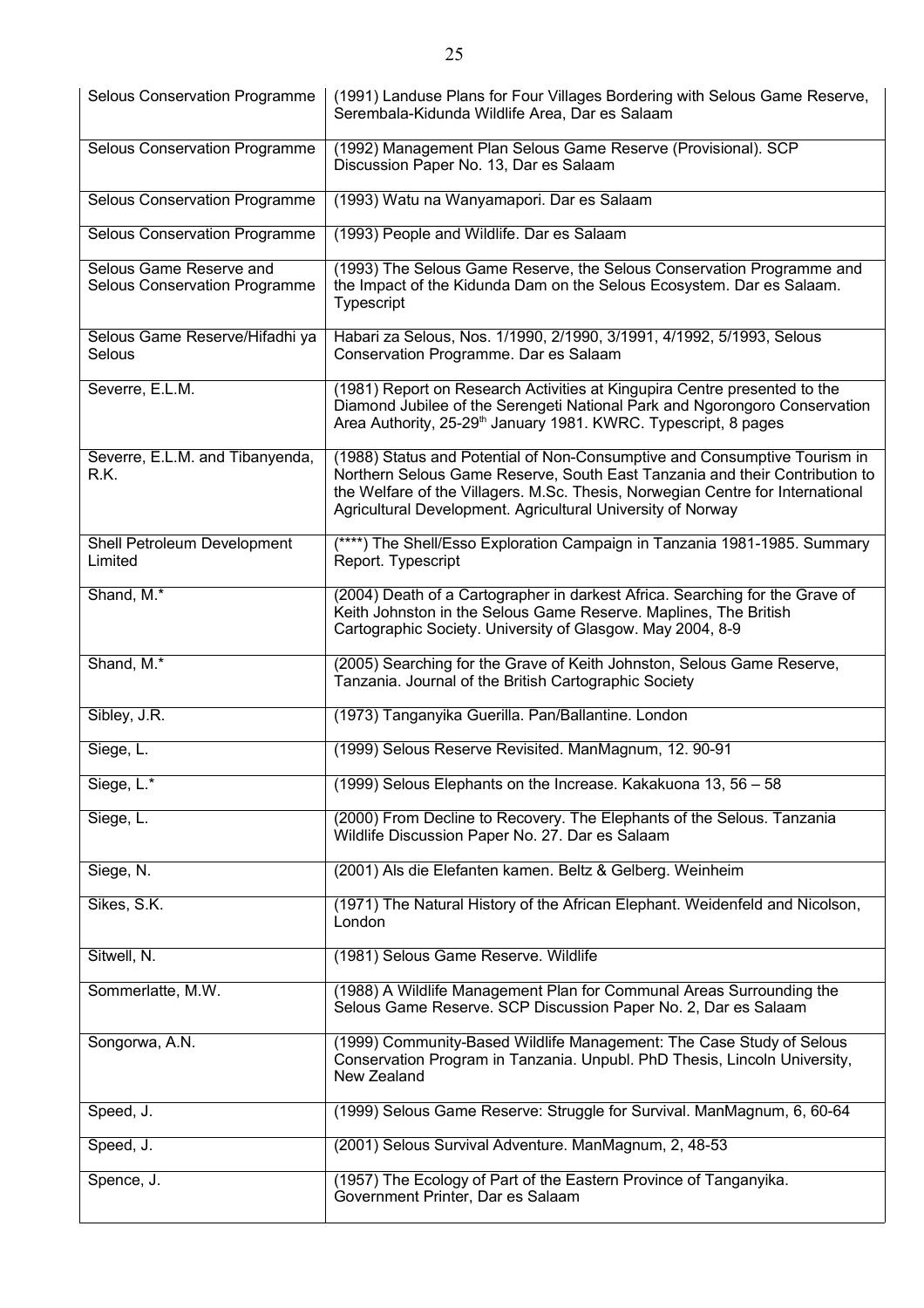| Spong, G. Hellborg, L. and Creel,<br>S. | (2000) Sex Ratio of Leopards taken in Trophy Hunting: Genetic Data from<br>Tanzania. Conservation Genetics, 1, 169-171                                                                              |
|-----------------------------------------|-----------------------------------------------------------------------------------------------------------------------------------------------------------------------------------------------------|
| Spooner, R.J. and Jenkins, R.N.         | (1966) The Development of the Lower Mgeta River Area of the United Republic<br>of Tanzania. Ministry of Overseas Development, Land Resources Disivion,<br>Directorate of Overseas Surveys, Tolworth |
| Stanley-Price, M                        | (1988) Engineering Change. Wildlife News. African Wildlife Foundation. 1                                                                                                                            |
| Stephenson, J.                          | (1986) The Selous Game Reserve in Crisis. Preliminary Report to the Wildlife<br>Department. Frankfurt Zoological Society                                                                            |

| Stephenson, J.   | (1986) The Selous Game Reserve in Crisis. Preliminary Report to the Wildlife<br>Department. Frankfurt Zoological Society                                                                                                                                                               |
|------------------|----------------------------------------------------------------------------------------------------------------------------------------------------------------------------------------------------------------------------------------------------------------------------------------|
| Stephenson, J.   | (1987) Rehabilitation of the Selous Game Reserve. Final Report. Frankfurt<br><b>Zoological Society</b>                                                                                                                                                                                 |
| Stjernstedt, R.  | (1970) Birds in Brachystegia microphyllum in southern Tanzania. Bulletin of the<br>British Ornithologists' Club, 90, 28-31                                                                                                                                                             |
| Stjernstedt, R.  | (1972) Some Lowland Forest Birds in Southern Tanzania. Bulletin of the British<br>Ornithologists' Club, 92, 10-11                                                                                                                                                                      |
| Stobart, P.T.    | (1970) Ecology of the Nyasa Wildebeest, Lichtenstein Hartebeest and the<br>Southern Impala in the Eastern Selous. Miombo Research Centre. Typescript                                                                                                                                   |
| Stockley, G.M.   | (1936) A Further Contribution on the Karroo Rocks of Tanganyika Territory.<br>Quarterly Journal of the Geological Society of London, 92, 1-32                                                                                                                                          |
| Stockley, G.M.   | (1942) The Mvuha Coal Occurrence. Unpublished Report of the Geological<br>Survey of Tanganyika, GMS/13                                                                                                                                                                                 |
| Stockley, G.M.   | (1943) The Geology of the Rufiji District including a Small Portion of the North<br>Kilwa District (Matumbi Hills). Tanganyika Notes and Records, 16, 7-28                                                                                                                             |
| Stockley, G.M.   | (1945) Unpublished Map of the Geological Survey of Tanganyika, G.S. 277                                                                                                                                                                                                                |
| Stockley, G.M.   | (1946) Phosphate Deposits in Tanganyika Territoryt, with Special Reference to<br>the Zizi Apatite – limestone, South of Kisaki. Mineral Research Pamphlet of the<br>Geological Survey of Tanganyika, 45                                                                                |
| Stockley, G.M.   | (1949) Southern Province Reconnaissance: (a) Reconnaissance in the Ulanga<br>District and northern Songea District: (b) Reconnaissance in the Drainage<br>Basin of the Middle Luwegu River, Southern Ulanga District. Annual Report of<br>the Geological Survey of Tanganyika, 1945, 8 |
| Stolowsky        | (1903) Erkundung der Wegeverhaeltnisse zwischen der Station Mahenge und<br>Kungulio am Ulanga. Mitteilungen von Forschungsreisenden und Gelehrten<br>aus den deutschen Schutzgebieten, Berlin. 253-263                                                                                 |
| Stronach, N.R.H. | (1992) A Proposal for the Recording of Information on Patrols in Selous Game<br>Reserve. WWF Project 3173. Typescript, 4 pages                                                                                                                                                         |
| Stronach, N.R.H. | (1992) Fire Management in Selous Game Reserve. WWF Project 3173.<br>Typescript, 6 pages                                                                                                                                                                                                |
| Stronach, N.R.H. | (1990-1993) Bi-annual Progress Reports of WWF Project 3173/TZ 0040.<br>Typescript                                                                                                                                                                                                      |
| Stronach, N.R.H. | (1993) Checklist of the Birds of the Selous Game Reserve. SCP Discussion<br>Paper No. 15. Dar es Salaam                                                                                                                                                                                |
| Stronach, N.R.H. | (1993) The Feasibility of Community Wildlife Schemes for Ulanga District.<br>Typescript, 4 pages                                                                                                                                                                                       |
| Stronach, N.R.H. | (1993) A Management Plan for Elephants in and around Selous Game<br>Reserve. WWF Project TZ 0040. Typescript, 4 pages                                                                                                                                                                  |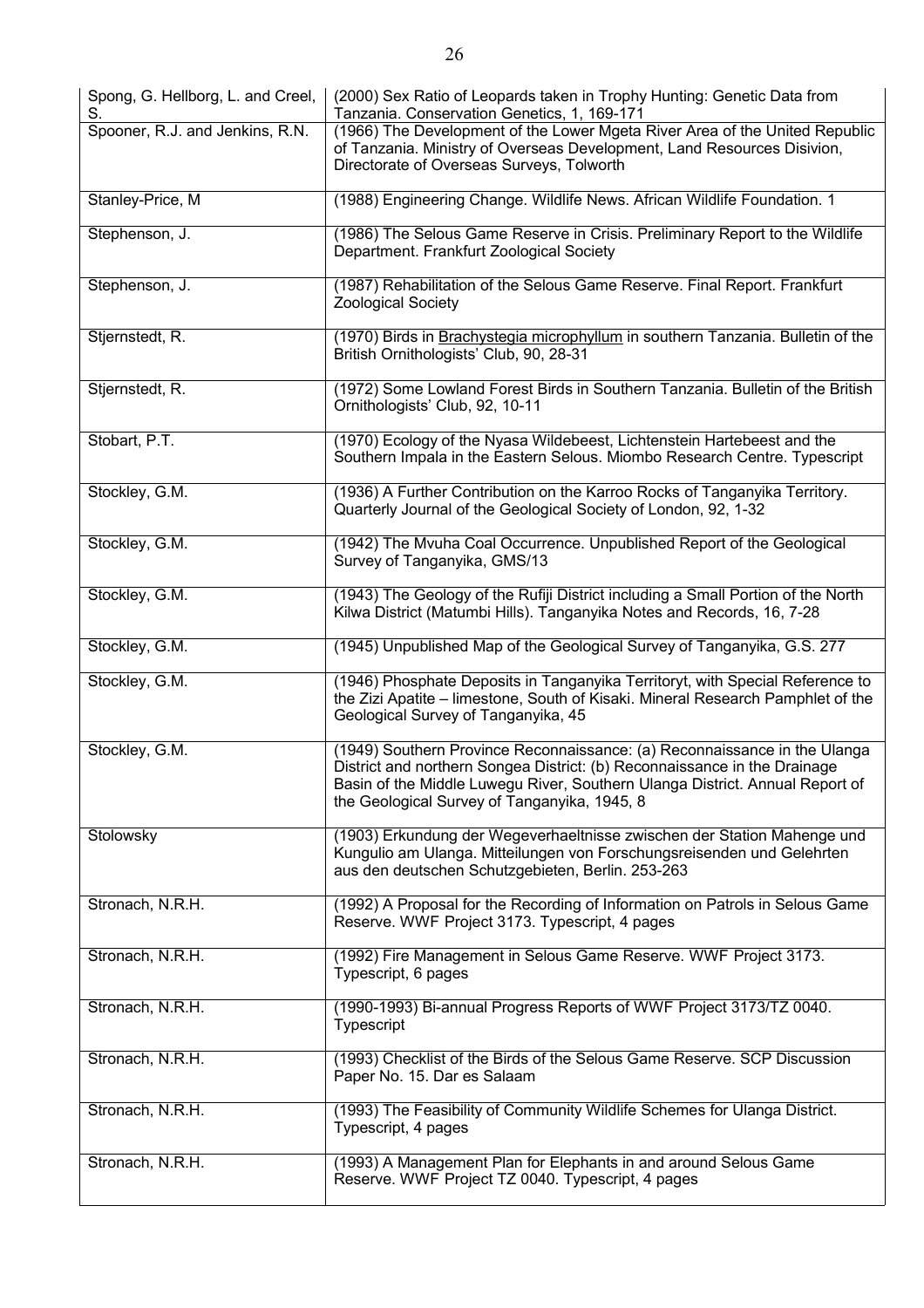| Stronach, N.R.H.                                                        | (1993) Elephant Hunting in and around Selous Game Reserve: the Present<br>Situation, Potential for Development and Possibilities for Regulation. WWF<br>Project TZ 0040. Typescript, 17 pages       |
|-------------------------------------------------------------------------|-----------------------------------------------------------------------------------------------------------------------------------------------------------------------------------------------------|
| Stronach, N.R.H.                                                        | (1993) Domestic Dogs Near Selous Game Reserve at Kingupira. WWF Project<br>TZ 0040. Typescript, 2 pages                                                                                             |
| Stronach, N.R.H.                                                        | (1999) The Birds. In: Baldus, R.D. and Siege, L. Selous. Africa's Largest Game<br>Reserve. Travel Guide. East African Movies, Dar es Salaam                                                         |
| Stronach, N.R.H.*                                                       | (2003) Checklist of the Birds of Selous Game Reserve. Tanzania Wildlife<br>Discussion Paper No. 35, Dar es Salaam                                                                                   |
| Stronach, N.R.H.                                                        | (2005) A Birder's Paradise, In: Baldus, R.D., Siege, L. and Jafferji, J. Selous<br>Game Reserve. Gallery Travel Guide. Zanzibar                                                                     |
| Stronach, N.R.H. and Baldus, R.                                         | (1994) Elefantenjagd im Selous-Wildreservat: Jagd sichert Naturschutzziele.<br>Wild und Hund, 21, 42-46                                                                                             |
| Stronach, N.R.H. and Baldus,<br>R.D.                                    | (1995) Hunting elephant in Tanzania's Selous Game Reserve. Safari, 21(1),<br>124 & 182-186                                                                                                          |
| Stronach, N.R.H. and Bishop,<br>K.D.                                    | (1997) Inventories of Regional Avifaunas in Tanzania and New Guinea.<br>Proceedings of the Third Ornithological Research Conference (Book of<br>Abstracts), University College, Cork, 64            |
| Stronach, N.R.H. and Siege, L.                                          | (1995) The Elephants of the Selous Game Reserve and their Management.<br>Tanzania Wildlife Discussion Paper No. 19. Dar Es Salaam                                                                   |
| Stronach, N.R.H., Ligogi, M.,<br>Mfaume, M., Kilindo, J., Magona,<br>S. | (1994) A List of Vernacular Names of Wild Animals of Selous Game Reserve<br>and the Surrounding Buffer Zones: Kingido, Kimatumbi, and Kipogoro. SCP<br>Discussion Paper No. 18. Dar es Salaam       |
| Struhsaker, T.T.                                                        | (1977) Report on a Survey of Red Colobus Monkeys in the Magombera Forest<br>Reserve, Tanzania. Report to the Game Division. Typescript                                                              |
| Struhsaker, T.T.                                                        | (1981) Forest and Primate Conservation in East Africa. African Journal<br>Ecology, 19, 99-114                                                                                                       |
| Struhsaker, T.T. and Leland, L.                                         | (1978) Observations on two Rare and Endangered Populations of Red Colobus<br>Monkeys in East Africa: Colobus badius gordonorum and Colobus badius kirkii.<br>African Journal of Ecology 18, 191-216 |
| Stuart, C. and Stuart, T.                                               | (1994) A Field Guide to the Tracks and Signs of Southern and East African<br>Wildlife. Southern Book Publishers                                                                                     |
| Stuart, S.N., Jensen, F.P. and<br>Brogger-Jensen, S.                    | (1987) Altitudinal Zonation of the Avifauna in Mwanihana and Magombera<br>Forests, Eastern Tanzania. Le Gerfaut, 77, 165-186                                                                        |
| Sullivan, G.L.                                                          | (1875) Survey of the Lower Course of the Rufiji River. Journal of the Royal<br>Geographical Society XLV, 364-367                                                                                    |
| Sunseri, T.                                                             | (2003) Reinterpreting a Colonial Rebellion: Forestry and Social Control in<br>German East Africa, 1874-1915. Environmental History 8.3<br>(www.historycooperative.org)                              |
| Sutherland, J.                                                          | (1912) The Adventures of an Elephant Hunter. Macmillan, London. (Reprint,<br>Safari Press Huntingdonbeach)                                                                                          |
| Sutor, R.                                                               | (1993) Von Jaegern und Gejagten. Baseler Magazin (Baseler Zeitung Nr. 4)                                                                                                                            |
| <b>TANESCO</b>                                                          | (1977) Tanzania Power Sector Studies, Phase I, Implementation Report.<br>Acres, Dar es Salaam                                                                                                       |
| Tanzania Wildlife Conservation<br>Monitoring                            | (1992) Wildlife Census Selous June 1991. Seronera                                                                                                                                                   |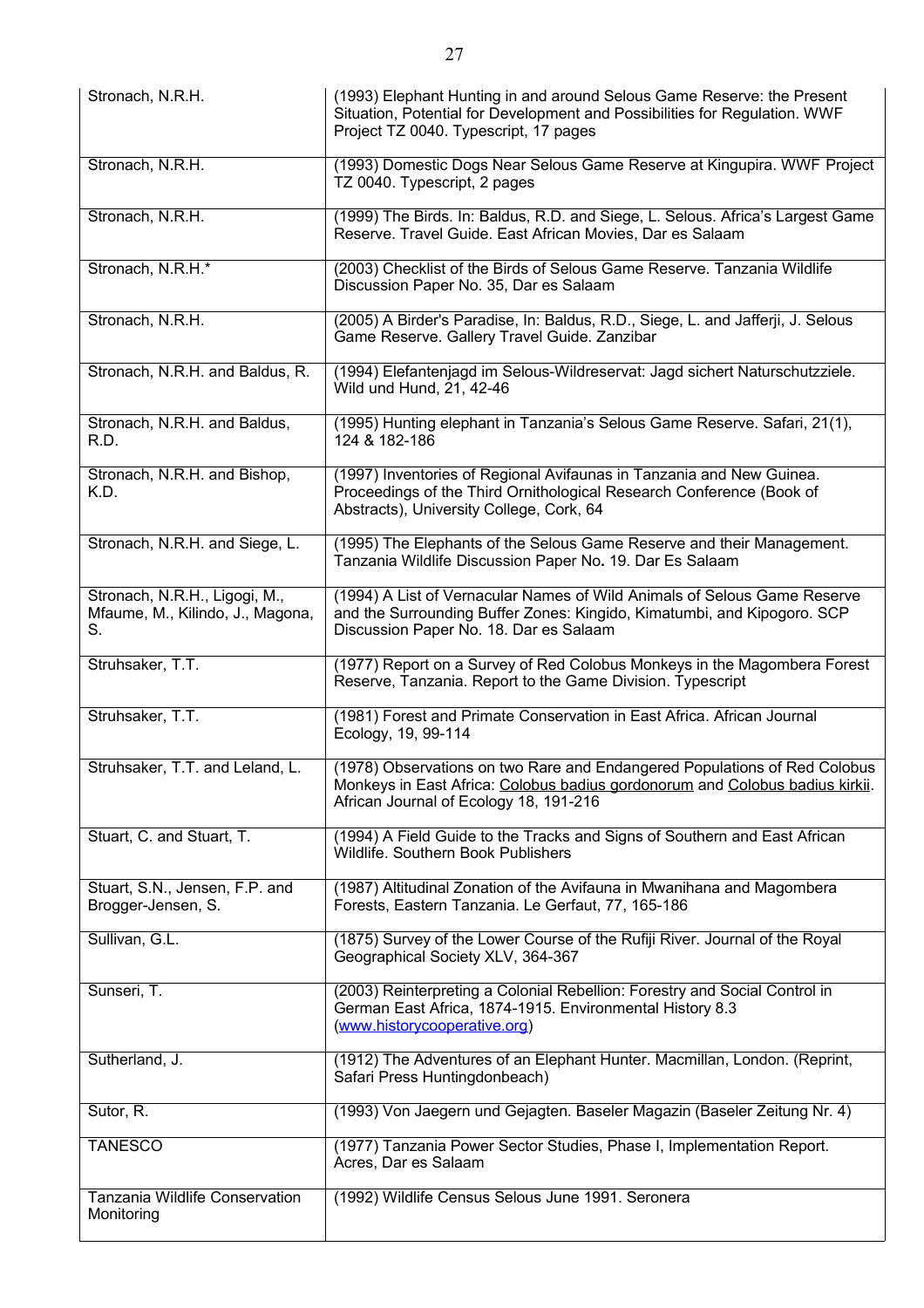| Tanzania Wildlife Conservation<br>Monitoring | (1992) Recent Trends in Tanzania Elephant Populations: 1987 to 1992.<br>Seronera                                                                                                                                                                            |
|----------------------------------------------|-------------------------------------------------------------------------------------------------------------------------------------------------------------------------------------------------------------------------------------------------------------|
| Tanzania Wildlife Conservation<br>Monitoring | (1995) Aerial Survey of the Selous Game Reserve, Mikumi National Park and<br>Surrounding Areas, Dry Season 1994, Arusha                                                                                                                                     |
| Tanzania Wildlife Conservation<br>Monitoring | (1999) Aerial Census in the Selous Game Reserve, Mikumi National Park and<br>Surrounding Areas. Dry Season October 1998. Arusha                                                                                                                             |
| Tanzania Wildlife Conservation<br>Monitoring | (2000) Animal Count in Selous, Mikumi shows stable populations. Tanzania<br>Wildlife/Kakakuona. 16, 16-20                                                                                                                                                   |
| Tanzania Wildlife Conservation<br>Monitoring | (2000) Animal Count in Selous, Mikumi shows stable populations. Tanzania<br>Wildlife/Kakakuona. 17, 16 - 21                                                                                                                                                 |
| Tanzania Wildlife Conservation<br>Monitoring | (2000) Wet Season Survey Selous-Niassa Corridor carried out May 2000.<br>Mimeo. Arusha                                                                                                                                                                      |
| <b>Tanzania Wildlife Division</b>            | (1989) Selous Census 1989. Dar es Salaam                                                                                                                                                                                                                    |
| Taylor, S.                                   | (1989) The Mighty Nimrod. A Life of Frederick Courteney Selous. Collins,<br>London                                                                                                                                                                          |
| Teale, E.O.                                  | (1921) Geological Survey of the Rufiji District. Unpublished Report of the<br>Geological Survey of Tanganyika, EOT/3                                                                                                                                        |
| Teale, E.O.                                  | (1923) Some Non-foliated Igneous Rocks in Tanganyika Territory and their<br>Bearing on Tectonic Problems in that Region. Geological Magazine, LX, 74-88                                                                                                     |
| Telford, A.M.                                | (1929) Development of Rufiji and Kilombero Valleys, Tanganyika Territory                                                                                                                                                                                    |
| Temple, Sundborg                             | (1972) The Rufiji River, Tanzania, Hydrology and Sediment Transport.<br>Geografiska Annaler, 54A, Stockholm                                                                                                                                                 |
| Thomson, J.                                  | (1880) Notes on the Route Taken by the Royal Geographical Society's East<br>African Expedition from Dar-es-Salaam to Uhehe; May 19th to August 29th,<br>1879. Proceedings of the Royal Geographical Society II, 102-122, 144                                |
| Thomson, J.                                  | (1968) To the Central African Lakes and Back: The Narrative of the Royal<br>Geographical Society's East Central African Expedition 1878-80. Frank Cass<br>Ilford (reprint of 2 vols. published by Sampson Low, Marston, Searle &<br>Rivington, London 1881) |
| Thomson, J.B.                                | (1896) Joseph Thomson, African Explorer: A Biography . Sampson Low,<br>Marston & Company, London                                                                                                                                                            |
| Thorer, A.                                   | (1987) Die Freiheit der Wildnis, Merian. 118-121                                                                                                                                                                                                            |
| Thornton, A. and Currey, D.                  | (1991) To Save an Elephant, The Undercover investigation into the Illegal Ivory<br>Trade. Doubleday, London                                                                                                                                                 |
| Thorsell, J.                                 | (1992) Endangered Space. IUCN Bulletin, 7-9                                                                                                                                                                                                                 |
| Tidwick, G.M.                                | (1973) The Prospects for Development of an Electrometallurgical Complex<br>Using Stiegler's Gorge Hydro Power. Typescript                                                                                                                                   |
| United Republic of Tanzania                  | Various Annual Reports of the Game Division, e.g. 1961, 1962, 1963, 1965,<br>1966, 1967, 1969. Dar es Salaam                                                                                                                                                |
| United Republic of Tanzania                  | (1989) Transfer of the African Elephant (Loxodonta africana) from Appendix I<br>of the Convention on International Trade in Endangered Species of Wild Fauna<br>and Flora (CITES). Dar es Salaam                                                            |
| United Republic of Tanzania                  | (1993) Stockroute to the South Project. Ministry of Agriculture. Agricultural<br>Planning and Marketing Division. PPU Report No. 38/93. Dar es Salaam                                                                                                       |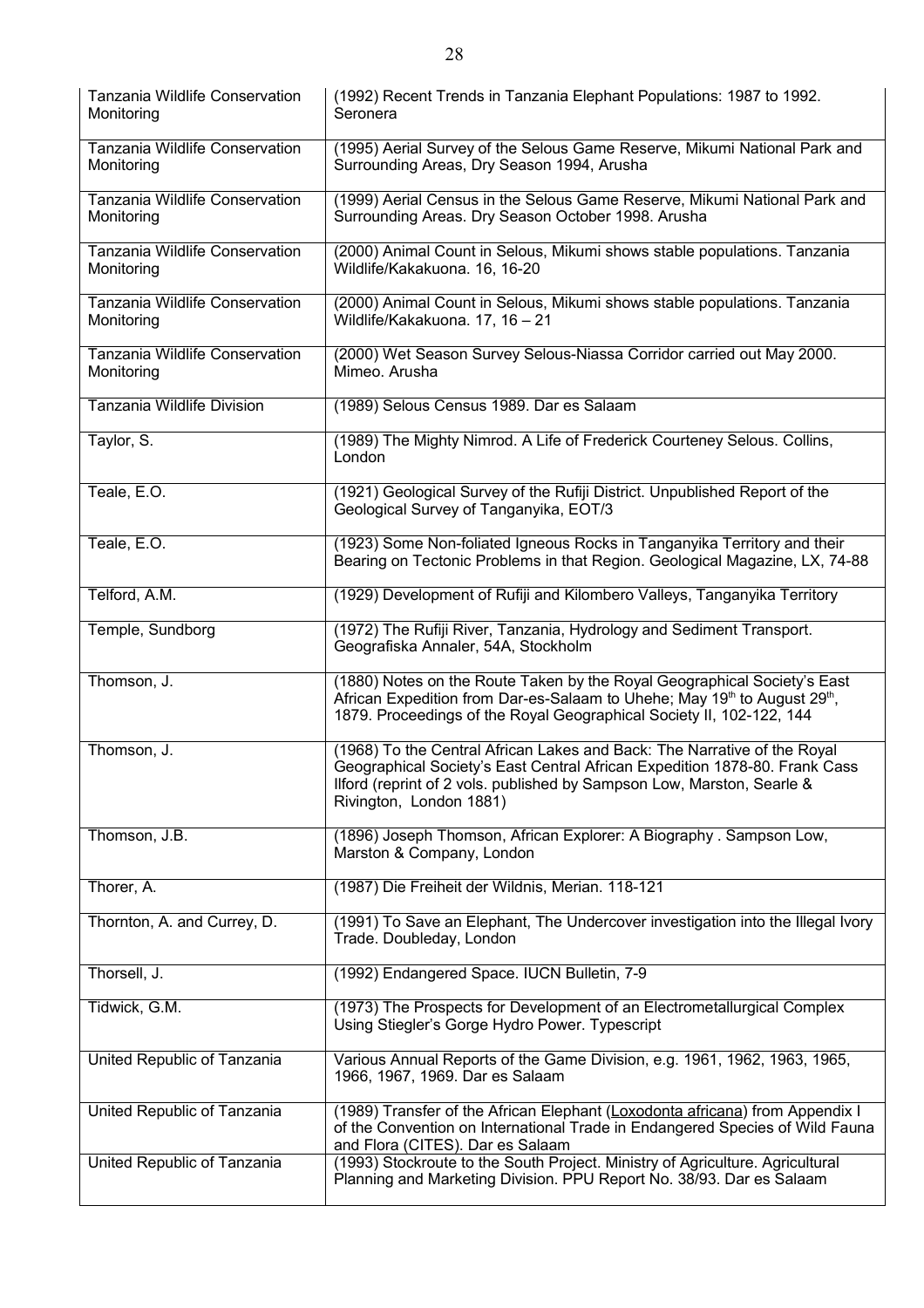| United Republic of Tanzania                    | (1995) Selous Game Reserve General Management Plan. Wildlife Division.<br>GTZ/Selous Conservation Programme. Dar es Salaam                                                                            |
|------------------------------------------------|-------------------------------------------------------------------------------------------------------------------------------------------------------------------------------------------------------|
| United Republic of Tanzania                    | (1996) Feasibility Study for Selous Game Reserve Road and Mgeta River<br>Crossing. 2 volumes. Gauff Ingenieure. Dar Es Salaam                                                                         |
| Vieweg, B.                                     | (1996) Macho Porini. Die Augen im Busch. Margraf Verlag. Weikersheim                                                                                                                                  |
| Vollesen, K.                                   | (1980) Notes on Annonaceae from Tanzania. Bot. Notiser, 133, 53-62                                                                                                                                    |
| Vollesen, K.                                   | (1980) Annotated Checklist of the Vascular Plants of the Selous Game<br>Reserve, Tanzania. Opera Botanica. 59, 1-117                                                                                  |
| Vollesen, K.                                   | (1980) A Review of Pleioceras (Apocynaceae) and P. orientale sp. nov. from<br>Tanzania. Bot. Tidsskrift, 75, 55-62                                                                                    |
| Vollesen, K.                                   | (1980) The Identity of Hibiscus platycalyx Mast. (Malvaceae) and the<br>Description of H. faulknerae Vollesen. Kew Bulletin, 35, 373-376                                                              |
| Vollesen, K.                                   | (1981) Anisocycla (Menispermaceae) new to East Africa. Kew Bulletin, 36,<br>217-218                                                                                                                   |
| Vollesen, K.                                   | (1981) Notes on Brillantaisia pubescens (Acanthaceae) with Particular<br>Reference to Discontinuity in Flower Size. Kew Bulletin, 36, 569-573                                                         |
| Vollesen, K.                                   | (1981) A New Species of Cordia (Boraginaceae) from Tanzania. Nordic Journal<br>of Botany, 1, 325-328                                                                                                  |
| Vollesen, K.                                   | (1981) Pteleopsis apetala sp. nov. (Combretaceae) and the Delimitation of<br>Pteleopsis and Terminalia. Nordic Journal of Botany, 1, 329-332                                                          |
| Vollesen, K.                                   | (1981) Catunaregam pygmaea (Rubiaceae): A New Geoxylic Suffrutex from<br>the Woodlands of Southeastern Tanzania. Nordic Journal of Botany, 1, 735-<br>740                                             |
| Vucetich, J. and Creel, S.                     | (1999) Ecological Interactions, social organization and extinction risk in African<br>wild dogs. Conservation Biology, 13, 1172-1182                                                                  |
| Wendler, M.                                    | (1998) Waidmannsunheil. Du und das Tier (Deutscher Tierschutzbund e.V.). 5.<br>$4 - 7$                                                                                                                |
| Wendler, M.                                    | (1998/99) Zusammenfassung der TV-Produktion ueber die Studie "Oeko-<br>Tourismus als Instrument des Naturschutzes?" Oekojagd. Deutscher<br>Oekologischer Jagdverband. Dezember 98/Februar 99. 29 - 32 |
| Wendler, M. und Stickroth, H.                  | (1999) Trophaeenjagd in Afrika. In: Nationalpark. 3, 12-16                                                                                                                                            |
| Werner, H.                                     | (2000) Wilhelm Kunert: The Painter of Tanzanian Lions. Tanzania<br>Wildlife/Kakakuona No. 17, 43 - 46                                                                                                 |
| Wood, A.                                       | (1950) The Groundnut Affair. Bodley Head, London                                                                                                                                                      |
| Woodroffe, R. and Ginsberg,<br>J.R.            | (1999) Conserving the African wild dog Lycaon pictus. 1. Diagnosing and<br>treating causes of decline. Oryx 33(2), 132-142                                                                            |
| <b>World Conservation Monitoring</b><br>Centre | (1994) Selous Game Reserve. World Conservation Monitoring Centre<br>Protected Areas Database. Cambridge                                                                                               |
| <b>WWF</b>                                     | (1989) Selous Game Reserve. WWF Project No. 3173. Gland, typescript                                                                                                                                   |
| <b>WWF</b>                                     | (1992) Project TZ 0040 Conservation and Management of Selous Game<br>Reserve                                                                                                                          |
| <b>WWF/IUCN</b>                                | (1976) Elephant Survey and Conservation Programme. Newsletter 1. WWF,<br>Nairobi                                                                                                                      |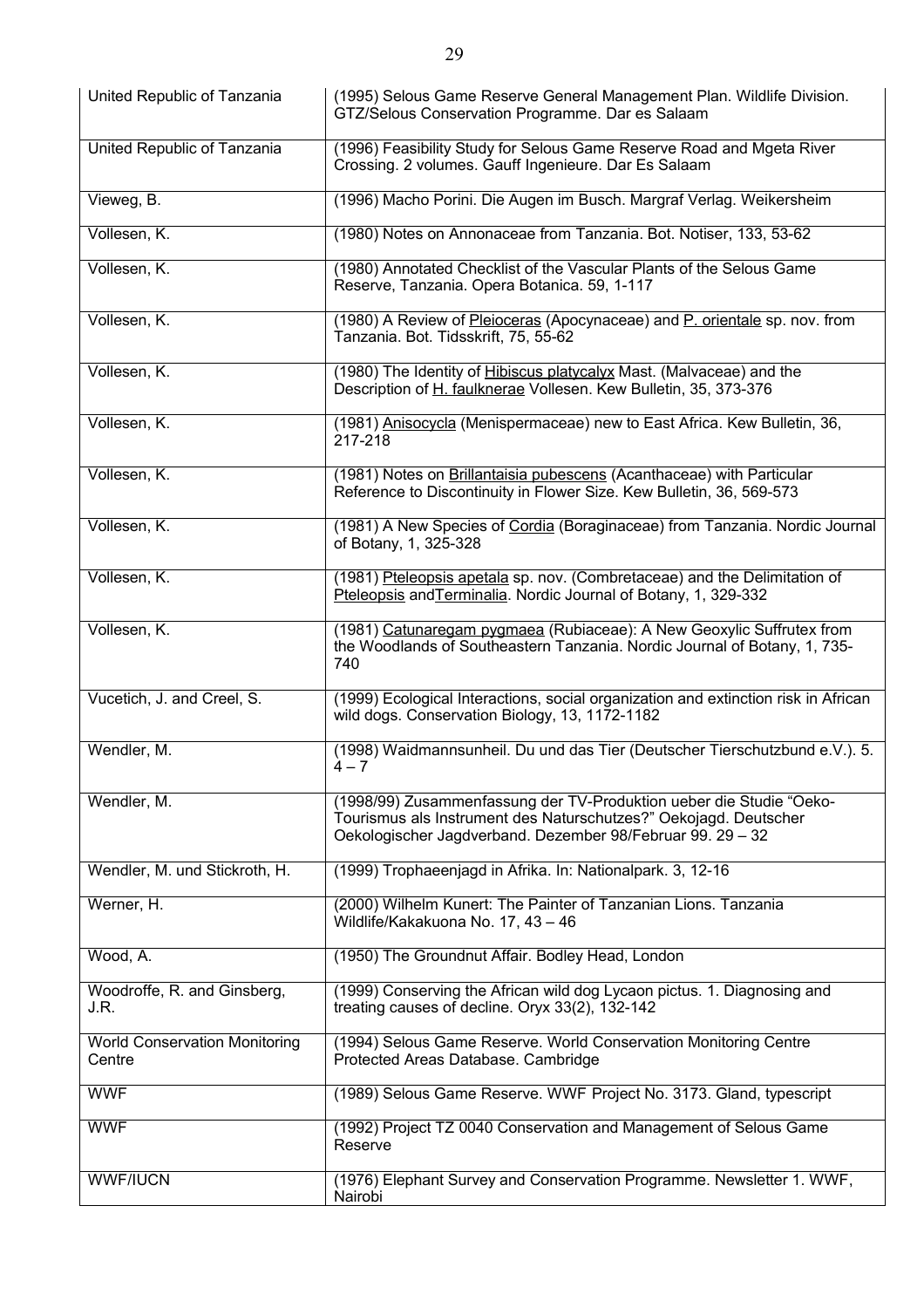| WWF-Tanzania/WWF-Denmark<br>and Nordic Agency for<br>Development and Ecology | (1992) Kilombero Valley Conservation and Development Project, Tanzania.<br>Identification Report (no place)                                                       |
|------------------------------------------------------------------------------|-------------------------------------------------------------------------------------------------------------------------------------------------------------------|
| Wykes, A.                                                                    | (1960) Snake Man. The Story of C.J.P. Ionides. Hamish Hamilton, London                                                                                            |
| Yawson, D.K.                                                                 | (No Year) Development of a Decision Support System for the Rufiji River<br>Basin-Tanzania. Water Resources Engineering Management. University of Dar<br>es Salaam |
| Yoshida, M.                                                                  | (1972) Agricultural Survey of the Lower Rufiji Basin. Ministry of Water<br>Development and Power, Dar es Salaam                                                   |
| Zoologische Gesellschaft<br>Frankfurt                                        | (1995) ZGF-Vorhaben 1112/92: Vorkommen, Verbreitung und Schutz der<br>Afrikanischen Wildhunde im Selous-Wildreservat, Tansania. ZGF Mitteilungen,<br>$1-2, 25-27$ |

## **List of Tanzania Wildlife Discussion Papers**

**1. Baldus, R. D. (1987)** Wildlife Conservation and Wildlife Management in Africa (Reader).

**2. Sommerlatte, M. (1988)** A Wildlife Management Plan for Communal Areas Surrounding the Selous Game Reserve.

**3. Lerise, F. and Schüler, U. (1998)** Conflicts between Wildlife and People.

**4. Baldus, R. D. (1989)** Village Participation in Wildlife Management.

**5. Mitzlaff, V. U. (1989)** The Situation of Women in Settlements Bordering the Selous Game Reserve.

**6. Ndunguru, F. I. (1989)** Big Animals and Big Problems.

**7. Rohs, W. (1989)** Konzept einer ökologisch verträglichen Tourismusentwicklung im Norden des Selous Game Reserve-Tanzania.

**8. (No author). (1990)** Draft Management Plan for the Selous Game Reserve.

**9. Rohs, W. (1991)** The Environmental Impact of Tourism in the Northern Selous Game Reserve (Translation by R. D. Baldus).

**10. Lerise, F., Mwamfupe,D., Schüler. (No year)** Sustainable Management of Natural Resources in the Liwale Buffer Zone.

**11. Hyera, J.M.K. (1990)** Veterinary and Virological Aspects Associated with Driving Cattle on Foot via a Stock Route Through the Selous Game Reserve.

**12. Baldus, R. D., Bigurube, G., Krischke, H., and Ndunguru, I. (1991)** Community Wildlife Management around the Selous Game Reserve.

**13. (No author). (1992)** Preliminary Management Plan Selous Game Reserve.

**14. Hayata, R. and Kachera, I. (1992)** Natural Resource Management by Self-Help Promotion.

**15. Stronach, N. (1993)** Checklist of the Birds of Selous Game Reserve.

**16. Baldus, R. D., Krischke, H., Lyamuya, V., and Ndunguru, I. (1994)** People and Wildlife Experience From Tanzania.

**17. Baldus, R. D. and Stronach, N. (1994)** Bibliography on Selous Game Reserve.

**18. Kilindo, J., Ligogi, M., Magona, S., Mfaume, M., Stronach, N. (1994)** A List of Vernacular of Wild Animals of Selous Game Reserve.

**19. Stronach, N. and Siege, L. (1995)** The Elephants of the Selous Game Reserve and their Management.

**20.Hoffman, R. H. (1995)** Land Use Conflicts and Habitat Conservation Magombera Forest Tanzania (Red Colobus Monkey).

**21. Booth, W. and Games, I. (1996)** Financial Potential of the Selous Game Reserve and its Buffer Zone.

**22. Gillingham, S. (1997)** Do all Peasants Farmers Look Alike? The Socio-economic Context for Community Wildlife Management around The Selous Game Reserve, Tanzania.